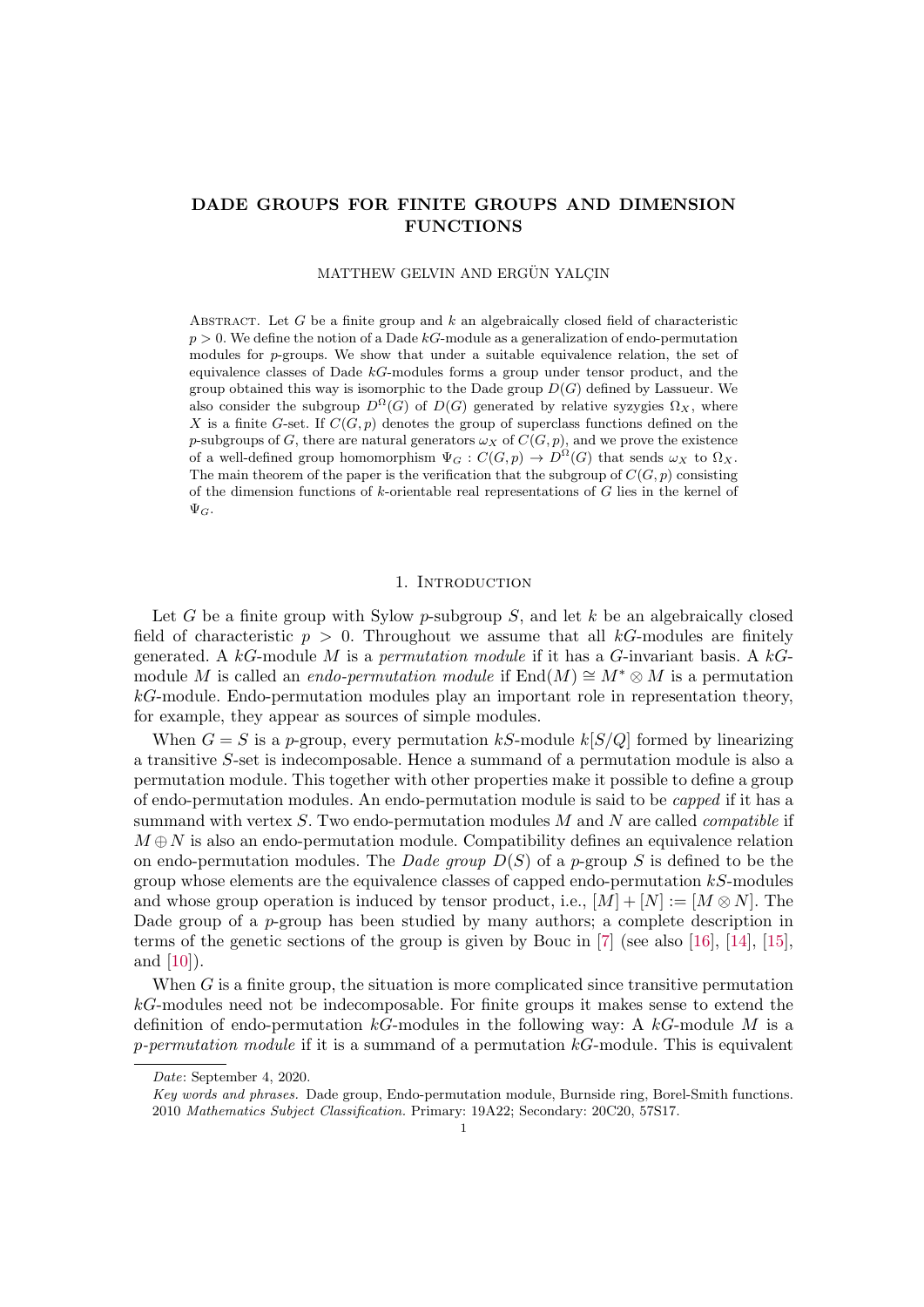to requiring that  $\operatorname{Res}_S^G M$  be a permutation kS-module. A kG-module M is called an endo-p-permutation module if  $\text{End}(M) \cong M^* \otimes M$  is a p-permutation module.

In [\[28\]](#page-39-5), Urfer showed that the source of an indecomposable endo-p-permutation module M with vertex  $S$  is a capped endo-permutation  $kS$ -module and its equivalence class in  $D(S)$  is G-stable (see [\[28,](#page-39-5) Theorem 1.5]). Two endo-p-permutation modules are declared equivalent if their corresponding source modules represent the same class in  $D(S)$ . Under this equivalence relation, the equivalence classes of capped endo-p-permutation modules have a natural group structure induced by the tensor product, which yields a group isomorphic to the subgroup of G-stable elements  $D(S)^{G-st}$  in  $D(S)$ . Unfortunately, this definition of equivalence is too coarse; many interesting endo-p-permutation modules are identified with each other. For example, if  $S$  is normal in  $G$ , then any two one-dimensional  $k$ G-representations with kernel  $S$  are equivalent.

Another approach to defining the Dade group of a finite group is given by Lassueur in [\[24\]](#page-39-6). There, one considers endo-p-permutation modules that are endotrivial relative to the family of non-Sylow p-subgroups of  $G$ . Such modules are called *strongly capped*. Every strongly capped  $k$ -module  $M$  has a unique indecomposable summand, called the  $cap$  of M. Two strongly capped modules are declared equivalent if their caps are isomorphic. Lassueur defines the Dade group  $D(G)$  as the group whose elements are the equivalence classes of strongly capped endo-p-permutation kG-modules and whose group operation is induced by the tensor product (see [\[24,](#page-39-6) Cor.Def. 5.5]).

Lassueur's definition of the Dade group captures the differences between one dimensional representations when the Sylow p-subgroup  $S$  is normal in  $G$ . Moreover, the relationship between Lassueur's Dade group and Urfer's G-stable elements notion is completely understood: Let  $\Upsilon(G) \leq D(G)$  denote the subgroup of equivalence classes of strongly capped indecomposable kG-modules corresponding to one-dimensional representations of  $N_G(S)/S$ under the Green correspondence. Lassueur proves that there is a short exact sequence of abelian groups

$$
0 \to \Upsilon(G) \to D(G) \to D(S)^{G-st} \to 0
$$

where the second map in the sequence is given by restriction to the Dade group of  $S$  (see [\[24,](#page-39-6) Theorem 7.3]).

As a generalization of Lassueur's definition of strongly capped endo-p-permutation module, we define a notion of a Dade kG-module.

<span id="page-1-1"></span>**Definition 1.1.** A kG-module M is a *Dade kG-module* if there is an integer  $n \geq 0$  such that

$$
End(M) \cong k^n \oplus W
$$

for some  $p$ -permutation module  $W$ , all of whose indecomposable summands have vertices that are non-Sylow p-subgroups of G.

A Dade module is *capped* if it has a Sylow-vertex component, or equivalently if  $n \geq 1$  in the above decomposition (see Lemma [2.6\)](#page-6-0). Two Dade modules  $M$  and  $N$  are *compatible* if  $M \oplus N$  is a Dade module, or equivalently if  $M^* \otimes N$  is a Dade module. Being compatible defines an equivalence relation on the set of capped Dade modules, which we denote by  $M \sim N$  (see Lemma [2.14\)](#page-8-0). We show the following:

<span id="page-1-0"></span>**Theorem 1.2.** Let  $D(G)$  denote the set of equivalence classes of capped Dade kG-modules under the equivalence relation defined above. Then the operation  $[M] + [N] := [M \otimes N]$ defines an abelian group structure on  $D(G)$ . Moreover, the group  $D(G)$  defined this way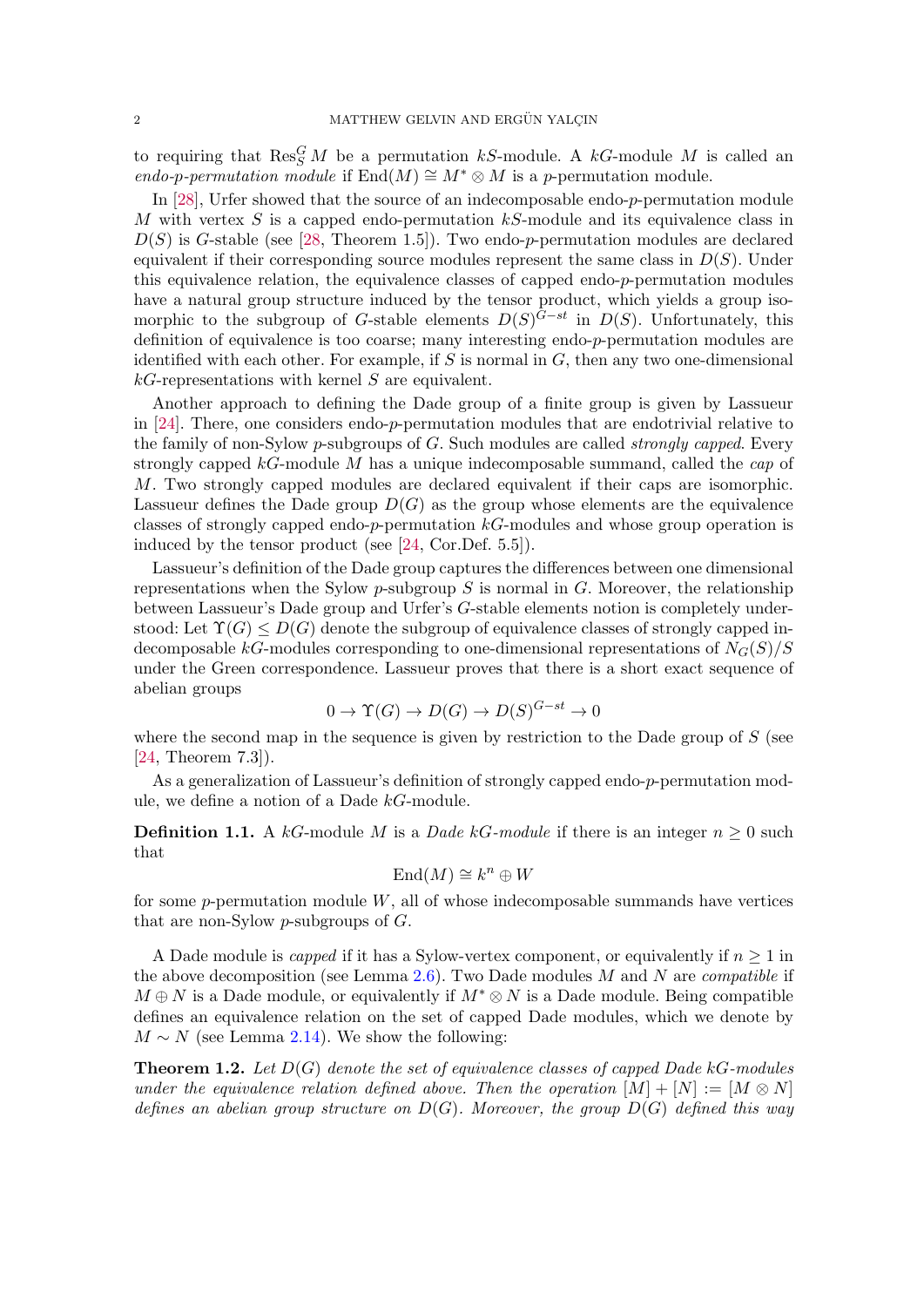is isomorphic to the Dade group defined by Lassueur in [\[24\]](#page-39-6) using relative endotrivial modules.

We prove Theorem [1.2](#page-1-0) in two parts, as Propositions [2.15](#page-8-1) and [3.10.](#page-12-0) We also show that every capped Dade module has, up to isomorphism, a unique indecomposable summand with vertex  $S$ , called the *cap* of  $M$  (see Proposition [3.4\)](#page-10-0). The cap of a Dade module is a strongly capped endotrivial module in the sense of Lassueur. In fact, an endo-ppermutation  $k\text{-}\mathcal{G}$ -module M is strongly capped if and only if M is a capped Dade module with a unique copy of its cap (see Proposition [3.8\)](#page-11-0).

One important source of Dade modules are the kG-modules defined as relative syzygies. Given a G-set X, the kernel of the augmentation map  $\varepsilon : kX \to k$  is called the *relative* syzygy of X, and is denoted by  $\Delta(X)$ . Since the restriction of  $\Delta(X)$  to S is a endopermutation module,  $\Delta(X)$  is an endo-p-permutation module. Using arguments similar to those used in the p-group case, one can show that if X is a G-set such that  $X^S = \emptyset$ , then  $\Delta(X)$  is a capped Dade module, and hence defines a class  $\Omega_X := [\Delta(X)]$  in  $D(G)$ . We extend this definition to all G-sets by declaring  $\Omega_X = 0$  whenever  $X^S \neq \emptyset$ .

**Definition 1.3.** The subgroup of  $D(G)$  generated by the elements  $\Omega_X$  as X ranges over all G-sets is called the Dade group generated by relative syzygies, and is denoted by  $D^{\Omega}(G)$ .

Many results known for relative syzygies over p-groups hold for relative syzygies over finite groups as well. We prove these results in Section [5.](#page-16-0) In particular, we show that  $D^{\Omega}(G)$  is generated by relative syzygies of the form  $\Omega_{G/P}$  where  $P \leq G$  is a non-Sylow  $p$ -subgroup of  $G$  (see Proposition [5.14\)](#page-22-0).

For a finite group G and a fixed prime p, we denote by  $\mathcal{F}_p$  the family of all p-subgroups in G. A function  $f : \mathcal{F}_p \to \mathbb{Z}$  that is constant on the G-conjugacy classes of subgroups in  $\mathcal{F}_p$  is called a *superclass function*. The set of superclass functions defined on  $\mathcal{F}_p$  forms a group under addition. We denote this group by  $C(G, p)$ . For each G-set X, there is a superclass function  $\omega_X$  defined by

$$
\omega_X(P) = \begin{cases} 1 & \text{if } X^P \neq \emptyset, \\ 0 & \text{otherwise.} \end{cases}
$$

There are relations among the superclass functions  $\omega_X$  coming from the inclusion-exclusion principle. We prove that all relations satisfied by the generators  $\omega_X$  in  $C(G, p)$  are already satisfied by the generators  $\Omega_X$  of  $D^{\Omega}(G)$ . This gives us the following:

<span id="page-2-0"></span>Theorem 1.4. There is a well-defined surjective group homomorphism

$$
\Psi_G : C(G, p) \to D^{\Omega}(G)
$$

that sends  $\omega_X$  to  $\Omega_X$  for every G-set X.

We prove this theorem in Section [6.](#page-23-0) We call the homomorphism  $\Psi_G$  the *Bouc homo*morphism for G since it is a generalization of the homomorphism defined by Bouc in  $[8]$ for p-groups.

In the rest of the paper we focus on identifying the kernel of the homomorphism  $\Psi_G$  in terms of the subgroup of dimension functions of k-orientable real representations. The dimension function of a real representation V is the superclass function  $\text{Dim}(V) : C(G, p) \rightarrow$ Z defined by

$$
\text{Dim}(V)(P) = \text{dim}_{\mathbb{R}}(V^P)
$$

for every *p*-subgroup  $P \leq G$ .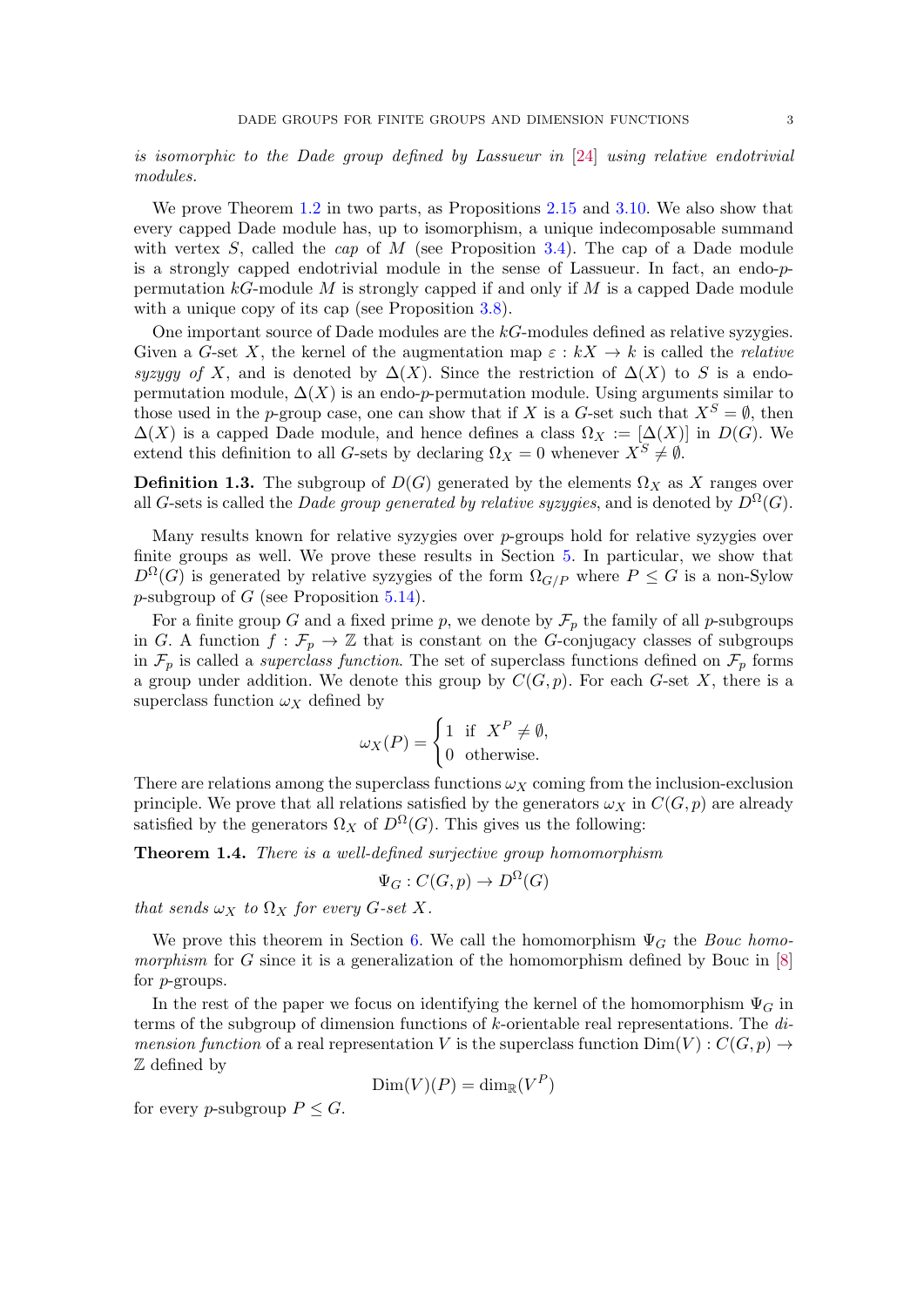For a real G-representation V, let  $S(V)$  denote the unit sphere of V under a G-invariant norm. Then  $X := S(V)$  is a G-space, and for every p-subgroup  $P \leq G$ , the fixed point subspace  $X^P = S(V^P)$  is homeomorphic to a sphere of dimension  $\dim(V^P) - 1$ .

<span id="page-3-1"></span>**Definition 1.5.** A real G-representation V is called k-oriented if the  $\overline{N}_G(P) = N_G(P)/P$ action on the reduced homology group  $\widetilde{H}_*(S(V)^P, k) \cong k$  is trivial for every  $P \in \mathcal{F}_p$ . The set of isomorphism classes of k-orientable real representations forms a group under direct sum, which we denote by  $R_{\mathbb{R}}^+(G, k)$ .

There is a group homomorphism

$$
\text{Dim}: R^+_{\mathbb{R}}(G,k) \to C(G,p)
$$

that takes a representation  $V$  to its dimension function. The main result of this paper is the following theorem.

<span id="page-3-0"></span>**Theorem 1.6.** The image of the dimension function  $\text{Dim} : R^+_{\mathbb{R}}(G,k) \to C(G,p)$  lies in the kernel of Bouc homomorphism  $\Psi_G : C(G,p) \to D^{\Omega}(G)$ .

We prove Theorem [1.6](#page-3-0) in Section [8.](#page-31-0) The proof relies on topological methods, which require us to consider Moore G-spaces. A Moore G-space over k relative to the family  $\mathcal{F}_p$ is a G-CW-complex X such that for every  $P \in \mathcal{F}_p$ , the fixed-point subspace  $X^P$  is a Moore space over k, i.e., the reduced homology  $\widetilde{H}_*(X^P; k)$  is nonzero only in a single dimension. The *dimension function* of a Moore  $G$ -space  $X$  is defined to be the superclass function  $Dim(X): C(G, p) \to \mathbb{Z}$  satisfying

$$
\text{Dim}(X)(P) = \dim(X^P) + 1
$$

for every p-subgroup  $P \in \mathcal{F}_p$ .

If V is a k-oriented real G-representation, then the unit sphere  $X = S(V)$  can be triangulated to obtain a G-CW-complex, which is a Moore G-space whose homology is the trivial module k. Note that the dimension function of  $X = S(V)$  as a Moore G-space coincides with the algebraic dimension function  $Dim(V)$  defined before.

We show that the reduced homology of an  $n$ -dimensional Moore  $G$ -space X whose pointstabilizers are all non-Sylow p-subgroups is a capped Dade  $kG$ -module. Moreover, if  $X_i$ denotes the  $G$ -set of *i*-cells of  $X$ , then we have that the equality

$$
[\widetilde{H}_n(X;k)] = \sum_{i=1}^n \Omega_{X_i}
$$

holds in  $D^{\Omega}(G)$  (see Theorem [7.10\)](#page-29-0). This gives the equality  $[\widetilde{H}_n(X;k)] = \Psi_G(\text{Dim}(X))$ under some minor technical assumptions. This is analogous to the result proved in [\[31\]](#page-39-8) for Moore S-spaces when  $S$  is a p-group.

We then consider Moore G-spaces whose isotropy subgroups are arbitrary, including the possibility that  $X^S$  is nonempty. If X is a Moore space such that  $X^S$  is m-dimensional, we say X is capped if the reduced homology module  $\widetilde{H}_m(X^S; k)$  has the trivial module k as a summand. We prove in Theorem [8.4](#page-33-0) that if  $X$  is a capped *n*-dimensional Moore  $G$ -space, then the reduced homology module  $\widetilde{H}_n(X; k)$  has a summand M that is a Dade module whose class in  $D(G)$  is equal to  $\sum_{i=1}^{n} \Omega_{X_i} = \Psi_G(\text{Dim}(X))$ . We then apply this result to a k-orientable real representation sphere  $X = S(V)$  and obtain that  $\Psi_G(\text{Dim}(X)) = 0$  in  $D^{\Omega}(G)$ . This completes the proof of Theorem [1.6](#page-3-0) (see the end of Section [8\)](#page-31-0).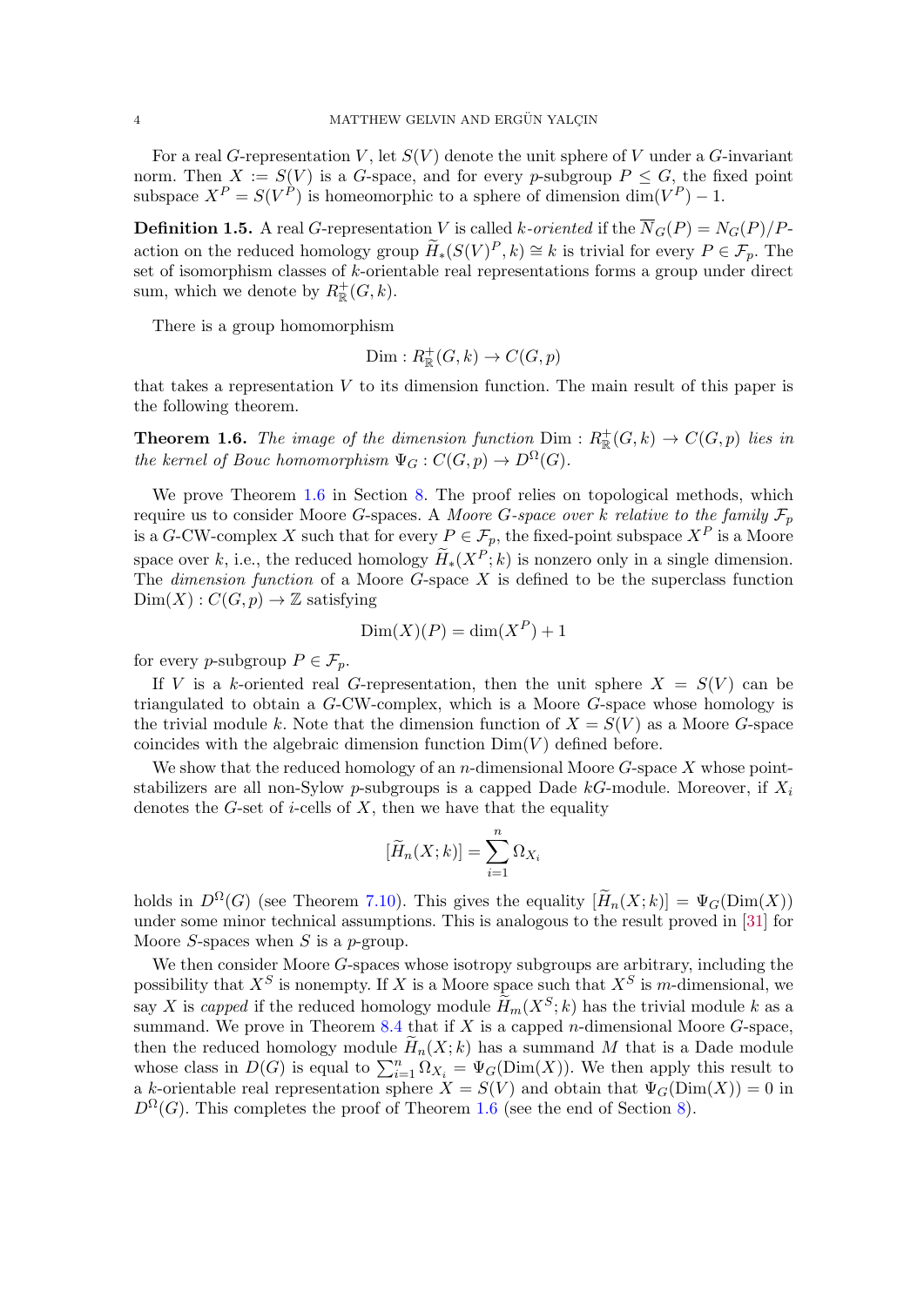In the last section of the paper, we study the subgroup of  $C(G, p)$  formed by dimension functions of k-orientable real representations of G. We show that these superclass functions are characterized by a set of conditions defined on certain subquotients of  $G$ . Some of these conditions come from the Borel-Smith conditions defined on p-subgroups of G. We denote the subgroup of  $C(G, p)$  satisfying the Borel-Smith conditions on the p-subgroups of G by  $C_b(G, p)$  (see Definition [9.1\)](#page-34-0). We also consider some additional conditions called the oriented Artin conditions similar to the conditions given by Bauer in [\[2\]](#page-38-0) for finite groups (see Definition [9.6\)](#page-36-0). We denote by  $C_{ba}$ + $(G, p)$  the subgroup of  $C(G, p)$  satisfying both the Borel-Smith conditions and the oriented Artin conditions.

By modifying the arguments given by Bauer, we show that the image of the dimension function Dim:  $R_{\mathbb{R}}^+(G) \to C(G, p)$  is equal to the subgroup  $C_{ba^+}(G, p)$ . For  $p = 2$  the oriented Artin conditions always hold by trivial reasons, so in that case we have  $C_b(G, p)$  =  $C_{ba+}(G, p)$ . This allows us to conclude the following:

<span id="page-4-0"></span>Corollary 1.7. With the notation introduced above, we have

$$
C_{ba^+}(G, p) \subseteq \ker \Psi_G \subseteq C_b(G, p).
$$

Moreover, when  $p = 2$ , all the subgroups above are equal and we have a short exact sequence of abelian groups

$$
0 \to C_b(G, 2) \xrightarrow{j} C(G, 2) \xrightarrow{\Psi_G} D^{\Omega}(G) \to 0.
$$

It is an open question whether the equality  $C_{ba+}(G, p) = \ker \Psi_G$  also holds when p is odd. This question is related to the existence of well-defined restriction and deflation maps on  $D^{\Omega}(-)$  that commute with the homomorphism  $\Psi_{(-)}$ . If such maps exist, then one can prove the equality  $C_{ba+} (G, p) = \ker \Psi_G$  using an inductive argument and by applying Lemma [9.11.](#page-38-1) Conversely, the existence of an exact sequence as the one given in Corollary [1.7](#page-4-0) gives a biset functor structure to  $D^{\Omega}(-)$ , in a modified sense that allows only deflations with normal *p*-subgroups.

Acknowledgement: The second author is supported by a Tübitak 1001 project (grant no: 116F194).

# CONTENTS

|            | Introduction                                            |    |
|------------|---------------------------------------------------------|----|
| 2.         | Dade modules                                            | 6  |
| 3.         | Indecomposable Dade modules and Lassueur's Dade group   | 10 |
| 4.         | Tensor induction of Dade modules                        | 13 |
| 5.         | The Dade group generated by relative syzygies           | 17 |
| 6.         | Superclass functions and the Bouc homomorphism          | 24 |
| 7.         | Moore $G$ -spaces with non-Sylow $p$ -subgroup isotropy | 27 |
| 8.         | Capped Moore G-spaces                                   | 32 |
| 9.         | Oriented Artin-Borel-Smith functions                    | 35 |
| References |                                                         | 39 |
|            |                                                         |    |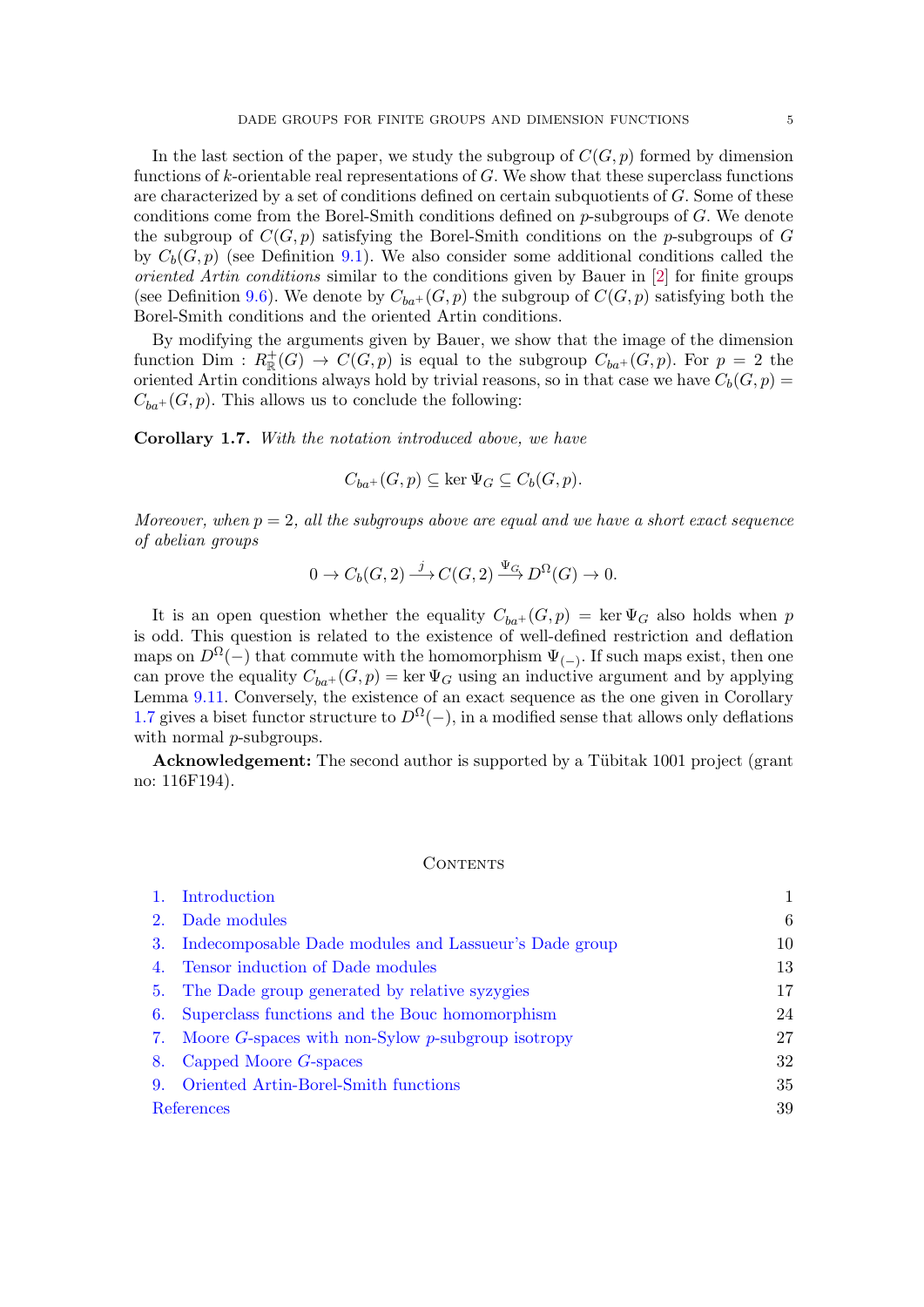#### 2. Dade modules

<span id="page-5-0"></span>Throughout this paper, let G be a finite group and  $p$  a prime number, not necessarily dividing  $|G|$ . We write S for a Sylow p-subgroup of G and  $P, Q, \ldots$  for arbitrary p-subgroups. Let  $k$  be a fixed algebraically closed field of characteristic  $p$ .

Our aim in this section is to give the definition and basic properties of Dade  $kG$ modules. We assume that all modules are finitely generated. For a  $kG$ -module M, we write  $M^*$  for the dual kG-module  $\text{Hom}_k(M, k)$ . When N is a summand of M we use the standard notation  $N \mid M$  to express this relation. An indecomposable direct summand of a kG-module M is called a component of M.

We recall the following notion: The  $kG$ -module M is called a *permutation*  $kG$ -module if M has a G-invariant k-basis X, i.e.,  $g \cdot X = X$  for all  $g \in G$ . Any permutation kG-module can be written

<span id="page-5-1"></span>
$$
M \cong \bigoplus_{[H \leq G]} c_H \cdot k[G/H],\tag{2.1}
$$

where the sum is taken over the G-conjugacy classes of subgroups of  $G$  and each  $c_H$  is some non-negative integer.

If  $G = S$  is a p-group, Green's Indecomposability Criterion implies that a transitive permutation S-module is indecomposable (see  $[29, \text{Cor } 11.6.3]$  $[29, \text{Cor } 11.6.3]$ ). Hence in this case the right hand side of Equation  $(2.1)$  is uniquely determined by the left. In particular, any direct summand of a permutation kS-module is also a permutation kS-module.

For arbitrary finite groups none of these properties needs to hold, so we turn to a more natural class of a module.

<span id="page-5-2"></span>**Definition 2.1.** A kG-module M is called a p-permutation module if any of the following equivalent conditions is satisfied:

- (i) The restriction  $\text{Res}_{S}^{G} M$  is a permutation  $kS$ -module.
- (ii)  $M$  is a direct summand of a permutation module of the form

$$
\bigoplus_{[P\leq G]} c_P \cdot k[G/P],
$$

where the sum is taken over the G-conjugacy classes of  $p$ -subgroups of  $G$ .

(iii)  $M$  is a direct summand of a permutation module.

The equivalence of the above conditions is easy to show. The main observation is that a kG-module M is a direct summand of the module  $\text{Ind}_{S}^{G} \text{Res}_{S}^{G} M$ , which gives the implication (i)  $\implies$  (ii). The other implications are obvious (see [\[3,](#page-39-10) Lemma 3.11.2] for details).

Given an indecomposable kG-module M, there is a subgroup  $H \leq G$  that is minimal with the property that M is a summand of  $\text{Ind}_{H}^{G} \text{Res}_{H}^{G} M$ . Such a subgroup is called a vertex of M. It is easy to see that a vertex of M is a p-subgroup of G and that any two vertices are G-conjugate.

If  $M$  is an indecomposable  $k$ -module with vertex  $P$ , then there is an indecomposable kP-module U such that M is a direct summand of  $\text{Ind}_{P}^{G}U$ . This module is unique up to isomorphism and conjugation by elements in  $N_G(P)$ , and is called the *source* of M (see  $[29, Thm 11.6.1]$  $[29, Thm 11.6.1]$ .

From Definition [2.1,](#page-5-2) it is easy to see that an indecomposable  $kG$ -module M is a ppermutation kG-module if and only if a vertex-source pair of M is of the form  $(P, k)$ , so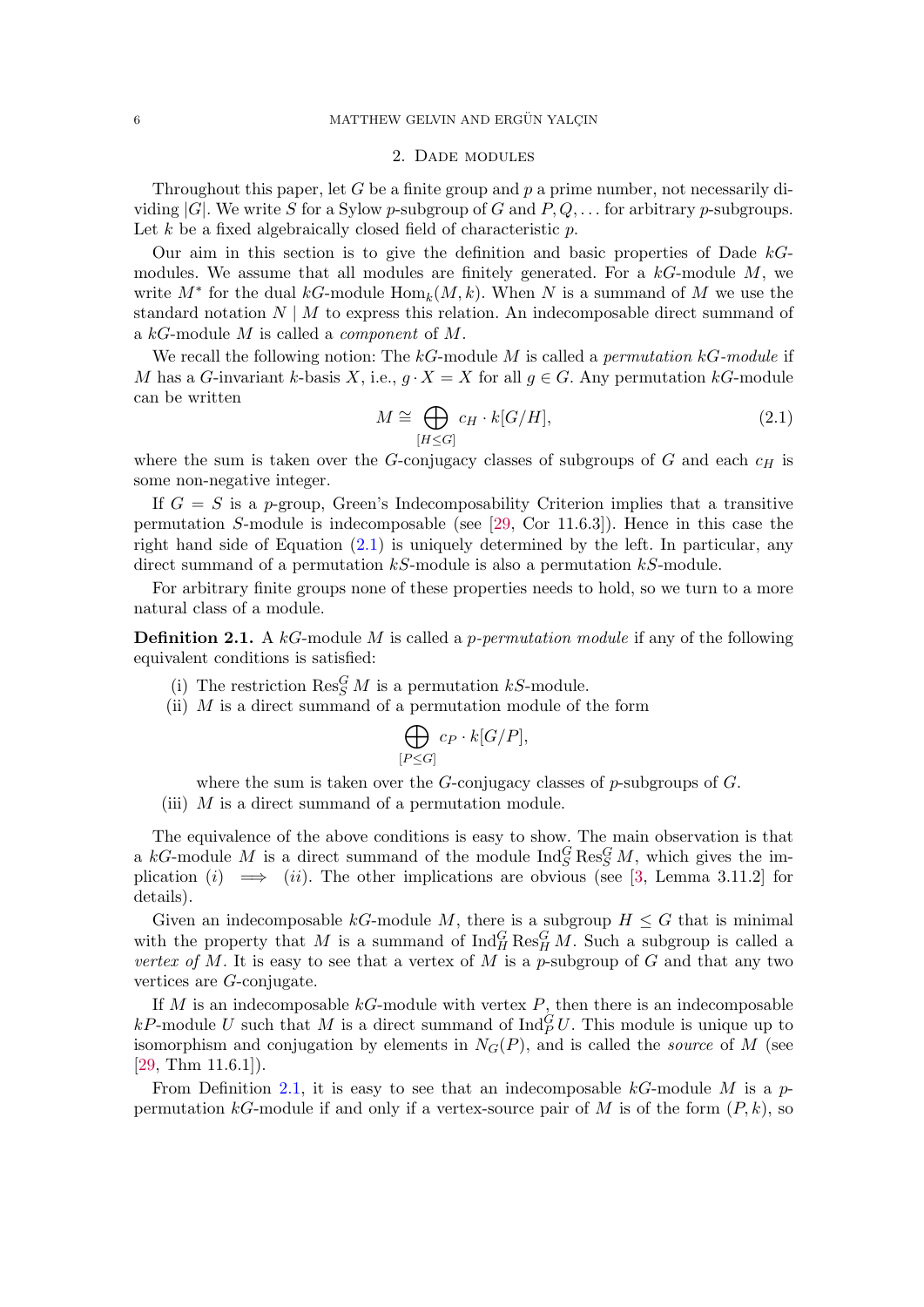that the source is the trivial  $kP$ -module. A  $kG$ -module is called a *trivial source module* if all of its components have a trivial source. A  $k$ -module M is a p-permutation module if and only if it is a trivial source module.

**Definition 2.2.** Let M be a p-permutation  $k$ -module. A component of M whose vertex is a Sylow p-subgroup of G is called a  $Sylow-vertex component$  of M. We call a p-permutation module Sylow-vertex trivial if all its Sylow-vertex components, should they exist, are isomorphic to k.

Note that a Sylow-vertex trivial p-permutation  $k$ -module is isomorphic to a direct sum of the form  $k^n \oplus W$ , where  $n \geq 0$  is a natural number and W is a p-permutation module whose components all have non-Sylow vertices. It is easy to see the following:

# Lemma 2.3. The class of Sylow-vertex trivial p-permutation kG-modules is closed under taking direct sums, direct summands, and tensor products.

We now expand from permutation and p-permutation  $k$ G modules to a larger class. Recall that the kG-module M is an endo-permutation kG-module if  $\text{End}(M) \cong M^* \otimes M$  is a permutation kG-module via the natural diagonal action. As above, this definition really works best when  $G = S$  is a p-group, but it has the following natural extension: We say that M is an endo-p-permutation kG-module if  $\text{End}(M)$  is a p-permutation kG-module, or equivalently if  $\operatorname{Res}^G_S(M)$  is an endo-permutation  $kS$ -module.

In this paper we consider endo-p-permutation  $k$ G-modules that satisfy an extra property. A  $k$ G-module M is called a *Dade*  $k$ G-module if

$$
End(M) \cong k^n \oplus W
$$

for some  $n \geq 0$  and for some p-permutation module W, all of whose components have non-Sylow vertices (see Definition [1.1\)](#page-1-1). In other words, a  $kG$ -module M is a Dade module if End(M)  $\cong M^* \otimes M$  is a Sylow-vertex trivial p-permutation module. By definition a Dade module is an endo-p-permutation module, but not every endo-p-permutation module is a Dade module.

Example 2.4. Consider the symmetric group  $G = \Sigma_3$  at the prime  $p = 3$ . The Sylow 3-subgroup S is isomorphic to  $C_3$ , the cyclic group of order 3. Let  $M = k[G/S]$  be the permutation kG-module whose basis is the transitive G-set  $G/S$ . Then M is a p-permutation module, hence an endo-p-permutation module. However,  $M$  is not a Dade module since

$$
End(M) \cong M^* \otimes M \cong 2k[G/S] \cong 2k \oplus 2k(-1),
$$

where  $k(-1)$  denotes the alternating representation of G. Note that the component  $k(-1)$ of  $End(M)$  has vertex S but is not trivial.

We also have a notion of a capped Dade module.

**Definition 2.5.** A Dade  $kG$ -module M is *capped* if it has a Sylow-vertex component.

There are equivalent ways to say a Dade module is capped.

<span id="page-6-1"></span><span id="page-6-0"></span>**Lemma 2.6.** Let  $M$  be a Dade  $kG$ -module. Then the following are equivalent:

- (i)  $M$  is capped, i.e.,  $M$  has a component with vertex  $S$ .
- <span id="page-6-2"></span>(ii)  $\text{Res}_{S}^{G} M$  is a capped endo-permutation kS-module.
- <span id="page-6-3"></span>(iii) k is a summand of  $End(M)$ .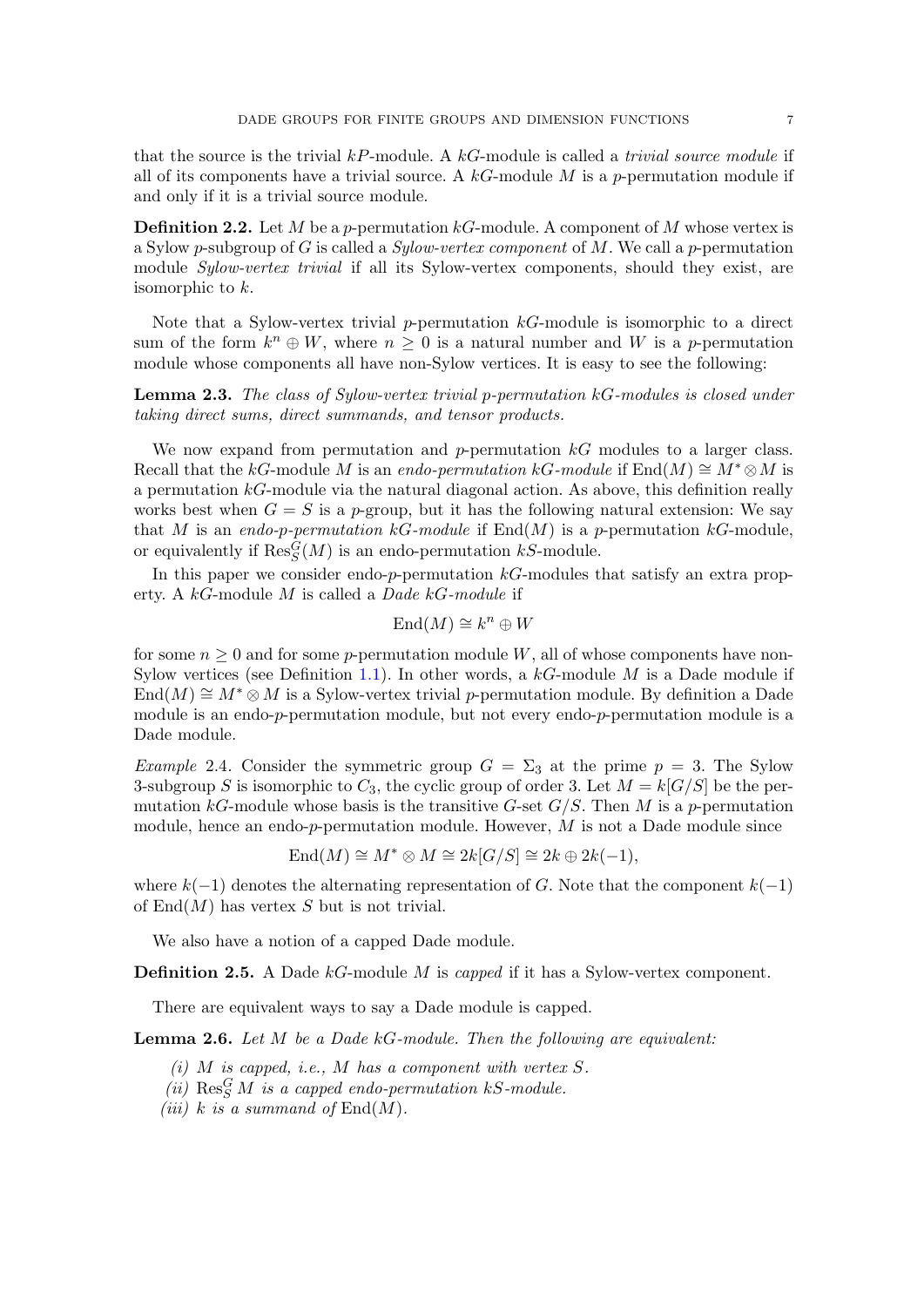*Proof.* If M has a component with vertex S, then  $\text{Res}_{S}^{G} M$  also has a component with vertex S, so  $\text{Res}_{S}^{G} M$  is a capped endo-permutation module. This gives  $(i) \Rightarrow (ii)$  $(i) \Rightarrow (ii)$  $(i) \Rightarrow (ii)$  $(i) \Rightarrow (ii)$ .

Now assume  $\operatorname{Res}^G_S M$  is a capped endo-permutation kS-module. Then  $\operatorname{Res}^G_S(\operatorname{End}(M))=$ End(Res<sup>G</sup> M) has k as a summand (see [\[9,](#page-39-11) Lemma 12.2.6]). Since End $(M) \cong k^n \oplus W$  where W has no components with vertex S, we see that we must have  $n \geq 1$  in order to have that k is a summand of  $\operatorname{Res}^G_S(\operatorname{End}(M))$ . This gives  $(ii) \Rightarrow (iii)$  $(ii) \Rightarrow (iii)$  $(ii) \Rightarrow (iii)$  $(ii) \Rightarrow (iii)$  $(ii) \Rightarrow (iii)$ .

To show the final implication  $(iii) \Rightarrow (i)$  $(iii) \Rightarrow (i)$  $(iii) \Rightarrow (i)$ , observe that if all components of M have vertices strictly smaller than S, then all components of  $\text{End}(M) \cong M^* \otimes M$  have vertices strictly smaller than S as well, so that k cannot be a summand of  $End(M)$ .

An indecomposable summand of a capped Dade module M is called a cap of M. In Section [3](#page-9-0) we show that the cap of a Dade  $kG$ -module M is unique up to isomorphism (Theorem [3.4\)](#page-10-0), so we will write  $Cap(M)$  for the isomorphism class of the cap of M without confusion.

We note that the property of being a Dade module is detected on the normalizer of a Sylow p-subgroup.

<span id="page-7-0"></span>**Lemma 2.7.** A kG-module M is a (capped) Dade module if and only if  $\text{Res}_{N_G(S)}^G M$  is a (capped) Dade  $kN_G(S)$ -module.

*Proof.* The "only if" assertion is trivial. For the other direction, assume that  $\text{Res}_{N_G(S)}^G M$ is a Dade  $kN_G(S)$ -module. Then

$$
\operatorname{Res}_S^G M = \operatorname{Res}_S^{N_G(S)} \operatorname{Res}_{N_G(S)}^G M
$$

is an endo-permutation  $kS$ -module, and hence M is an endo-p-permutation module. Let U be a Sylow-vertex component of  $\text{End}(M)$  (if there is any). Then  $\text{Res}_{N_G(S)}^G U$  is a Sylowvertex component of

$$
\text{Res}_{N_G(S)}^G(\text{End}(M)) \cong \text{End}(\text{Res}_{N_G(S)}^G M) \cong k^n \oplus W,
$$

where all the components of the  $N_G(S)$ -module W have non-Sylow vertices. This gives that  $\text{Res}_{N_G(S)}^G U \cong k$ . By the Green correspondence, we obtain that  $U \cong k$  as a kG-module. This proves that M is a Dade  $kG$ -module.

We now give a few examples of capped Dade modules.

Example 2.8. If  $G = S$  is a p-group, then the notions of endo-permutation kS-module and Dade kS-module coincide, and the adjective "capped" is consistent with this identification. More generally, Lemma [2.7](#page-7-0) implies that if S is self-normalizing in  $G$ , then every endo-ppermutation kG-module is a Dade module.

Example 2.9. Every one-dimensional character  $\chi : G \to k$  is a capped Dade kG-module, as End( $\chi$ ) ≅  $\chi^* \otimes \chi \cong k$ . More generally, if M is an indecomposable kG-module whose Green correspondent is a one-dimensional  $kN<sub>G</sub>(S)$ -module, then by Lemma [2.7,](#page-7-0) M is a capped Dade module. The Dade modules obtained this way generate a subgroup of the Dade group denoted by  $\Upsilon(G)$ , which is equal to the kernel of the restriction map from the Dade group of G to the Dade group of S (see Theorem [4.8\)](#page-16-1).

Example 2.10. Let X be a G-set such that  $X^S = \emptyset$ , and let  $\Delta(X)$  denote the kernel of the augmentation map  $\varepsilon : kX \to k$  defined by  $\varepsilon(x) = 1$  for all  $x \in X$ . Then  $\Delta(X)$  is a capped Dade module (see Proposition [5.5\)](#page-18-0).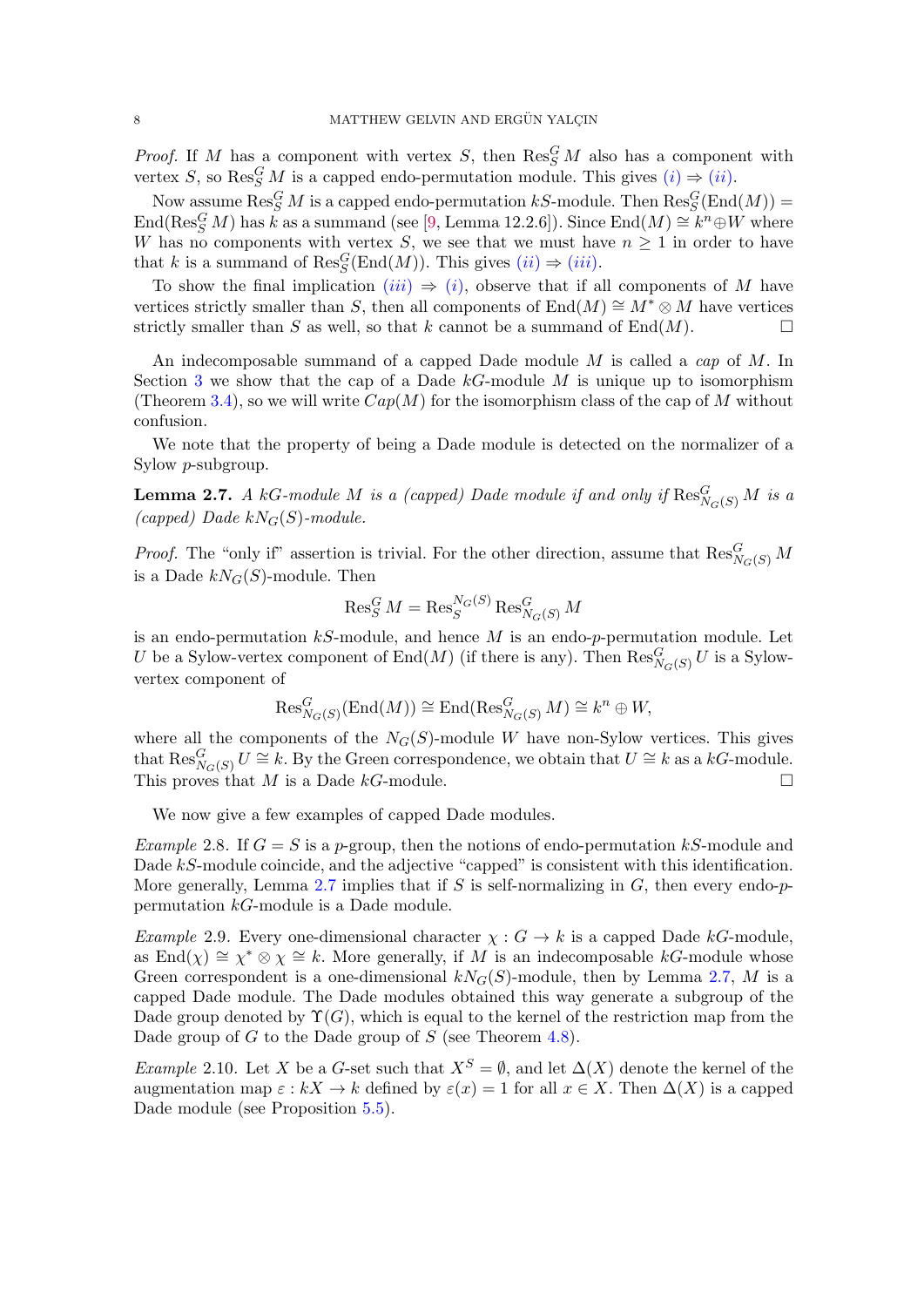Example 2.11. A kG-module M is called *endotrivial* if  $M^* \otimes M \cong k \oplus (proj)$ . An endotrivial  $k\text{G}$ -module is a Dade module since a projective module is easily seen to be a p-permutationmodule. In particular, if M is a Sylow-trivial module in the sense of [\[19\]](#page-39-12), i.e., if  $\text{Res}_{S}^{G} M \cong$  $k \oplus (proj)$ , then M is an endotrivial module, and hence also a Dade module (see [\[13,](#page-39-13) Thm 2.2]).

It is immediate that the class of Dade modules is closed under taking a direct summand and tensor products, although not in general under taking direct sums (just as the direct sum of two endo-permutation  $kS$ -modules need not be endo-permutation). We use this to define an equivalence relation on Dade modules.

**Definition 2.12.** The Dade kG-modules M and N are *compatible* if  $M \oplus N$  is a Dade module.

There is a useful alternative way to define compatibility of Dade modules.

<span id="page-8-2"></span>**Lemma 2.13.** The Dade kG-modules M and N are compatible if and only if  $Hom(M, N) \cong$  $M^* \otimes N$  is a Sylow-vertex trivial p-permutation module.

Proof. Dade's original argument [\[16,](#page-39-1) Proposition 2.3] applies here too. Consider the standard decomposition

$$
End(M \oplus N) \cong End(M) \oplus End(N) \oplus Hom(M, N) \oplus Hom(N, M)
$$

of kG-modules, together with the isomorphism  $Hom(N, M) \cong Hom(M, N)^*$ . As the dual of a Sylow-vertex trivial module is Sylow-vertex trivial, the result is immediate.  $\Box$ 

The following is a direct consequence of Lemma [2.13.](#page-8-2)

<span id="page-8-0"></span>Lemma 2.14. The compatibility relation is an equivalence relation on the set of capped Dade modules. We denote this relation by  $M \sim N$ .

Proof. The relation is reflexive by the definition of Dade module and Lemma [2.13.](#page-8-2) It is clearly symmetric as it is defined by a direct sum. For transitivity, assume that  $M \sim N$ and  $N \sim L$ . Then

$$
T := (M^* \otimes N) \otimes (N^* \otimes L)
$$

is a Sylow-vertex trivial p-permutation module. Since N is capped, we have  $N \otimes N^* \cong$  $k^{n} \oplus W$  for some  $n \geq 1$ . This gives that  $M^* \otimes L$  is a summand of T, hence the result follows from the fact that a summand of a Sylow-vertex trivial module is Sylow-vertex trivial.

<span id="page-8-1"></span>**Proposition 2.15.** Let  $D(G)$  denote the set of equivalence classes of capped Dade kGmodules with respect to the compatibility relation. Then the operation  $[M]+[N] := [M \otimes N]$ defines an abelian group structure on  $D(G)$ .

Proof. It is clear that the tensor product of two capped Dade modules is a capped Dade module. For well-definedness we need to show that if  $M \sim M'$  and  $N \sim N'$ , then  $M \otimes N \sim$  $M' \otimes N'$ , which follows easily from the definition of compatibility. So the operation is welldefined and it is obviously commutative. The zero element is the equivalence class  $[k]$  of the trivial module. The inverse of  $[M]$  is  $[M^*]$ .  $\begin{bmatrix} 1 & 1 & 1 \\ 1 & 1 & 1 \\ 1 & 1 & 1 \end{bmatrix}$ 

When we want to emphasize the field k, we write  $D_k(G)$  for the Dade group. In the next section we show that the Dade group defined in Proposition [2.15](#page-8-1) is isomorphic to the Dade group defined by Lassueur (see Proposition [3.10\)](#page-12-0).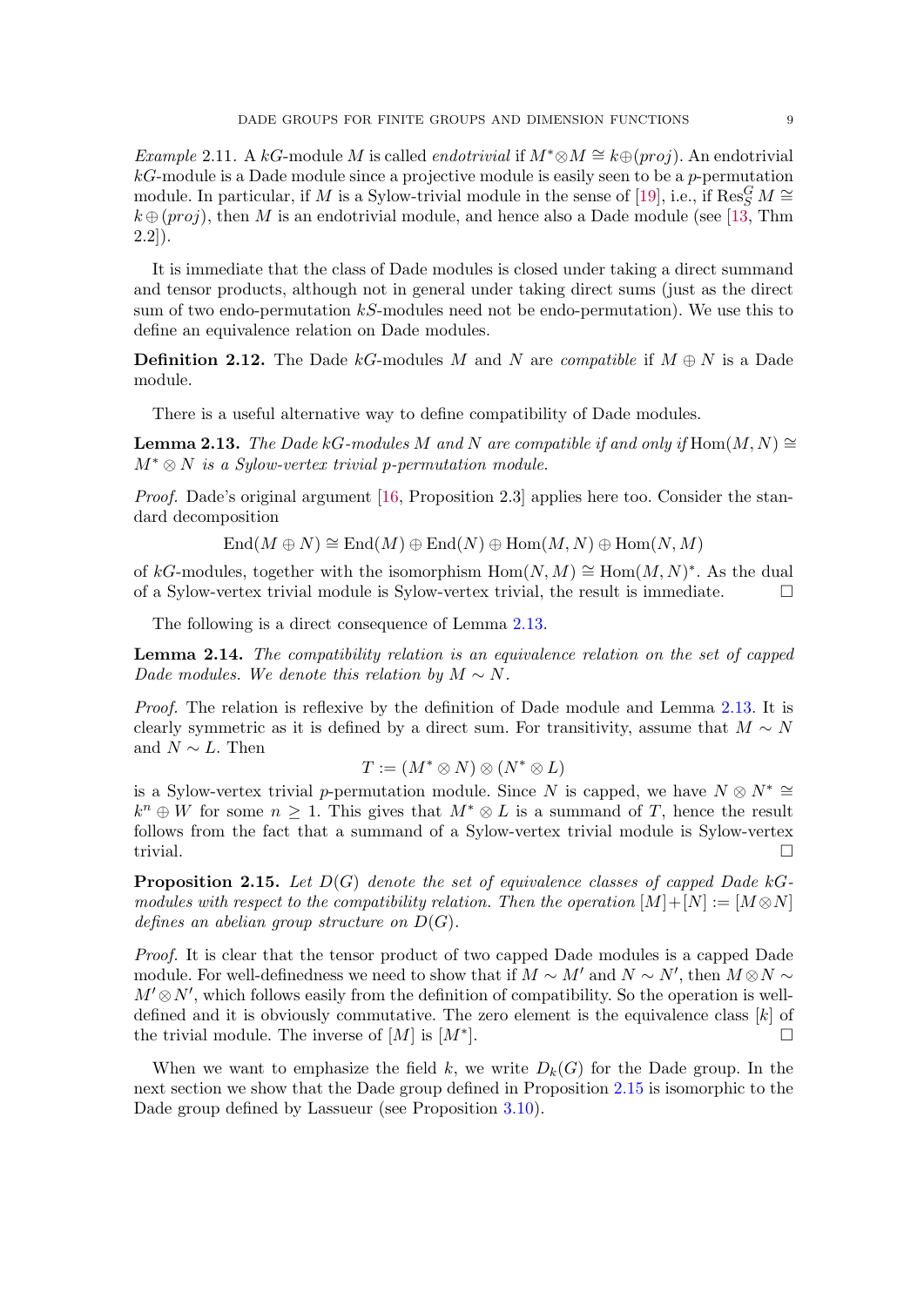3. Indecomposable Dade modules and Lassueur's Dade group

<span id="page-9-0"></span>We begin with a lemma due to Benson and Carlson:

<span id="page-9-2"></span>**Lemma 3.1** ([\[4,](#page-39-14) Theorem 2.1]). Let M and N be indecomposable kG-modules. The trivial module k is a component of  $M \otimes N$  if and only if  $M \cong N^*$  and  $p \nmid \dim_k M$ , in which case  $M \otimes N$  contains exactly one copy of k.

We will also need another result due to Lassueur. Recall that for a fixed  $kG$ -module V, a kG-module M is called V-projective or projective relative to V, if there is a  $k$ G-module N such that  $M \mid V \otimes N$ .

<span id="page-9-5"></span>**Lemma 3.2** ([\[24,](#page-39-6) Lemma 5.1]). Let M be an indecomposable endo-p-permutation  $k$ Gmodule with vertex S. Then

- <span id="page-9-1"></span>(i)  $\text{Res}_{S}^{G} M$  is a capped endo-permutation kS-module.
- <span id="page-9-3"></span>(*ii*)  $p \nmid \dim_k M$ .
- <span id="page-9-4"></span>(iii) k is a summand of  $End(M)$  with multiplicity 1.

*Proof.* We give a self-contained proof here; more details can be found in [\[24,](#page-39-6) Lemma 5.1]. Let M be an indecomposable endo-p-permutation module with vertex S. Then  $\operatorname{Res}^G_S M$  is an endo-permutation module that has a summand with vertex  $S$ , hence it is capped (see [\[9,](#page-39-11) Definition 12.2.5]). This proves [\(i\).](#page-9-1) By Lemma [3.1,](#page-9-2) [\(ii\)](#page-9-3) and [\(iii\)](#page-9-4) are equivalent, so it remains to show that [\(ii\)](#page-9-3) holds.

Let U be a component of  $\operatorname{Res}^G_S M$  with vertex S. By applying Higman's Criteria [\[3,](#page-39-10) Prop 3.6.4], we conclude that  $\text{End}(U) \cong U^* \otimes U$  has the trivial module k as a summand (see [\[9,](#page-39-11) Lemma 12.2.6]). This gives that k is projective relative to U, hence it is also projective relative to  $\operatorname{Res}_{S}^{G} M$ . Let N be a kS-module such that  $k \mid N \otimes (\operatorname{Res}_{S}^{G} M)$ . Then

$$
\operatorname{Ind}_{S}^{G} k \mid \operatorname{Ind}_{S}^{G} (N \otimes \operatorname{Res}_{S}^{G} M) \cong (\operatorname{Ind}_{S}^{G} N) \otimes M
$$

by Frobenius Reciprocity. Since  $[G : S]$  is coprime to p, we have  $k \mid \text{Ind}_{S}^{G} k \cong k[G/S].$ Hence  $k \mid (\text{Ind}_{S}^{G} N) \otimes M$ . This means that there is a component V of  $\text{Ind}_{S}^{G} N$  such that k |  $V \otimes M$ . Applying Lemma [3.1](#page-9-2) to V and M, we conclude that  $p \nmid \dim_k M$ . This completes the proof.  $\Box$ 

It is interesting to ask whether every indecomposable endo-p-permutation module is a Dade module. The following example shows that the answer is "no" in general.

Example 3.3. Let  $G = D_8$  be the dihedral group of order 8 and set  $Z = Z(G)$ . Let p be an odd prime. Then  $S = 1$  and every kG-module is semisimple. Let M be the (unique) 2-dimensional irreducible  $k$ G-module. Then,  $M$  is an endo- $p$ -permutation module because its restriction to S is a direct sum of trivial modules. However  $M$  is not a Dade module because  $\text{End}(M) \cong k[G/Z]$  has a nontrivial Sylow-vertex summand.

More generally, if G is a finite group such that  $S \trianglelefteq G$  with  $G/S$  nonabelian, we can take M to be an irreducible  $G/S$ -representation of degree at least 2. Viewing M as a G-module by inflation, we have by construction that the S-action on  $M$  is trivial, and hence  $M$  is an endo-p-permutation kG-module. We similarly have that S acts trivially on  $\text{End}(M)$ , so that all components of the endomorphism module have Sylow vertices. Schur's Lemma implies that End(M) contains a unique trivial summand, but as  $dim(End(M)) > 1$  there must be a second nontrivial Sylow-vertex component. Thus M is not a Dade module.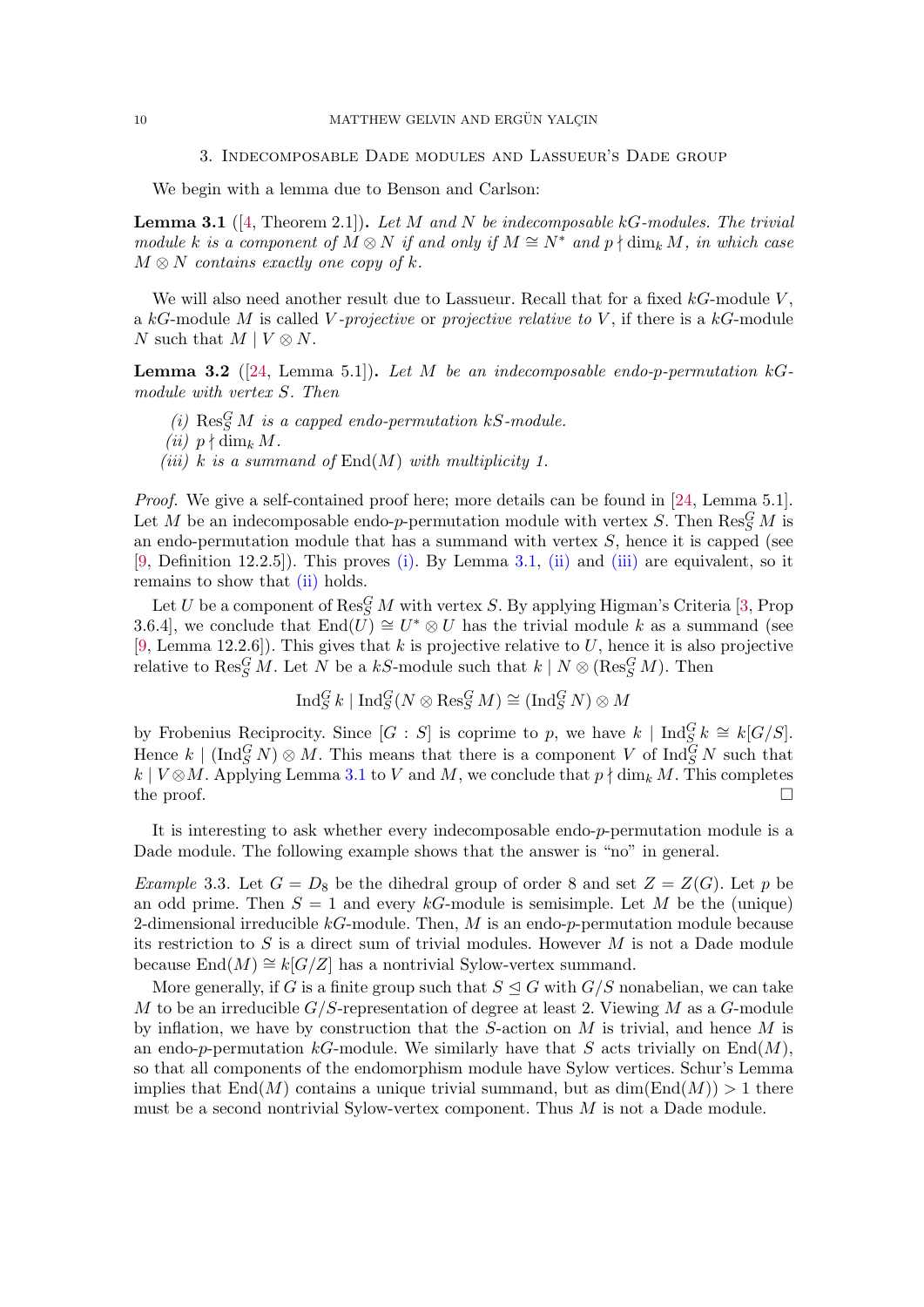We now prove the uniqueness of the cap of an endo-permutation  $kS$ -module by adapting Dade's original argument from [\[16,](#page-39-1) Theorem 3.8] to our situation.

<span id="page-10-0"></span>**Proposition 3.4.** Let M be a capped Dade kG-module. If U and V are two Sylow-vertex components of M, then  $U \cong V$ .

*Proof.* Let U and V be two Sylow-vertex components of M. Consider the  $kG$ -module  $Hom(U, V) \cong U^* \otimes V$ , which is a direct summand of End $(M)$ . If we can show that  $Hom(U, V)$  contains a Sylow-vertex component, then this component will also be a component of  $\text{End}(M)$ , and thus isomorphic to the trivial kG-module k by the assumption that End(M) is Sylow-vertex trivial. Lemma [3.1](#page-9-2) will then imply that  $U^* \cong V^*$ , and hence  $U \cong V$ , as desired.

Consider  $U \otimes U^* \otimes V \cong \text{End}(U) \otimes V$ . Since U has vertex S, by Lemma [3.2](#page-9-5) End(U) has the trivial module k as a component. Thus V is a Sylow-vertex component of  $U \otimes (U^* \otimes V)$ . As the vertices of the components of a tensor product of indecomposable  $kG$ -modules are contained in the intersection of the vertices of the modules being tensored, it follows that  $U^* \otimes V$  has a Sylow-vertex component, and the result is proved.

As a consequence, every capped Dade  $kG$ -module M has a unique (up to isomorphism) indecomposable Sylow-vertex summand. As mentioned before, we call this summand the cap of M and denote it by  $Cap(M)$ . We may then define the Dade group of G, written  $D(G)$ , to be the the set of isomorphism classes of indecomposable capped Dade kG-modules with abelian group structure

$$
[M] + [N] := [Cap(M \otimes N)].
$$

Clearly the identity for this operation is [k], and the inverse of [M] is [M<sup>\*</sup>]. This definition gives the same Dade group as that defined in Theorem [1.2](#page-1-0) because of the following lemma:

## <span id="page-10-1"></span>Lemma 3.5.

- (i) Let U be a Sylow-vertex component of the Dade  $kG$ -module M. Then U is a capped Dade module and  $U \sim M$ .
- (ii) Let U and V be two capped indecomposable Dade kG-modules. Then  $U \sim V$  if and only if  $U \cong V$ .

## Proof.

- (i) Since  $U^* \otimes U$  is a summand of  $M^* \otimes M$ , we conclude that U is a capped Dade module. Note that  $U^* \otimes M$  is a summand of  $M^* \otimes M$ , hence  $U^* \otimes M$  is a Sylowvertex trivial  $p$ -permutation module. Hence by Lemma  $2.13, U$  $2.13, U$  is compatible with  $M$ .
- (ii) If U and V are compatible, then  $U \oplus V$  is a Dade kG-module. Applying Proposition [3.4,](#page-10-0) we obtain that  $U \cong V$ . For the converse, observe that if  $U \cong V$ , then  $\hat{U}^* \otimes V \cong V$  $U^* \otimes U$  is a Sylow-vertex trivial p-permutation module. Hence  $U \sim V$  by Lemma [2.13.](#page-8-2)

 $\Box$ 

The isomorphism between these two definitions of the Dade group is given by

$$
[M] \mapsto [Cap(M)],
$$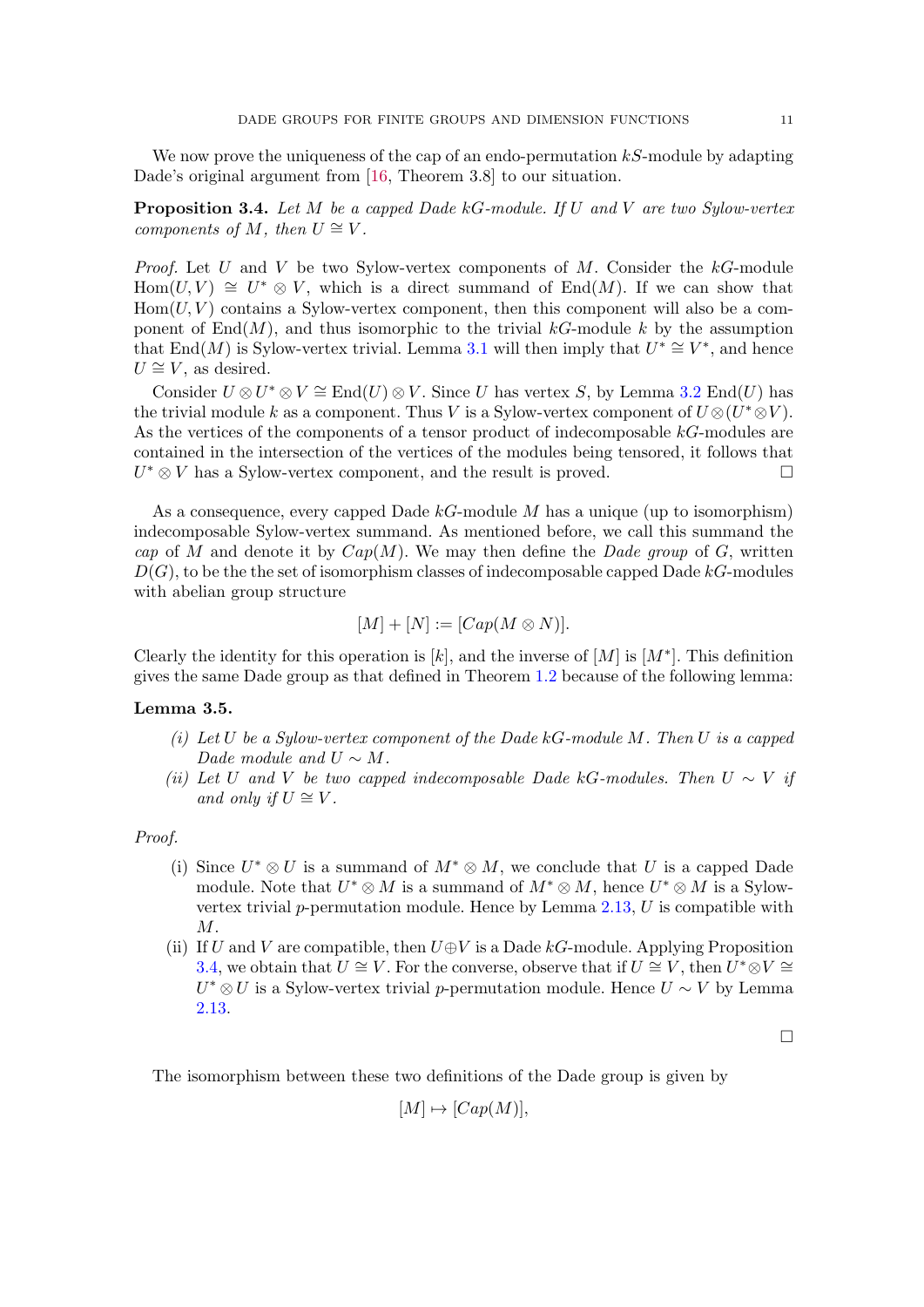where the brackets on the left indicate the equivalence class of the capped Dade module, while those on the right refer to the isomorphism class of the capped indecomposable Dade module.

We now discuss Lassueur's definition of the Dade group of a finite group, where the subject is approached using relative endotrivial modules (see  $[24, \text{Cor.Def. } 5.5]$  $[24, \text{Cor.Def. } 5.5]$ ). If V is a kG-module such that the trivial module k is V-projective, then all  $k$ G-modules are Vprojective. It is therefore most interesting to consider the case where  $k$  is not  $V$ -projective. If V has a summand  $V_i$  such that  $p \nmid \dim_k V_i$ , then  $k \mid \text{End}(V_i)$ , and hence  $k \mid \text{End}(V) \cong$  $V^* \otimes V$ . Therefore if we want k not to be V-projective, we must have  $p \mid \dim_k V_i$  for every component  $V_i$  of V (see [\[24,](#page-39-6) Prop 2.6]). A  $k$ -module V satisfying this property is called absolutely p-divisible.

**Definition 3.6.** Let V be an absolutely p-divisible kG-module. A kG-module M is endotrivial relative to V, or simply V-endotrivial, if  $\text{End}(M)$  is isomorphic to  $k\oplus W$  for some V-projective kG-module W. In this case we write  $\text{End}(M) \cong k \oplus (V - proj)$ .

Recall that a kG-module is called *endotrivial* if  $\text{End}(M) \cong k \oplus W$  for W a projective  $k$ -module. Hence an endotrivial module is a V-endotrivial module in the case where  $V = kG$ . Relative endotrivial modules have properties similar to endotrivial modules (see [\[24,](#page-39-6) Lemma 2.8]). In particular, given a V-endotrivial module  $M$ , there is a direct sum decomposition  $M \cong M_0 \oplus (V - proj)$ , where  $M_0$  is the unique indecomposable summand of M that is V-endotrivial. This summand is called the cap of  $M$ .

Two V-endotrivial modules M and N are declared equivalent if their caps  $M_0$  and  $N_0$ are isomorphic. Lassueur defines the group  $T_V(G)$  of V-endotrivial modules as the group of equivalence classes of V-endotrivial modules, with addition given by  $[M]+[N] := [M \otimes N]$ .

To define the Dade group of a finite group, Lassueur considers V -endotrivial modules for a special choice of permutation module  $V$ .

**Definition 3.7.** Let  $\mathcal{F}_G$  denote the set of all non-Sylow p-subgroups of G, and  $\mathcal{F}_G/G$ the G-conjugacy classes of subgroups in  $\mathcal{F}_G$ . The kG-module  $V(\mathcal{F}_G)$  is defined to be the permutation module

$$
V(\mathcal{F}_G):=\bigoplus_{[Q]\in\mathcal{F}_G/G} k[G/Q].
$$

It is easy to see that k is not  $V(\mathcal{F}_G)$ -projective since k has vertex S. In particular,  $V(\mathcal{F}_G)$ is absolutely p-divisible. Note that a module's being  $V(\mathcal{F}_G)$ -projective is equivalent to its not having any Sylow-vertex components. For  $V(\mathcal{F}_G)$ -endotrivial modules Lassueur proves the following result:

<span id="page-11-0"></span>Proposition 3.8 ([\[24\]](#page-39-6), Proposition 5.2). Let M be an endo-p-permutation module. The following are equivalent:

- (i) M is  $V(\mathcal{F}_G)$ -endotrivial.
- (ii)  $\operatorname{Res}^G_S M$  is  $V(\mathcal{F}_S)$ -endotrivial.
- (iii) M has a unique indecomposable summand  $M_0$  with vertex S.
- <span id="page-11-1"></span>(iv) End(M)  $\cong k \oplus W$ , where W is a p-permutation kG-module all of whose components have non-Sylow vertices.

Lassueur calls an endo-p-permutation module strongly capped if it satisfies the equivalent conditions of Proposition [3.8.](#page-11-0) The unique indecomposable summand  $M_0$  of M is called the cap of M. Similar to the V-endotrivial case, one defines  $M \sim N$  if  $M_0 \cong N_0$ . Lassueur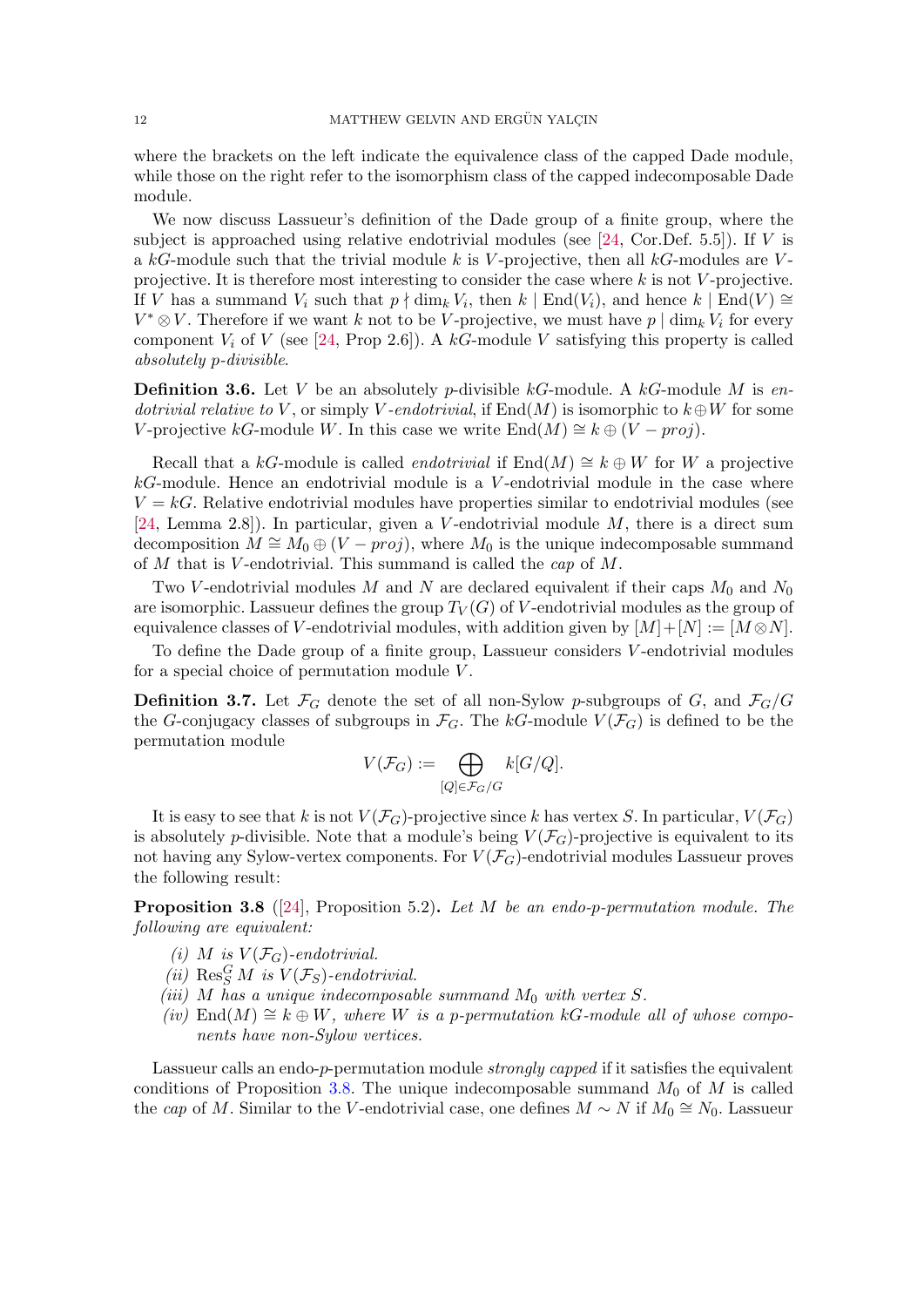defines the Dade group  $D(G)$  of a finite group G as the group of equivalence classes of strongly capped endo-p-permutation modules with addition given by  $[M]+[N] := [M \otimes N]$ .

Lassueur's definitions are related to our notion of a Dade module by the following observation.

<span id="page-12-2"></span>**Lemma 3.9.** The endo-p-permutation  $kG$ -module M is strongly capped if and only if it is a capped Dade module with a unique copy of its cap.

*Proof.* If M is strongly capped, then by Lemma  $3.8(iv)$  $3.8(iv)$  M is a Dade module such that  $\text{End}(M)$  has a single copy of k. Note that if a Dade module has more than one copy of its cap, then  $End(M)$  has more than one copy of k as a direct summand. This shows that M must have only one copy of its cap.

For the other direction, observe that if  $M$  is an indecomposable Dade module with vertex S then by Lemma [3.2](#page-9-5) the trivial module k has multiplicity one in  $End(M)$ . Hence M is strongly capped. This shows that if M is a Dade module with a unique copy of its cap, then M is strongly capped.

As a consequence of Lemma [3.9](#page-12-2) we can conclude the following:

<span id="page-12-0"></span>**Proposition 3.10.** The Dade group  $D(G)$  of a finite group G defined in Theorem [1.2](#page-1-0) is isomorphic to the Dade group defined by Lassueur in [\[24,](#page-39-6) Cor.Def. 5.5].

*Proof.* This follows from Lemma [3.5](#page-10-1) and the discussion thereafter. If we write  $D'(G)$ for Lassueur's Dade group, then there is a natural map  $D'(G) \to D(G)$  that takes the equivalence class  $[M]$  of a strongly capped endo-p-permutation module M to its equivalence class  $[M]$  in  $D(G)$ . In the other direction, we have  $D(G) \to D'(G)$  defined by  $[M] \mapsto$  $[Cap(M)]$ . It is easy to see by Lemma [3.5](#page-10-1) that these maps are well-defined mutual inverses.  $\Box$ 

Remark 3.11. In [\[23\]](#page-39-15), Lassueur also considers the possibility of defining the Dade group using endo-p-permutation modules that contain multiple copies of their caps. Such endop-permutation modules are termed weakly capped, however an independent condition for being weakly capped is not given. By Proposition [3.4,](#page-10-0) a Dade module is a weakly capped kG-module, so our definition of the Dade group  $D(G)$  coincides with  $D(G)$  defined on [\[23,](#page-39-15) pg. 92].

### 4. Tensor induction of Dade modules

<span id="page-12-1"></span>As we have shown in the previous section, the notion of a Dade module is a slight generalization of Lassueur's "strongly capped" endo-p-permutation modules: A capped Dade module may contain multiple (isomorphic) caps, while a strongly capped endo-ppermutation module by definition has a unique Sylow-vertex component. Our relaxation was motivated by the fact that the class of strongly capped endo-p-permutation modules is not closed under tensor induction (see [\[24,](#page-39-6) Counterexample 6.3]). We show below that in the example considered by Lassueur, tensor induction of a particular strongly capped endo-p-permutation module does yield a Dade module, even though it is no longer strongly capped. However, we also give a different example to show that the class of Dade modules is not generally closed under tensor induction.

Recall that for a subgroup  $H \leq G$ , the tensor-induced  $kG$ -module  $\text{Ten}_{H}^{G} M$  of the  $kH$ module M is defined analogously to the usual induction  $\text{Ind}_{H}^{G} M$ , but with the direct sum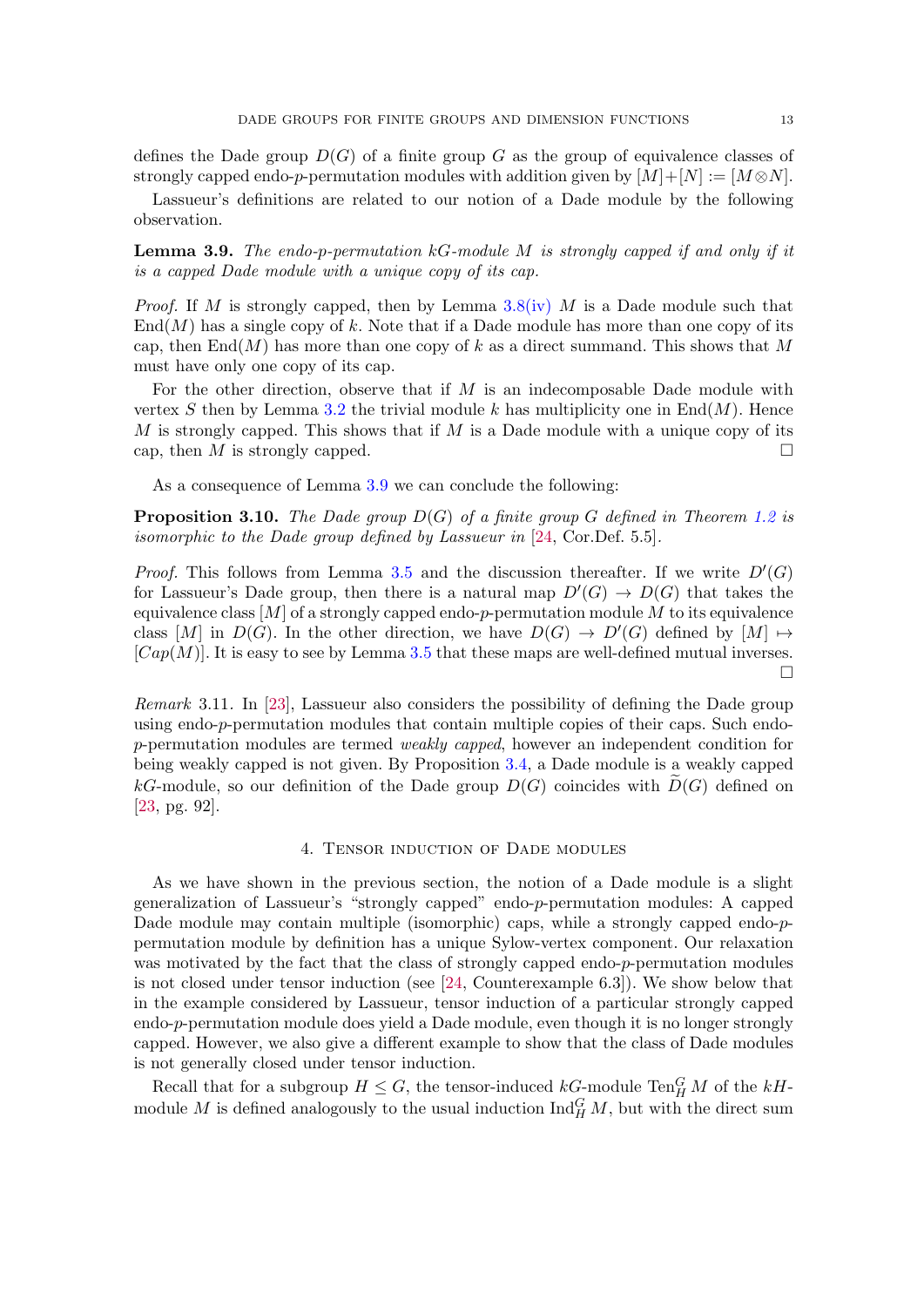replaced by a tensor product:

$$
\operatorname{Ind}_{H}^{G} M := \bigoplus_{gH \in G/H} g \cdot M \quad \text{vs.} \quad \operatorname{Ten}_{H}^{G} M := \bigotimes_{gH \in G/H} g \cdot M.
$$

The G-action on  $\text{Ten}_{H}^{G} M$  is induced by the embedding  $G \hookrightarrow \Sigma_{G/H} \wr H$ . We refer the reader to [\[3,](#page-39-10) Section 3.15] for more details.

Let G be a finite group with  $S \in \mathrm{Syl}_p(G)$ , and let  $\Omega$  denote the kernel of the augmentation map  $\varepsilon : kS \to k$ . By Alperin's theorem on relative syzygies [\[1\]](#page-38-3), the kS-module  $\Omega$  is an endo-permutation module. An easy calculation shows that

$$
End(\Omega) \cong \Omega^* \otimes \Omega \cong k \oplus m \cdot k[S/1]
$$

as kS-modules, where  $m = |S| - 2$ . Since tensor induction commutes with tensor products we have

$$
\operatorname{End}(\operatorname{Ten}^G_S \Omega) \cong \operatorname{Ten}^G_S(\operatorname{End}(\Omega)) \cong \operatorname{Ten}^G_S(k \oplus m \cdot k[S/1]).
$$

Let  $X := [S/S] + m \cdot [S/1]$ . We want to compute  $\text{Ten}_{S}^{G}(kX)$ .

For an S-set X, let  $\text{Ind}_{S}^{G}(X)$  denote the G-set  $\text{Map}_{S}(G,X)$ , where the G-action is given by the rule  $g \cdot \varphi : g' \mapsto \varphi(g'g)$ . This determines a functor  $\text{Ind}_{S}^{G}: S\text{-set} \to G\text{-set}$ , called multiplicative induction (see [\[30,](#page-39-16) Sect. 3]). From the definition of tensor induction, and by the fact that  $kX \otimes kY \cong k[X \times Y]$ , it is easy to see that

$$
\operatorname{Ten}^G_S(kX) \cong k[\operatorname{Jnd}^G_S X]
$$

(see [\[9,](#page-39-11) Example 12.4.10]). As  $\text{End}(\text{Ten}_S^G \Omega) \cong \text{Ten}_S^G(kX) \cong k[\text{Ind}_S^G X]$  is a permutation kG-module,  $\text{Ten}_S^G(\Omega)$  is endo-p-permutation. To see that  $\text{Ten}_S^G(\Omega)$  is a Dade kG-module, it remains to show that the Sylow-vertex components of its endomorphism module are trivial.

We can write

$$
\operatorname{Ind}_{S}^{G} X = \sum_{[H \leq G]} n_H \cdot [G/H]
$$

for some natural numbers  $n_H \geq 0$ . This gives the kG-module isomorphism

$$
\operatorname{End}(\operatorname{Ten}^G_S \Omega) \cong k[\operatorname{Jnd}^G_S X] \cong \bigoplus_{[H \leq G]} n_H \cdot k[G/H].
$$

Note that if T is a Sylow p-subgroup of H, then the summand  $k[G/H]$  is relatively Tprojective. From this we can conclude that the only components of  $k[\text{Jnd}_S^G(X)]$  that could possibly be Sylow-vertex are summands of  $k[G/H]$  where  $p \nmid [G:H]$ . This observation allows us to prove the following:

<span id="page-13-0"></span>**Lemma 4.1.** With notation as above, if  $O_p(G) \neq 1$  then  $\text{Ten}_S^G \Omega$  is a strongly capped Dade module.

*Proof.* For a G-set Y and a subgroup  $K \leq G$ , write  $f_K(Y)$  for the order of the fixed-point set  $Y^K$ . Recall that Y is determined as a G-set by the values  $\{f_K(Y)\}\$ as K ranges over the G-conjugacy classes of subgroups of G. For multiplicative induction we have the following formula (see [\[30,](#page-39-16) Sect. 3]):

<span id="page-13-1"></span>
$$
\mathfrak{f}_K(\text{Jnd}_S^G X) = \prod_{KgS \in K \backslash G/S} \mathfrak{f}_{K^g \cap S}(X). \tag{4.1}
$$

Since  $X = [S/S] + m \cdot [S/1]$ , we have  $f_{K^g \cap S}(X) = 1$  whenever  $K^g \cap S \neq 1$ . If K is a subgroup of G such that  $p \nmid [G : K]$ , then K must contain a Sylow p-subgroup of G, and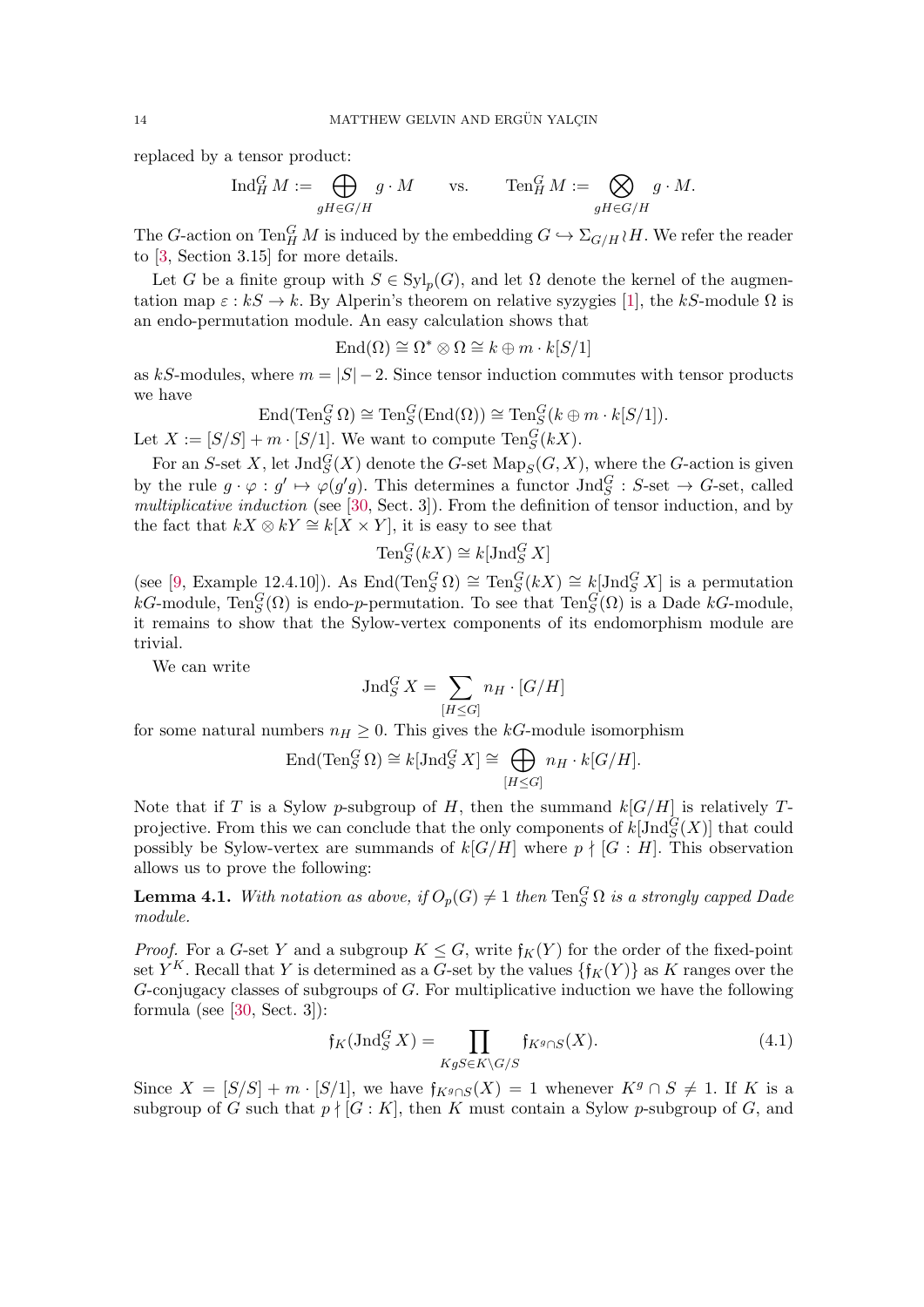hence K contains  $O_p(G) \neq 1$ . This implies that for every  $g \in G$  we have  $K^g \cap S \neq 1$ , so  $f_K(\text{Jnd}_S^G(X)) = 1$  for every K with p'-index. It follows that  $n_G = 1$  and  $n_K = 0$  for all  $K \leq G$  with p'-index. Thus  $\text{End}(\text{Ten}_S^G \Omega) \cong k[\text{Ind}_S^G(X)]$  has a unique Sylow-vertex component, which is k. The result is proved.  $\square$ 

When  $O_p(G) = 1$ , the conclusion of Lemma [4.1](#page-13-0) need not hold, as Lassueur illustrates in [\[24,](#page-39-6) Counterexample 6.3].

*Example 4.2.* Consider the group  $G := C_7 \rtimes C_3$  at the prime  $p = 3$ . In this case  $S = C_3$ and  $\Omega$  is the unique 2-dimensional irreducible kS-module. By direct computation using the fixed-point formula of Equation [4.1,](#page-13-1) we can see that

$$
\operatorname{End}(\operatorname{Ten}_S^G \Omega) \cong k[G/G] \oplus 3 \cdot k[G/C_7] \oplus 15 \cdot k[G/C_3] \oplus 7 \cdot k[G/1].
$$

Note that, as  $\text{Res}_{S}^{G}([G/S]) = [S/S]+2\cdot [S/1]$ , we have  $k[G/S] \cong k\oplus U$ , where no component of U is Sylow-vertex. Lassueur concludes that in this case  $\text{Ten}_S^G \Omega$  is not strongly capped. However, it is also clear from the computation that  $\text{Ten}_S^G \Omega$  is a Dade module.

Unfortunately, the tensor induction  $\text{Ten}_{H}^{G} M$  of a Dade module M need not be a Dade module in general (even when  $H$  is of coprime index), as the following example shows:

Example 4.3. Let  $G = \Sigma_4$  be the symmetric group on 4 letters, and take  $p = 3$ . Then  $S \in$  $\text{Syl}_p(G)$  is again  $C_3$ , the module  $\Omega$  is a 2-dimensional kS-module, and  $X \cong [S/S] + [S/1]$ . In this case we have

$$
\operatorname{End}(\operatorname{Ten}^G_S(\Omega))\cong k[G/G]\oplus 3\cdot k[G/S_3]\oplus 6\cdot k[G/S]\oplus\cdots
$$

The coefficients above were computed using Equation [4.1](#page-13-1) and the fixed-point values  $f_G(X) = 1$ ,  $f_{A_4}(X) = 1$ ,  $f_{S_3}(X) = 4$ , and  $f_S(X) = 16$ . Note that

$$
\mathfrak{f}_{A_4}(\mathrm{Jnd}_S^G(X)) = \prod_{g \in A_4 \setminus S_4/S} \mathfrak{f}_{A_4^g \cap S}(X) = (\mathfrak{f}_S(X))^2 = 1
$$

since  $f_S(X) = 1$ . We also have

$$
\mathfrak{f}_{S}(\mathrm{Jnd}_{S}^{G}(X)) = \prod_{g \in S \setminus S_4/S} \mathfrak{f}_{S^g \cap S}(X) = (\mathfrak{f}_{S}(X))^{2} (\mathfrak{f}_{1}(X))^{2} = 16
$$

since  $f_S(X) = 1$  and  $f_1(X) = 4$ . The values of  $f_K$  for other subgroups are computed in a similar way.

The module  $k[G/S]$  contains a copy of the alternating representation. It follows that End(Ten $_S^G(\Omega)$ ) has a non-trivial Sylow-vertex component, so  $\text{Ten}_S^G(\Omega)$  is not a Dade module.

On the positive side, for  $G = \Sigma_3$ , we do have  $\text{Ten}_{C_3}^G \Omega$  is a Dade module by Lemma [4.1.](#page-13-0) In this case we have

$$
End(Ten_{C_3}^G \Omega) = Ten_{C_3}^G(kX) = k \oplus 3k[G/C_2] \oplus k[G/1].
$$

This is a special case of a more general observation that holds for finite groups with normal Sylow p-subgroup.

**Lemma 4.4.** Let G be a finite group such that  $S \subseteq G$ . Then for every indecomposable endo-permutation kS-module M with vertex S, the tensor-induced module  $\text{Ten}_S^G M$  is a capped Dade module.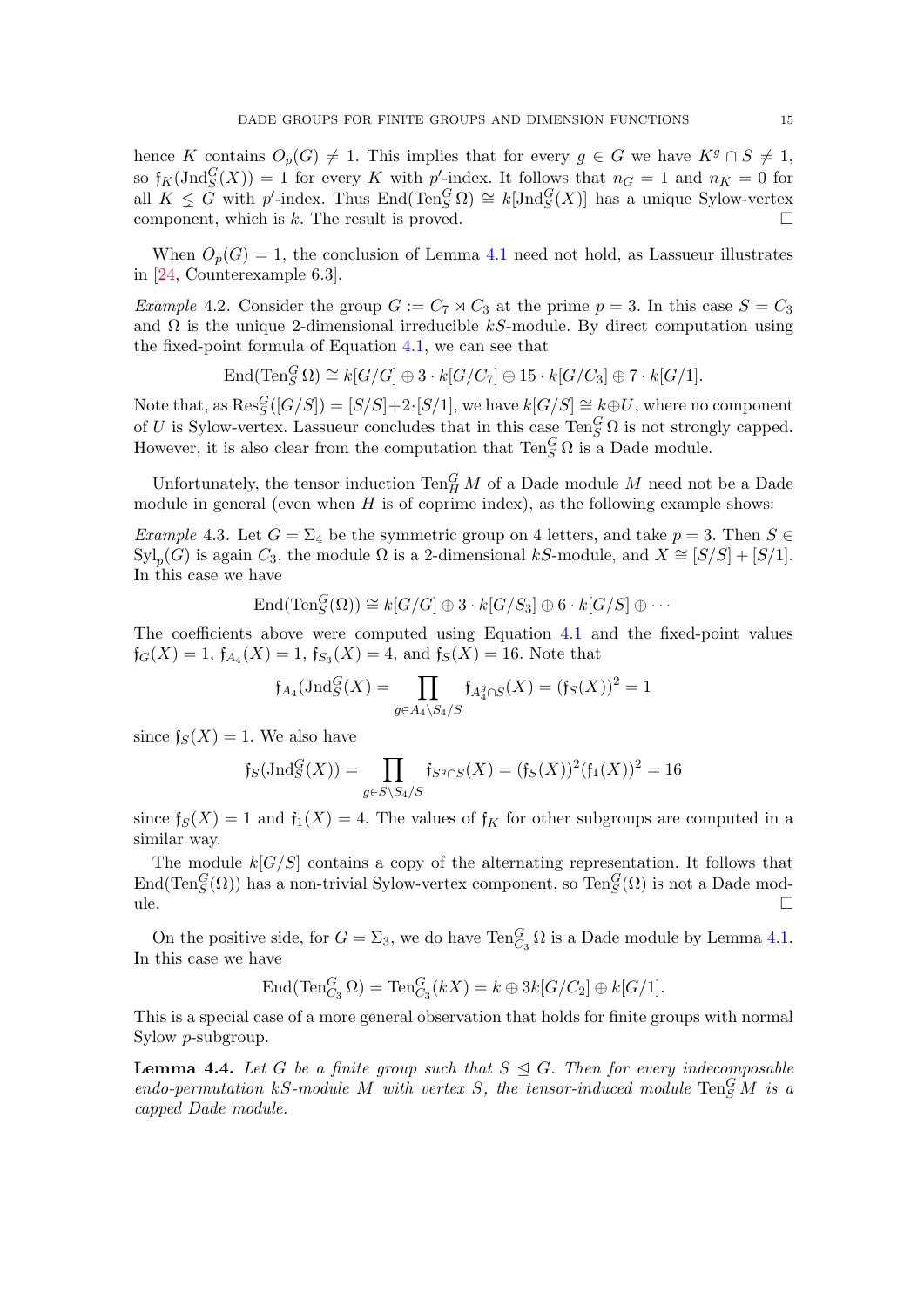*Proof.* Let X be the S-set such that  $\text{End}(M) \cong kX$ . By the assumption that M has vertex S, we have

$$
X = [S/S] + \sum_{[P
$$

where the sum is taken over the S-conjugacy classes of proper subgroups of  $S$ . (The existence of the summand  $k = k[S/S]$  follows from [\[9,](#page-39-11) Lemma 12.2.6], its uniqueness from Lemma [3.1\)](#page-9-2). As above we have

$$
\operatorname{End}(\operatorname{Ten}^G_S M) \cong \operatorname{Ten}^G_S(kX) \cong k[\operatorname{Jnd}^G_S X],
$$

so  $\text{Ten}_S^G M$  is an endo-p-permutation module. To find the components of  $\text{End}(\text{Ten}_S^G M)$ with vertex S, we need to consider the orbits  $[G/K]$  of  $\text{Ind}_{S}^{G} X$  for those K satisfying  $K \geq S$ . Since  $S \trianglelefteq G$ , we have

$$
\mathfrak{f}_S(\text{Jnd}_S^G X) = \prod_{gS \in G/S} \mathfrak{f}_S(X) = 1.
$$

Since  $f_G(\text{Jnd}_S^G X) = 1$ , we have  $[G/G]$  is an orbit in  $\text{Jnd}_S^G(X)$ . Since  $f_S(\text{Jnd}_S^G X) = 1$ , the G-set  $\text{Ind}_{S}^{G} X$  has no orbits  $[G/K]$  with  $S \leq K < G$ . Hence  $\text{Ten}_{S}^{G} M$  is a capped Dade module.  $\Box$ 

In certain circumstances, there is a restriction homomorphism between Dade groups.

<span id="page-15-0"></span>**Lemma 4.5.** Let S be a Sylow p-subgroup of G, and let  $H$  be a subgroup of  $G$  containing S. Then the restriction of a capped Dade kG-module to H is a capped Dade kH-module. This induces a well-defined group homomorphism  $\text{Res}_{H}^{G}: D(G) \to D(H)$ .

*Proof.* For every  $kG$ -module M, we have

$$
\operatorname{End}(\operatorname{Res}^G_HM)\cong \operatorname{Res}^G_H(\operatorname{End}(M))\cong \operatorname{Res}^G_H(k^n\oplus W)
$$

for some endo-p-permutation  $kG$ -module W whose components have vertices strictly smaller than S. Since S is also a Sylow p-subgroup of H, all the components of  $\operatorname{Res}_{H}^{G}W$  have non-Sylow vertices, so  $\operatorname{Res}_H^G M$  is a capped Dade  $kH$ -module.

The restriction homomorphism can be also described using strongly capped endo-p-permutation modules (see [\[24,](#page-39-6) Lemma 6.1]). In general the restriction map  $\text{Res}_{H}^{G}$  is not injective, but it is when H contains  $N_G(S)$ .

**Proposition 4.6** (Lassueur [\[24\]](#page-39-6), Lem. 6.1). Let  $H \leq G$  be a subgroup such that  $N_G(S) \leq$ H. Then the restriction map  $\text{Res}_{H}^{G}: D(G) \to D(H)$  is an injection.

*Proof.* Suppose that  $\text{Res}_{H}^{G}[M_1] = \text{Res}_{H}^{G}[M_2]$ . Then  $\text{Res}_{H}^{G}(M_1 \oplus M_2)$  is a Dade kH-module. By Lemma [4.5,](#page-15-0)  $\text{Res}_{N_G(S)}^G(M_1 \oplus M_2)$  is also a Dade module. Applying Lemma [2.7](#page-7-0) we obtain that  $M_1 \oplus M_2$  is a Dade kG-module. We conclude that  $[M_1] = [M_2]$ .

The restriction map  $\operatorname{Res}^G_H : D(G) \to D(H)$  is not defined for an arbitrary subgroup  $H \leq G$ . Even though the restriction of an endo-p-permutation module is always an endop-permutation module, the restriction  $\operatorname{Res}_{H}^{G} M$  of a Dade kG-module M may not be a Dade  $k$ H-module, due to the Sylow-vertex triviality condition.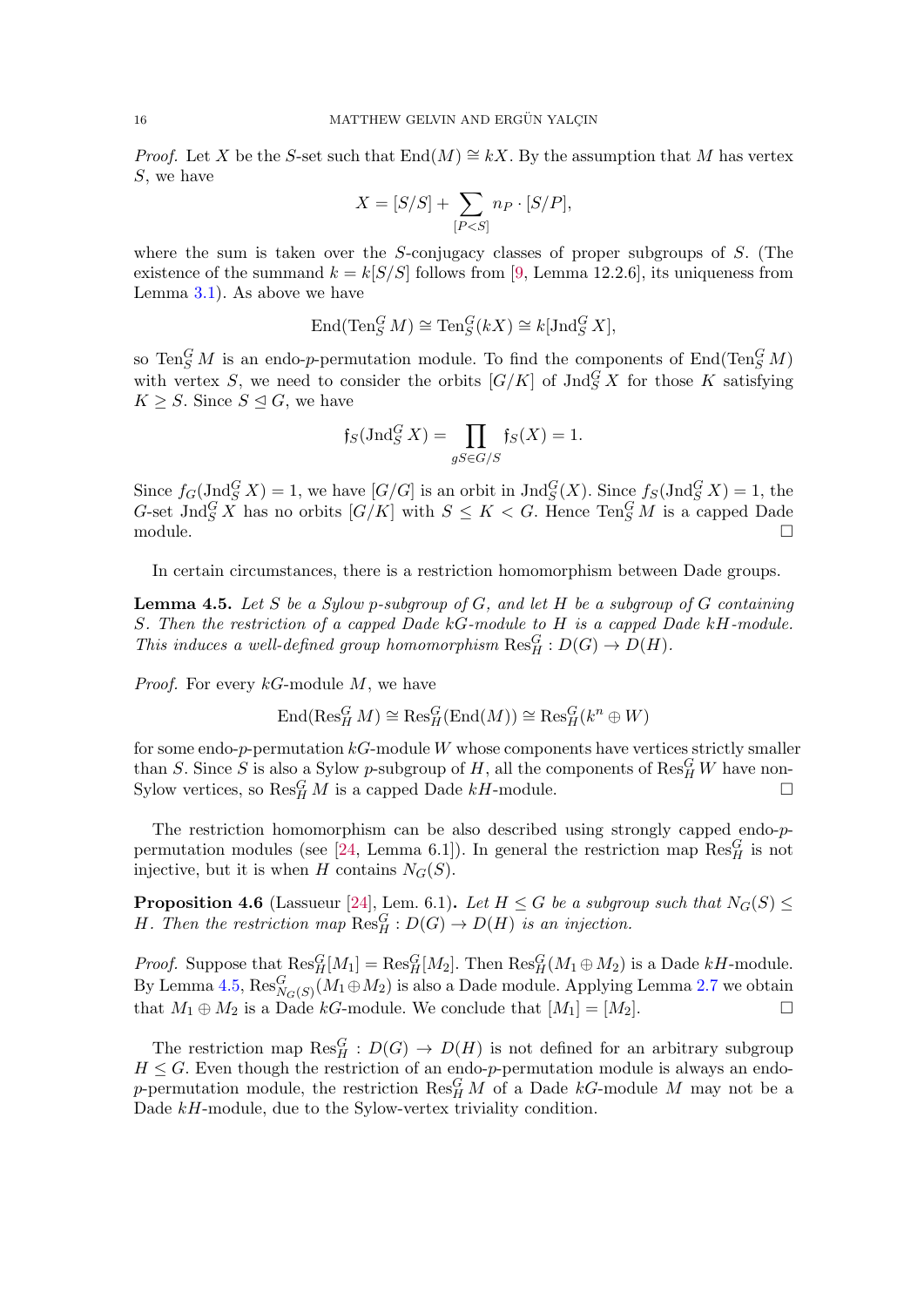Example 4.7. Consider the group  $G = \Sigma_3$  at the prime  $p = 3$ . Let  $H = C_2$  and  $\Delta(G/H)$ denote the kernel of the augmentation map  $\varepsilon : k[G/H] \to k$ . By direct computation, one can see that the relative syzygy  $\Delta(G/H)$  is a capped Dade module (or apply Proposition [5.5\)](#page-18-0). Note that  $\Delta(G/H)$  is an indecomposable kG-module because its restriction to S is indecomposable. Set  $N := \text{Res}_{H}^{G}(\Delta(G/H)) \cong k[H/1] \cong k \oplus k(-1)$ , where  $k(-1)$  denotes the one-dimensional sign representation for  $H$ . Then  $N$  is not a Dade  $kH$ -module because  $\text{End}(N) \cong \text{End}(k \oplus k(-1))$  has two Sylow-vertex components isomorphic to  $k(-1)$ .

We end this section with a result by Lassueur on the structure of the Dade group  $D(G)$ . Following Lassueur's notation, let  $X(N_G(P))$  denote the group of one-dimensional representations of  $N_G(S)$ . We write  $\Upsilon(G)$  for the subgroup of  $D(G)$  whose elements are the isomorphism classes of the  $k$ -modules arising as the Green correspondents of modules in  $X(N_G(S))$ . It is shown in [\[24,](#page-39-6) Proposition 4.1] that such modules are indeed strongly capped endo-p-permutation modules.

<span id="page-16-1"></span>**Theorem 4.8** (Thm. 7.3, [\[24\]](#page-39-6)). Let G be a finite group with Sylow p-subgroup S. Then there is an exact sequence of abelian groups

$$
0 \to \Upsilon(G) \longrightarrow D(G) \stackrel{\text{Res}^G_S}{\longrightarrow} D(S)^{G\text{-}st} \to 0,
$$

where  $D(S)^{G-st}$  denotes the subgroup formed by G-stable elements in  $D(S)$  as defined in [\[28,](#page-39-5) Def. 1.4].

This is an important structural result for the Dade group of a finite group that makes computation possible in many cases. In particular, Theorem [4.8](#page-16-1) shows that  $D(G)$  is a finitely generated abelian group, as both  $\Upsilon(G)$  and  $D(S)^{G\text{-st}}$  are finitely generated.

## 5. The Dade group generated by relative syzygies

<span id="page-16-0"></span>In this section, we describe an important class of Dade modules that will be the focus of the remainder of the paper. For  $G$  an arbitrary finite group and  $X$  a non-empty finite G-set, let  $\Delta(X)$  denote the kernel of the augmentation map  $\varepsilon : kX \to k$  defined by

$$
\sum_{x \in X} c_x \cdot x \mapsto \sum_{x \in X} c_x.
$$

The kG-module  $\Delta(X)$  is called the *relative syzygy of X*. Throughout the paper we assume all G-sets are non-empty and finite.

When  $G = S$  is a p-group, Alperin showed in [\[1,](#page-38-3) Theorem 1] that  $\Delta(X)$  is always an endo-permutation kS-module and it is capped if  $|X^S| \neq 1$ . For an S-set X with  $|X^S| \neq 1$ , we define the element  $\Omega_X := [\Delta(X)] \in D(S)$ . When  $|X^S| = 1$ , we declare that  $\Omega_X = 0$ . The set of elements  $\{\Omega_X\}$ , as X runs over all finite S-sets, generates a subgroup  $D^{\Omega}(S)$ of the Dade group  $D(S)$ , called the Dade group generated by relative syzygies or the group of relative syzygies. This group plays an important role in the calculation of the full Dade group for p-groups.

Our goal in this section is to show that Alperin's construction works in essentially the same way to give rise to elements of  $D(G)$  when G is an arbitrary finite group. We follow the arguments of [\[6\]](#page-39-17), which actually do the vast majority of the work for us. Some of the results in this section also appear in [\[22\]](#page-39-18) and [\[24\]](#page-39-6) in different forms, using the language of relative endotrivial modules. We begin by recalling the definition of X-split sequences.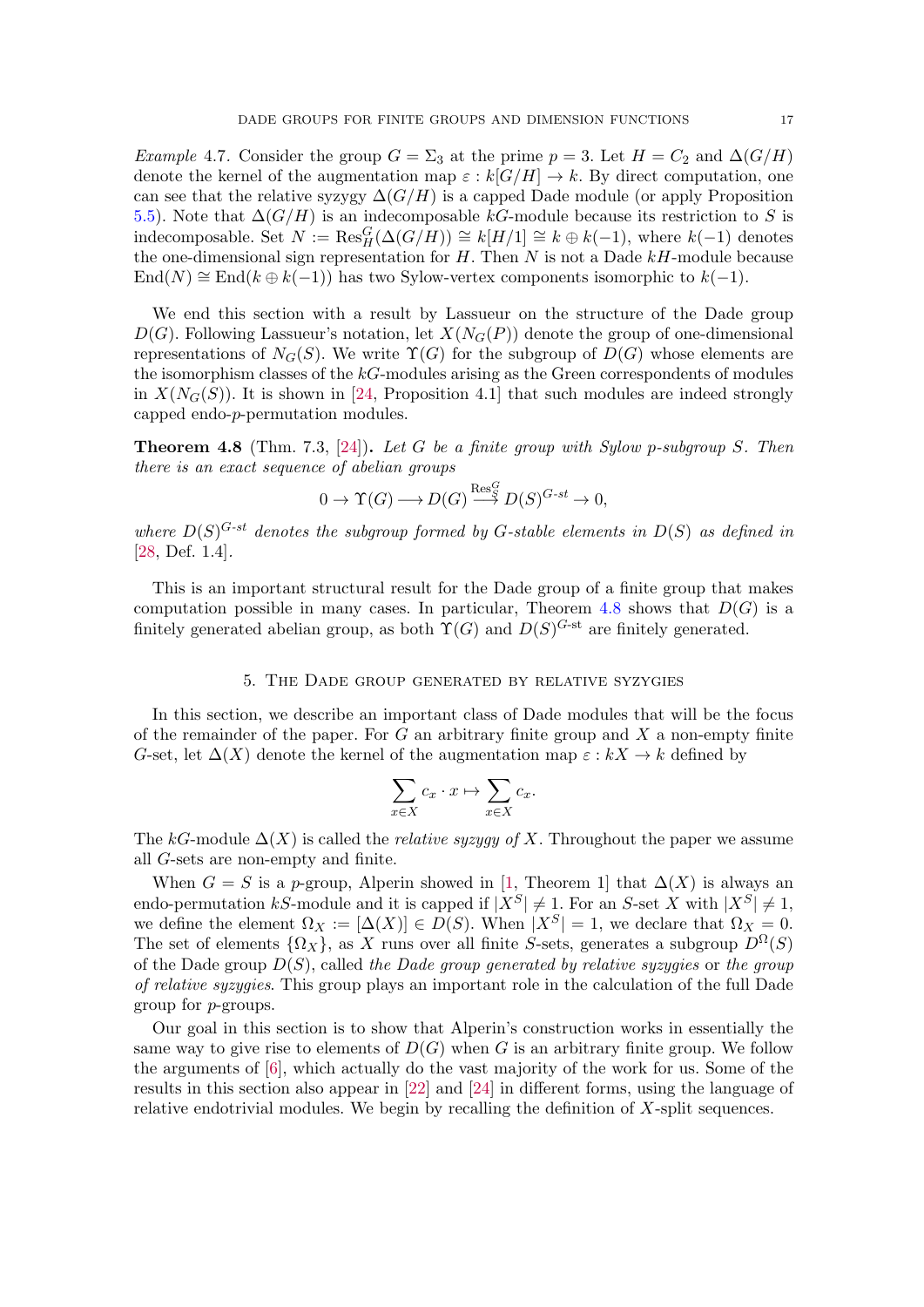**Definition 5.1.** ([\[6,](#page-39-17) Def. 2.1.1]) Let X be a finite G-set. An exact sequence of  $k$ Gmodules  $0 \to L \to M \to N \to 0$  is called X-split if it splits after tensoring with kX, i.e.,  $0 \to L \otimes kX \to M \otimes kX \to N \otimes kX \to 0$  is a split-exact sequence of  $kG$ -modules.

There is also a notion of relative X-projectivity defined using a list of equivalent conditions.

<span id="page-17-1"></span>**Definition 5.2.** ([\[6,](#page-39-17) Def. 2.2.1]) Let X be a finite G-set. A kG-module M is called *relatively* X-projective if the following equivalent conditions are satisfied:

- (i) M is a direct summand of  $kX \otimes N$  for some  $kG$ -module N.
- (ii) The map  $kX \otimes M \to M$  defined by  $x \otimes m \mapsto m$  is a split epimorphism of  $kG$ modules.
- (iii) The lifting problem



has a solution whenever  $\varphi \otimes id_{kX} : L \otimes kX \to N \otimes kX$  is a split epimorphism of kG-modules.

These conditions are indeed equivalent, as can be seen by using arguments similar to the standard ones given for projective  $k$ G-modules (see [\[3,](#page-39-10) Sect. 3.6]).

We now state a relative version of Schanuel's Lemma ([\[6,](#page-39-17) Proposition 2.3.1]):

**Lemma 5.3** (Relative Schanuel's Lemma). For a finite  $G$ -set  $X$ , suppose that

$$
0 \longrightarrow L \longrightarrow M \longrightarrow N \longrightarrow 0
$$
  

$$
\parallel
$$
  

$$
0 \longrightarrow L' \longrightarrow M' \longrightarrow N \longrightarrow 0
$$

are two X-split short exact sequences of  $kG$ -modules, where M and M' are both relatively  $X\text{-}\text{projective}.$  Then  $M \oplus L' \cong M' \oplus L$ .

Proof. The proof is similar to the proof of the well-known version of Schanuel's lemma. See [\[3,](#page-39-10) Lemmas 3.9.1 and 1.5.3].

We have the following technical result.

<span id="page-17-0"></span>**Lemma 5.4.** Let X be a finite G-set and let  $\Delta(X)$  denote the kernel of the augmentation map  $\varepsilon : kX \to k$ . Then there is an isomorphism of kG-modules

$$
End(\Delta(X)) \oplus kX \oplus kX \cong k \oplus k[X \times X].
$$

*Proof.* In the case that  $G = S$  is a p-group, this result is due to Alperin [\[1,](#page-38-3) Theorem 1]. His proof also works for finite groups. Here we give a proof based on an argument due to Bouc [\[6,](#page-39-17) Lemma 2.3.3] that uses the Relative Schanuel's Lemma.

We begin with the exact sequence

$$
0 \to \Delta(X) \to kX \to k \to 0,
$$

which we claim to be X-split. Indeed, after tensoring with  $kX$  we have

$$
0 \to \Delta(X) \otimes kX \to kX \otimes kX \to kX \to 0,
$$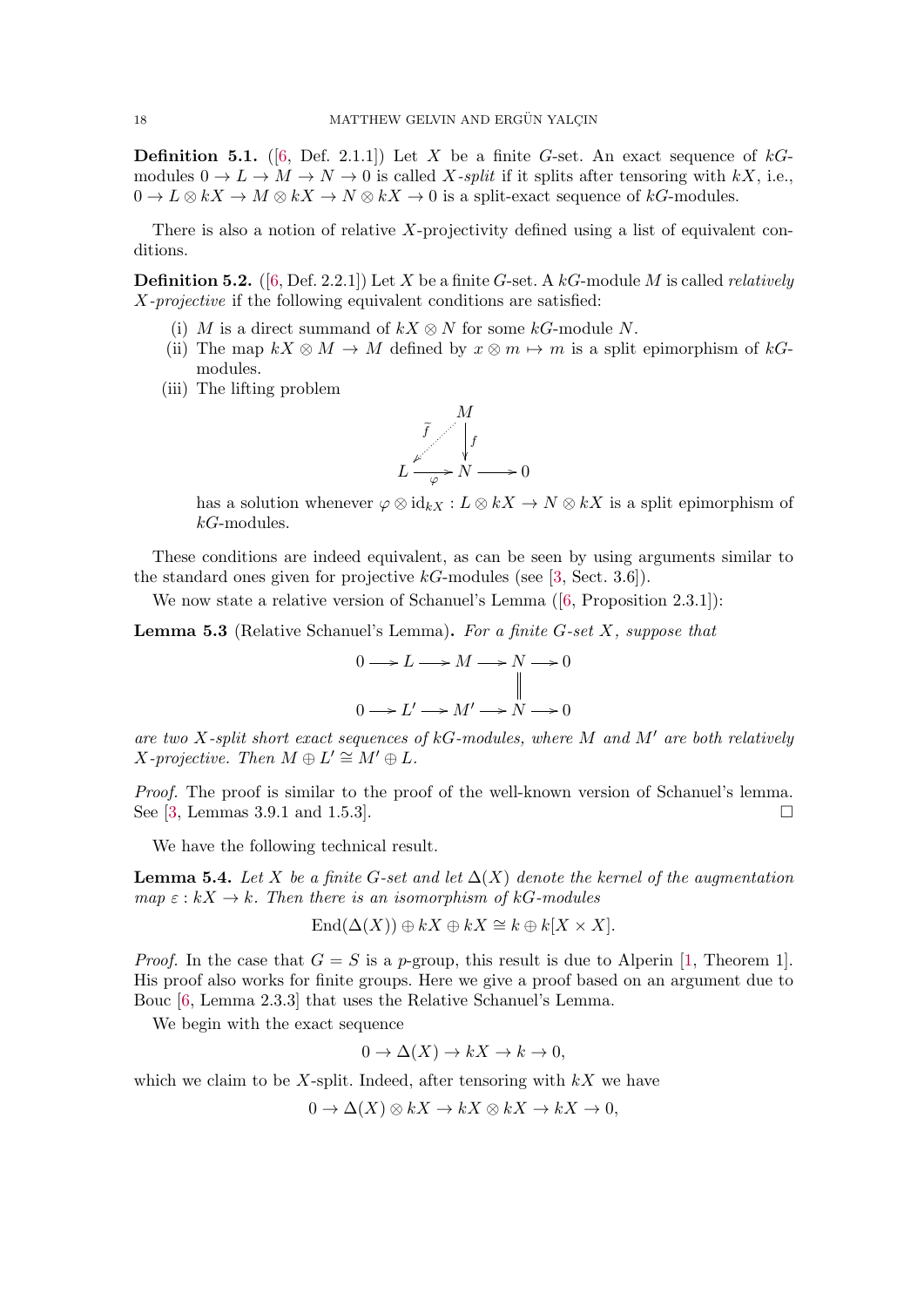where the last map is given by  $x' \otimes x \mapsto x$ . Clearly  $kX \to kX \otimes kX : x \mapsto x \otimes x$  defines a splitting, as desired. It is easy to see that the dual sequence

$$
0 \to k \to kX \to \Delta(X)^* \to 0
$$

is X-split as well, using  $(kX)^* \cong kX$ . Note that this implies that

$$
kX \otimes kX \cong (\Delta(X)^* \otimes kX) \oplus kX.
$$

On the other hand, starting from our original exact sequence, if we tensor with  $\Delta(X)^*$ we obtain

$$
0 \to \text{End}(\Delta(X)) \to kX \otimes \Delta(X)^* \to \Delta(X)^* \to 0.
$$

As an X-split exact sequence clearly remains X-split after tensoring with a kG-module, this second sequence is X-split. Finally, noting that both  $kX$  and  $kX\otimes\Delta(X)^*$  are relatively X-projective by definition, the Relative Schanuel's Lemma gives

$$
End(\Delta(X)) \oplus kX \cong k \oplus (kX \otimes \Delta(X)^*).
$$

Adding kX to both sides, the isomorphism  $kX \otimes kX \cong (kX \otimes \Delta(X)^*) \oplus kX$  noted above yields

$$
End(\Delta(X)) \oplus kX \oplus kX \cong k \oplus (kX \otimes kX),
$$

from which the desired isomorphism is obtained using  $kX \otimes kX \cong k[X \times X]$ .

We can now prove the first main result of this section.

<span id="page-18-0"></span>**Proposition 5.5.** Let X be a finite G-set such that  $X^S = \emptyset$ . Then  $\Delta(X)$  is a capped Dade kG-module.

*Proof.* By Lemma [5.4,](#page-17-0) there is an isomorphism of  $kG$ -modules

$$
End(\Delta(X)) \oplus kX \oplus kX \cong k \oplus k[X \times X].
$$

This shows that  $\text{End}(\Delta(X))$  is a summand of a permutation module, and hence it is an p-permutation module by Definition [2.1.](#page-5-2) Note that since  $X^S = \emptyset$ , the product  $X \times X$  has no S-fixed-points. This gives that the right hand side of the above isomorphism has a unique Sylow-vertex component, namely the trivial module  $k$ . Since  $kX$  has no Sylow-vertex components, it follows that k must be a summand of  $\text{End}(\Delta(X))$  and that  $\text{End}(\Delta(X))$ has no other Sylow-vertex components. As this is precisely the definition of a capped Dade module, the result is proved.

The condition that  $X^S = \emptyset$  is essential for the conclusion of Proposition [5.5.](#page-18-0)

*Example* 5.6. Suppose that  $S \triangleleft G$ , so that  $G/S$  is a nontrivial p'-group. Assume moreover that  $G/S$  is abelian. As before, let  $X(G)$  denote the group of 1-dimensional characters  $\chi: G \to k^{\times}$ . It is easy to see that

$$
k[G/S] \cong \bigoplus_{\chi \in X(G)} \chi
$$
, so  $\Delta(G/S) \cong \bigoplus_{1 \neq \chi \in X(G)} \chi$ ,

where 1 denotes the trivial character. It follows that

$$
\operatorname{End}(\Delta(G/S)) \cong \bigoplus_{\substack{\chi, \psi \in X(G) \\ \chi \neq 1 \neq \psi}} \chi^* \otimes \psi.
$$

In particular, so long as  $|G/S| > 2$ , at least one of these terms is a 1-dimensional (hence Sylow-vertex) nontrivial kG-module, so  $\Delta(G/S)$  is not a Dade module.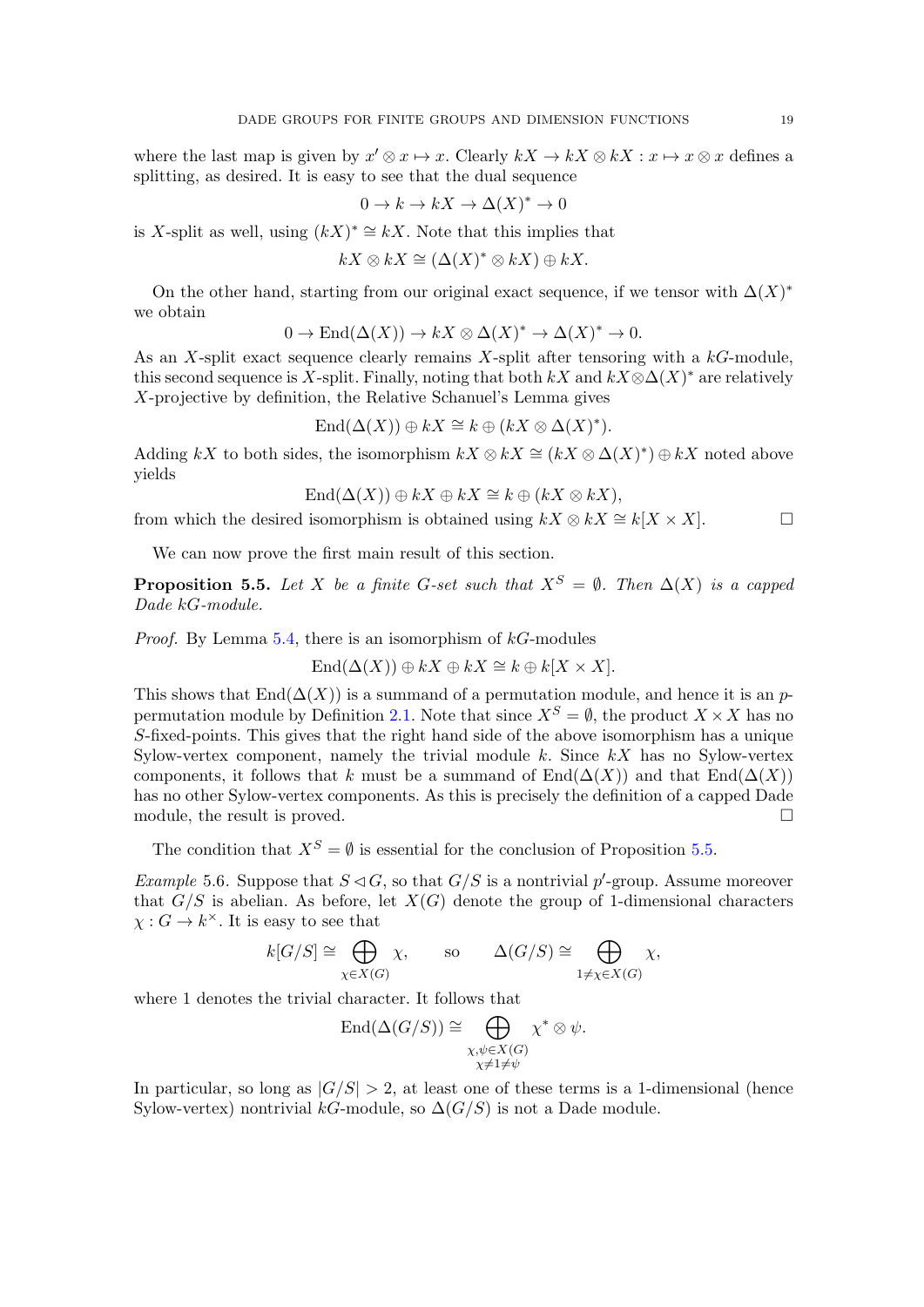**Definition 5.7.** If X is a finite G-set such that  $X^S = \emptyset$ , then we write  $\Omega_X$  for the class  $[\Delta(X)] \in D(G)$ . The group of relative syzygies of G is the subgroup  $D^{\Omega}(G) \leq D(G)$ generated by the set  $\{\Omega_X\}$  as X runs over all G-sets satisfying  $X^{\overline{S}} = \emptyset$ .

As noted above, allowing only the relative syzygies  $\Delta(X)$  with  $X^S = \emptyset$  as generators for  $D^{\Omega}(G)$  is a necessary condition, however this makes it difficult to capture the elements in  $\Upsilon(G)$  (cf. Theorem [4.8\)](#page-16-1) as elements in  $D^{\Omega}(G)$ . For example, when the order of G is coprime to p, then by definition  $D^{\Omega}(G) = 0$  even though there may be many onedimensional representations giving nonzero elements of  $\Upsilon(G)$ . However it is still possible to produce some elements in  $\Upsilon(G)$  using relative syzygies with the condition  $X^S = \emptyset$ , as shown in the following example, so in general  $\Upsilon(G) \cap D^{\Omega}(G) \neq 0$ .

Example 5.8. Consider the group  $G = \Sigma_3$  at the prime  $p = 3$ . We have  $G = \langle \sigma :=$  $(123), \tau := (12)$ , so that any kG-module is determined by a pair of compatible actions of  $σ$  and  $τ$ . Write  $S := \langle σ \rangle \cong C_3$  and  $H := \langle τ \rangle \cong C_2$ .

We consider the kG-module  $M := \Delta(G/H) = \ker(k[G/H] \stackrel{\varepsilon}{\to} k)$ . With respect to the basis  $\{x := \sigma H - H, y := \sigma^2 H - H\}$  for  $\Delta(G/H)$ , the generators of G act as

$$
\sigma \leadsto \begin{bmatrix} -1 & -1 \\ 1 & 0 \end{bmatrix} \quad \text{and} \quad \tau \leadsto \begin{bmatrix} 0 & 1 \\ 1 & 0 \end{bmatrix}.
$$

We are interested in computing the element  $2[M] = [M \otimes M]$  in  $D(G)$ . With respect to the basis

$$
\{\alpha:=x\otimes x,\ \beta:=x\otimes y,\ \gamma:=y\otimes x,\ \delta:=y\otimes y\},\
$$

the action of G on  $M \otimes M$  is given by the matrices

$$
\sigma \rightsquigarrow \begin{bmatrix} 1 & 1 & 1 & 1 \\ -1 & 0 & -1 & 0 \\ -1 & -1 & 0 & 0 \\ 1 & 0 & 0 & 0 \end{bmatrix} \quad \text{and} \quad \tau \rightsquigarrow \begin{bmatrix} 0 & 0 & 0 & 1 \\ 0 & 0 & 1 & 0 \\ 0 & 1 & 0 & 0 \\ 1 & 0 & 0 & 0 \end{bmatrix}.
$$

If we now change our basis to the ordered basis  $\{v_1, v_2, v_3, v_4\}$ , where

$$
v_1 := \beta - \gamma, \ v_2 := \alpha - \beta - \gamma + \delta, \ v_3 := \delta, \ \text{and} \ \ v_4 := \alpha,
$$

then the matrices with respect to this new basis are

$$
\sigma \rightsquigarrow \begin{bmatrix} 1 & & & \\ & 0 & 0 & 1 \\ & 1 & 0 & 0 \\ & 0 & 1 & 0 \end{bmatrix} \quad \text{and} \quad \tau \rightsquigarrow \begin{bmatrix} -1 & & \\ & 1 & 0 & 0 \\ & 0 & 0 & 1 \\ & 0 & 1 & 0 \end{bmatrix},
$$

hence we conclude that  $M \otimes M \cong \langle v_1 \rangle \oplus \langle v_2, v_3, v_3 \rangle$ . The one-dimensional summand  $\langle v_1 \rangle$  is the sign representation  $k(-1)$  of  $G = \Sigma_3$ , and the 3-dimensional summand is isomorphic to the permutation module  $k[G/H]$ . It follows that  $2 \cdot [M] = [k(-1)] \in D(G)$ , or that [M] has order 4 in the Dade group of  $\Sigma_3$ . The computation  $2 \cdot [M] = k(-1)$  shows that the group  $\Upsilon^{\Omega}(G) := \Upsilon(G) \cap D^{\Omega}(G)$  is not trivial when  $G = \Sigma_3$ .

By Theorem [4.8,](#page-16-1) the Dade group  $D(G)$  is finitely generated, hence  $D^{\Omega}(G)$  is also finitely generated. As there are infinitely many G-sets X satisfying  $X^S = \emptyset$ , there must be many relations among the relative syzygies  $\{\Omega_X\}$ . In particular the assignment  $X \to \Omega_X$  is not a one-to-one correspondence.

In the rest of the section we prove a sequence of lemmas, each of which is designed to impose relations on the generating set  $\{\Omega_X\}$ . At the end of the section we use these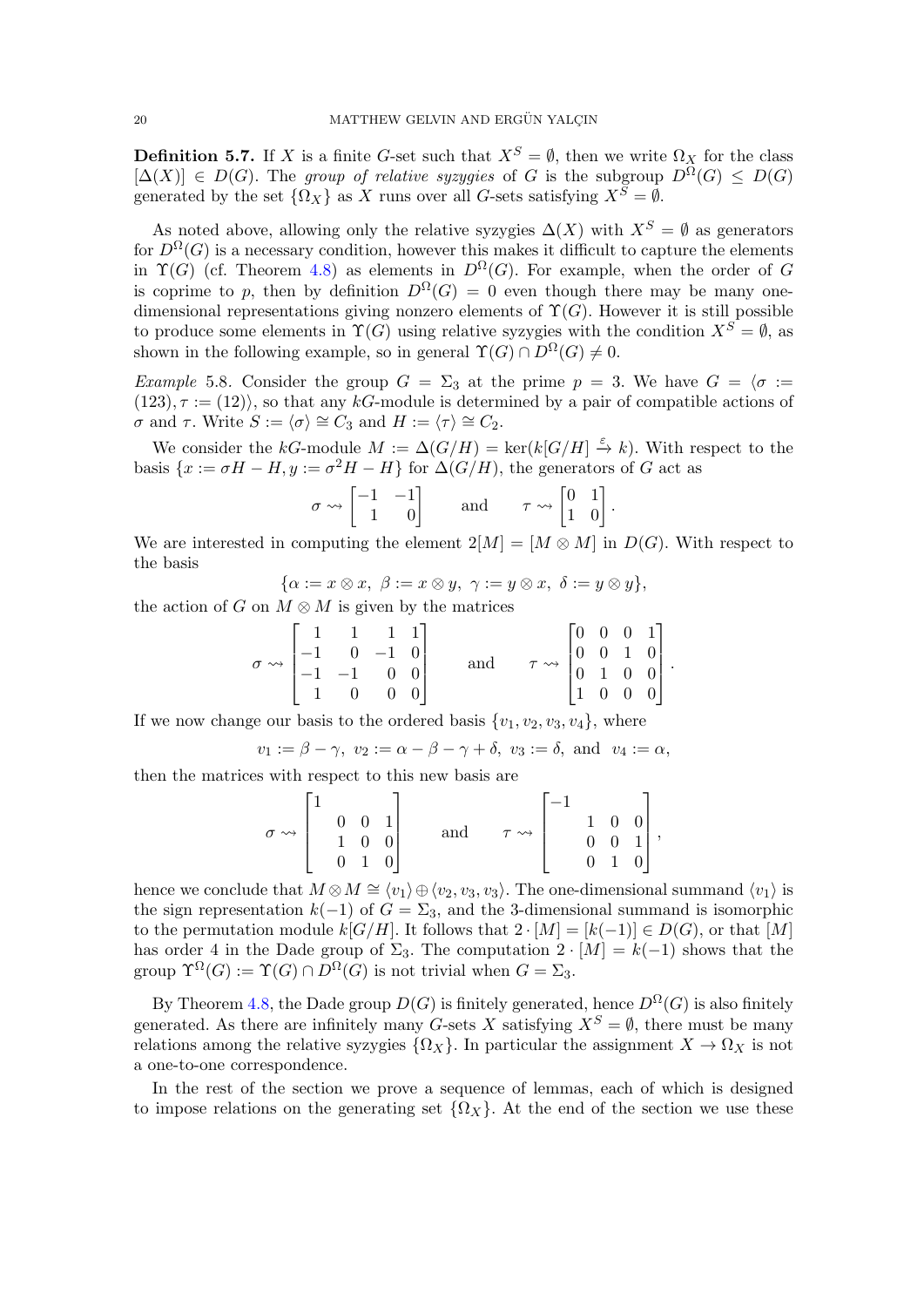relations to prove that  $D^{\Omega}(G)$  has an explicit finite generating set, namely those  $\Omega_{G/P}$ where  $P$  is a non-Sylow p-subgroup of  $G$  (Proposition [5.14\)](#page-22-0).

<span id="page-20-1"></span>**Lemma 5.9.** Let X and Y be G-sets such that  $X^S = Y^S = \emptyset$ . If for every p-subgroup  $P \leq G$ , the fixed-point set  $X^P \neq \emptyset$  precisely when  $Y^P \neq \emptyset$ , then  $\Omega_X = \Omega_Y$  in  $D(G)$ .

Proof. The argument given in [\[6,](#page-39-17) Lem. 3.2.7] also applies here. The condition implies that there exist S-maps  $f: X \to Y$  and  $f': Y \to X$ . Note that a sequence of kG-modules splits if and only if its restriction splits as a sequence of kS-modules, since a splitting of  $kS$ -modules can be averaged to get a splitting of  $kG$ -modules. This implies that a sequence of kG-modules is kX-split if and only if its restriction of S is  $k[\text{Res}_S^G X]$ -split.

Consider the sequence

<span id="page-20-0"></span>
$$
0 \to \Delta(Y) \to kY \to k \to 0. \tag{5.1}
$$

This sequence is Y-split, hence its restriction to S is  $k[\text{Res}_{S}^{G} Y]$ -split. Since there is a Smap  $f: X \to Y$ , by [\[6,](#page-39-17) Cor. 2.1.5] the restricted  $kS$ -module sequence is also  $\operatorname{Res}_{S}^{G} X$ -split. This gives that the sequence in  $(5.1)$  is also X-split

By definition kY is Y-projective, so  $k[\text{Res}_S^G Y]$  is  $\text{Res}_S^G Y$ -projective as a kS-module. Since there is an S-map  $f': Y \to X$ , by [\[6,](#page-39-17) Cor. 2.2.4] we can conclude that  $k[\text{Res}_S^G Y]$ is also  $\text{Res}_{S}^{G} X$ -projective. This implies that  $kY$  is also X-projective, as one can easily see using part (iii) of Definition [5.2.](#page-17-1)

We have shown that the sequence in  $(5.1)$  $(5.1)$  is X-split with X-projective middle term. Note that the sequence

$$
0 \to \Delta(X) \to kX \to k \to 0
$$

is also X-split and the middle term  $kX$  is X-projective. Applying the Relative Schanuel's Lemma to these two sequences, we obtain

$$
\Delta(X) \oplus kY \cong \Delta(Y) \oplus kX.
$$

Since  $X^S = Y^S = \emptyset$ , both  $\Delta(X)$  and  $\Delta(Y)$  are capped Dade kG-modules. From the isomorphism above and by the uniqueness of caps proved in Proposition [3.4,](#page-10-0) we obtain

$$
\Omega_X = [\Delta(X)] = [Cap(\Delta(X))] = [Cap(\Delta(Y))] = [\Delta(X)] = \Omega_Y,
$$

and the result is proved.

The following result is an immediate consequence of Lemma [5.9.](#page-20-1)

<span id="page-20-3"></span>**Corollary 5.10.** Let X be a G-set with isotropy in  $\mathcal{F}_G$ . If there is a decomposition X =  $X_0 \amalg X_1$  such that there is an S-map  $X_0 \to X_1$ , then  $\Omega_X = \Omega_{X_1}$ .

This shows that we may delete any G-orbit that maps into a distinct orbit without affecting the resulting element in the group of relative syzygies. Another consequence of Lemma [5.9](#page-20-1) is the following.

<span id="page-20-2"></span>**Corollary 5.11.** Let X be a finite G-set such that  $X^S \neq \emptyset$ , and let Y be the G-set obtained by replacing each orbit  $[G/H]$  of X by  $[G/T]$  for some  $T \in \mathrm{Syl}_p(H)$ . Then  $\Omega_X = \Omega_Y$  in  $D(G)$ . In particular, if  $H \leq G$  is a subgroup with  $T \in \mathrm{Syl}_p(H)$  such that  $T \notin \mathrm{Syl}_p(G)$ , then  $\Omega_{G/H} = \Omega_{G/T}$  in  $D(G)$ .

Corollary  $5.11$  allows us to restrict our attention to p-subgroup isotropy  $G$ -sets when considering the generators  $\{\Omega_X\}$ . These two corollaries are used in the proof of Proposition [5.14](#page-22-0) to give a generating set for  $D^{\Omega}(G)$ .

$$
\qquad \qquad \Box
$$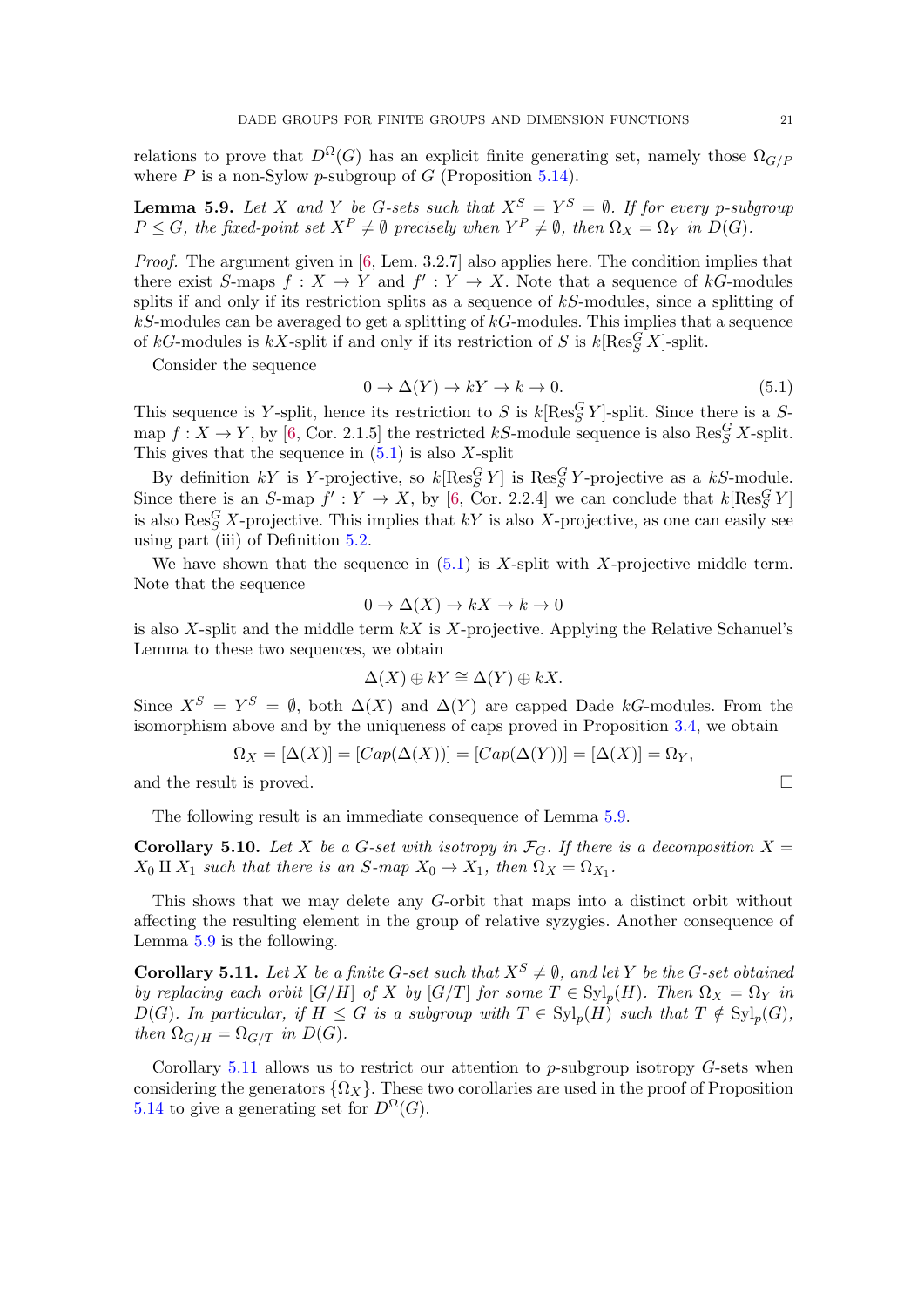The following is the analogue of [\[6,](#page-39-17) Lem. 3.2.8]. A similar result for strongly capped endo-p-permutation modules was also proven by Lassueur (see [\[24,](#page-39-6) Lemma 5.7]).

<span id="page-21-0"></span>**Lemma 5.12.** Let X be a G-set such that  $X^S = \emptyset$ , and let  $0 \to L \to kX \to N \to 0$  be an X-split short exact sequence of kG-modules. Then L is a capped Dade module if and only if N is a capped Dade module, in which case  $[L] = \Omega_X + [N]$  in  $D(G)$ .

*Proof.* Tensoring the short exact sequence with  $L^*$  yields

$$
0 \to L \otimes L^* \to kX \otimes L^* \to N \otimes L^* \to 0,
$$

while first dualizing and then tensoring with  $N$  yields

$$
0 \to N^* \otimes N \to kX \otimes N \to L^* \otimes N \to 0.
$$

Both of these sequences are  $X$ -split and have  $X$ -projective middle term, so we may apply the Relative Schanuel's Lemma to obtain

$$
End(L) \oplus (kX \otimes N) \cong End(N) \oplus (kX \otimes L^*).
$$

The dual of the original sequence  $0 \to N^* \to kX \to L^* \to 0$  is X-split, which gives  $\text{End}(kX) \cong kX \otimes kX \cong (kX \otimes N^*) \oplus (kX \otimes L^*)$ . Thus adding  $kX \otimes N^*$  to both sides of the above isomorphism yields

$$
End(L) \oplus (kX \otimes N) \oplus (kX \otimes N^*) \cong End(N) \oplus End(kX).
$$

If N is a Dade module, then  $End(N)$  is p-permutation module, so our observation that  $\text{End}(L)$  |  $(\text{End}(N) \oplus \text{End}(kX))$  shows that  $\text{End}(L)$  is also a p-permutation module. Moreover, as  $X^S = \emptyset$ , every component of End $(kX) \cong (kX)^* \otimes kX \cong k[X \times X]$  has a non-Sylow vertex, so the only Sylow-vertex components of the right hand side are those of  $\text{End}(N)$ , which must be trivial as N is a Dade module. It follows that the only Sylow-vertex components of  $End(L)$  must be trivial as well, so L is a Dade module.

If N is a capped Dade module, then k is a component of  $End(N)$ . Note that k cannot be a component of either  $kX \otimes N^*$  or  $kX \otimes N$  since these modules have components with non-Sylow vertices. This implies that  $k$  is a summand of  $End(L)$ , and hence  $L$  must also be capped. The other direction of the statement can be proved in a similar way.

Assume now that both  $L$  and  $N$  are capped Dade  $kG$ -modules. The exact sequence

$$
0 \to \Delta(X) \to kX \to k \to 0
$$

is  $X$ -split, and it remains  $X$ -split after tensoring with  $N$ , so we may apply the Relative Schanuel's Lemma to the sequences

$$
0 \longrightarrow L \longrightarrow kX \longrightarrow N \longrightarrow 0
$$
  

$$
0 \longrightarrow \Delta(X) \otimes N \longrightarrow kX \otimes N \longrightarrow N \longrightarrow 0
$$

to obtain

$$
L \oplus (kX \otimes N) \cong kX \oplus (\Delta(X) \otimes N).
$$

Again, all components of kX, and hence  $kX \otimes N$ , have non-Sylow vertices, so  $Cap(L)$  =  $Cap(\Delta(X) \otimes N)$ , proving the last statement.

Continuing to follow Bouc (cf. [\[6,](#page-39-17) Lem. 5.2.1]), we have the following: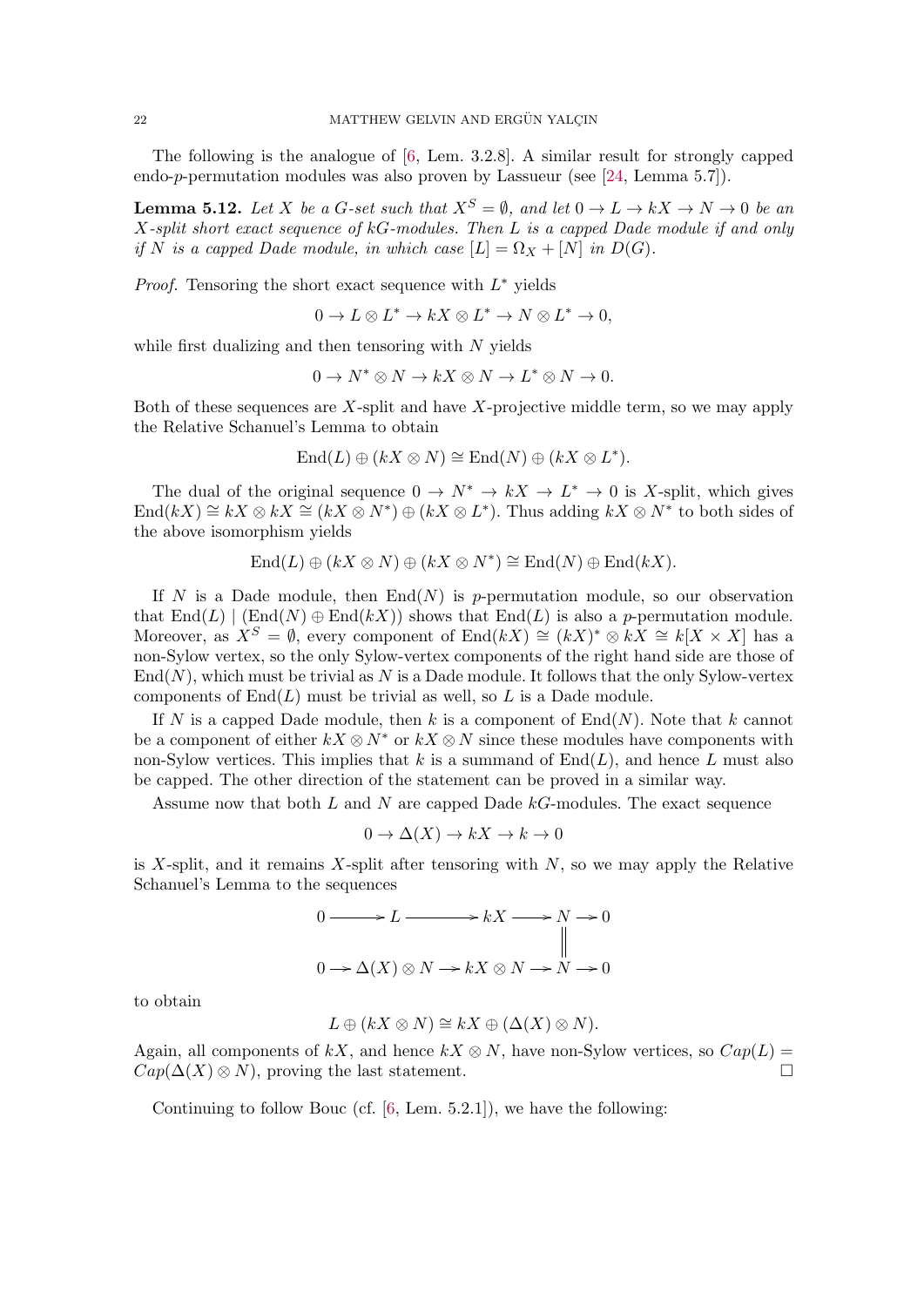<span id="page-22-4"></span>**Lemma 5.13.** If X and Y are G-sets such that  $X^S = Y^S = \emptyset$ , then

 $\Omega_{X\text{II}Y} + \Omega_{X\times Y} = \Omega_X + \Omega_Y$ 

in  $D(G)$ .

Proof. In light of Lemma [5.12,](#page-21-0) it suffices to find an exact sequence

$$
0 \to \Delta(X) \otimes \Delta(Y) \to k[X \times Y] \to \Delta(X \amalg Y) \to 0
$$

that is  $k(X \times Y)$ -split. If we take the tensor product of the short exact sequences

<span id="page-22-1"></span>
$$
0 \to \Delta(X) \to kX \to k \to 0 \tag{5.2}
$$

and

<span id="page-22-2"></span>
$$
0 \to \Delta(Y) \to kY \to k \to 0,\tag{5.3}
$$

then we obtain the long exact sequence

<span id="page-22-3"></span>
$$
0 \to \Delta(X) \otimes \Delta(Y) \to kX \otimes kY \to kX \oplus kY \to k \to 0. \tag{5.4}
$$

We claim that this long exact sequence is  $X \times Y$ -split, meaning that it becomes a split sequence (as a long exact sequence) after it is tensored with  $k[X \times Y]$ . To see this, note that the short exact sequences  $(5.2)$  and  $(5.3)$  are X-split and Y-split, respectively, so their tensor product becomes a split exact sequence after we tensor with  $kX \otimes kY$ . This gives that the long exact sequence [\(5.4\)](#page-22-3) is  $X \times Y$ -split since  $k[X \times Y] \cong kX \otimes kY$ .

Note that  $kX \oplus kY \cong k[X \amalg Y]$ , hence the kernel of the map  $kX \oplus kY \to k$  is isomorphic to  $\Delta(X \amalg Y)$ . Using the exactness of the sequence [\(5.4\)](#page-22-3), we conclude that

$$
0 \to \Delta(X) \otimes \Delta(Y) \to kX \otimes kY \to \Delta(X \amalg Y) \to 0
$$

is exact. This gives the desired short exact sequence.

We are now ready to give a finite set of generators for  $D^{\Omega}(G)$ . A similar theorem was proved by Lassueur [\[24,](#page-39-6) Lem. 12.1]. Since we define  $D^{\Omega}(G)$  using G-sets, the statements are slightly different, although the idea of the proof is the same.

<span id="page-22-0"></span>**Proposition 5.14.** Let  $\mathcal{F}_G$  denote the family of all non-Sylow p-subgroups of G and let  $\mathcal{F}_G/G$  denote the set of G-conjugacy classes in  $\mathcal{F}_G$ . Then the set  $\{\Omega_{G/P} \mid [P] \in \mathcal{F}_G/G\}$ generates  $D^{\Omega}(G)$ .

*Proof.* By Corollary [5.11,](#page-20-2) we may assume that each point-stabilizer of  $X$  is a non-Sylow p-subgroup of G. If  $|S| = p^n$ , we filter  $D^{\Omega}(G)$  by

$$
0 := D^{\Omega}(G)_{-1} \le D^{\Omega}(G)_0 \le D^{\Omega}(G)_1 \le \ldots \le D^{\Omega}(G)_{n-1} = D^{\Omega}(G),
$$

where for  $0 \leq i \leq n-1$  we define  $D^{\Omega}(G)_i$  to be the subgroup generated by those relative syzygies  $\Omega_X$  for X a G-set whose every point-stabilizer is a p-subgroup of order at most  $p^i$ . We will prove inductively that each  $D^{\Omega}(G)_i$  is generated by elements of the form  $\Omega_{G/F}$ with  $P \in \mathcal{F}_G$ .

To begin, the generating set for  $D^{\Omega}(G)_0$  is those relative syzygies  $\Omega_X$  where  $X \cong$  $m \cdot [G/1]$  is a free G-set. Corollary [5.10](#page-20-3) then gives  $X = \Omega_{G/1}$ . Thus we have established the base case.

Suppose that we have established the result for  $k - 1$ . Let

$$
X = \coprod_{i=1}^{m} G/P_i
$$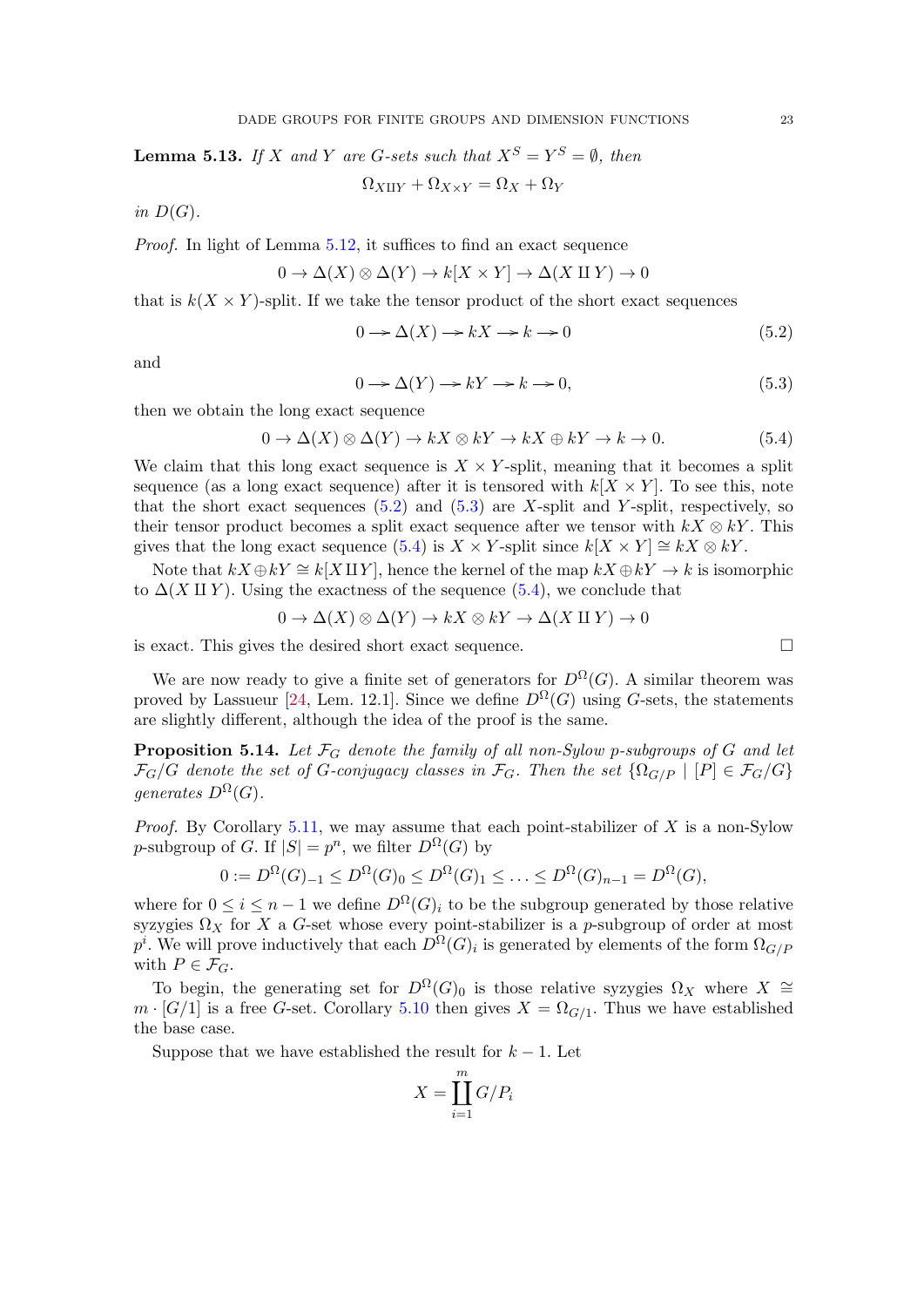be such that for each i, the p-subgroup of  $P_i$  is of order at most  $p^k$ . By Corollary [5.10,](#page-20-3) we may assume that there are no S-maps from  $G/P_i$  to  $G/P_j$  for  $i \neq j$ , as deleting the orbit  $G/P_i$  does not affect the resulting relative syzygy in  $D^{\Omega}(G)$ . We now induct on m, the base case  $m = 1$  being the desired conclusion.

Write 
$$
X = (G/P_1) \amalg X'
$$
 where  $X' = \coprod_{i=2}^{m} G/P_i$ . Lemma 5.13 gives us  
\n
$$
\Omega_X = \Omega_{[(G/P_1) \amalg X']} = \Omega_{G/P_1} + \Omega_{X'} - \Omega_{[(G/P_1) \times X']}.
$$

By the second induction (on m), we have that  $\Omega_{X'}$  is a sum of  $\{\Omega_{G/Q_j}\}\$  for some psubgroups  $Q_j$ . It therefore suffices to show that  $\Omega_{[(G/P_1)\times X']}$  can also be expressed as a sum of  $\Omega_{G/Q_j}$  for some *p*-subgroups  $Q_j$ .

Consider the point-stabilizer of an element in  $(G/P_1) \times X'$ , which is the intersection of the point-stabilizers of the two component elements. In other words, the point-stabilizer of  $(gP_1, x')$  is  ${}^gP_1 \cap G_{x'}$ . From our assumption that there are no S-maps from  $G/P_i$  to  $G/P_j$ when  $i \neq j$ , we must have that  $P_1$  is not G-subconjugate to any of the point-stabilizers of X'. Therefore the point-stabilizers of  $(G/P_1) \times X'$  are all properly contained in conjugates of  $P_1$ , and thus have order at most  $p^{k-1}$ . This gives that  $\Omega_{[(G/P_1)\times X']} \in D^{\Omega}(G)_{k-1}$ , and our inductive assumption on  $k$  completes the proof.

#### 6. Superclass functions and the Bouc homomorphism

<span id="page-23-0"></span>Let G be a finite group. A set of subgroups of G is called a family if it is closed under G-conjugation and taking subgroups. We denote an arbitrary family of subgroups by  $\mathcal{H}$ . As before,  $\mathcal{F}_G$  denotes the family of all non-Sylow p-subgroups of G, and  $\mathcal{F}_p$  denotes the family of all  $p$ -subgroups of  $G$ .

**Definition 6.1.** A superclass function of G defined on a family H is a function  $f: \mathcal{H} \to \mathbb{Z}$ that is constant on each G-conjugacy class. We write  $C(G, \mathcal{H})$  for the set of superclass functions defined on H. Note that  $C(G, H)$  is an abelian group under pointwise addition.

Remark 6.2. For every family H of subgroups of G, the relative Burnside ring  $B(G, H)$ is defined as the subring of the Burnside ring generated by those G-sets whose pointstabilizers lie in H. The group of superclass functions  $C(G, H)$  can be identified with the Z-dual of the relative Burnside ring  $B^{\vee}(G, \mathcal{H}) := \text{Hom}(B(G, \mathcal{H}), \mathbb{Z})$  by the assignment

$$
B^{\vee}(G, \mathcal{H}) \to C(G, \mathcal{H}): f \mapsto (H \mapsto f(G/H))
$$

for all  $H \in \mathcal{H}$ . We sometimes use this identification without referring to it explicitly.

Let  $\mathcal{H}/G$  denote the set of G-conjugacy classes of subgroups in  $\mathcal{H}$ . There is a canonical Z-basis  $\{\delta_{[H]} \mid [H] \in \mathcal{H}/G\}$  for  $C(G, \mathcal{H})$ , whose elements are defined by

$$
\delta_{[H]}(K) = \begin{cases} 1 & \text{if } [K] = [H] \\ 0 & \text{if } [K] \neq [H] \end{cases}
$$

for all  $K \in \mathcal{H}$ .

For every G-set X, let  $\omega_X \in C(G, \mathcal{H})$  denote the superclass function defined by

$$
\omega_X(K) = \begin{cases} 1 & \text{if } X^K \neq \emptyset \\ 0 & \text{if } X^K = \emptyset \end{cases}
$$

for all  $K \in \mathcal{H}$ . We have the following observation due to Bouc [\[8,](#page-39-7) Lemma 2.2].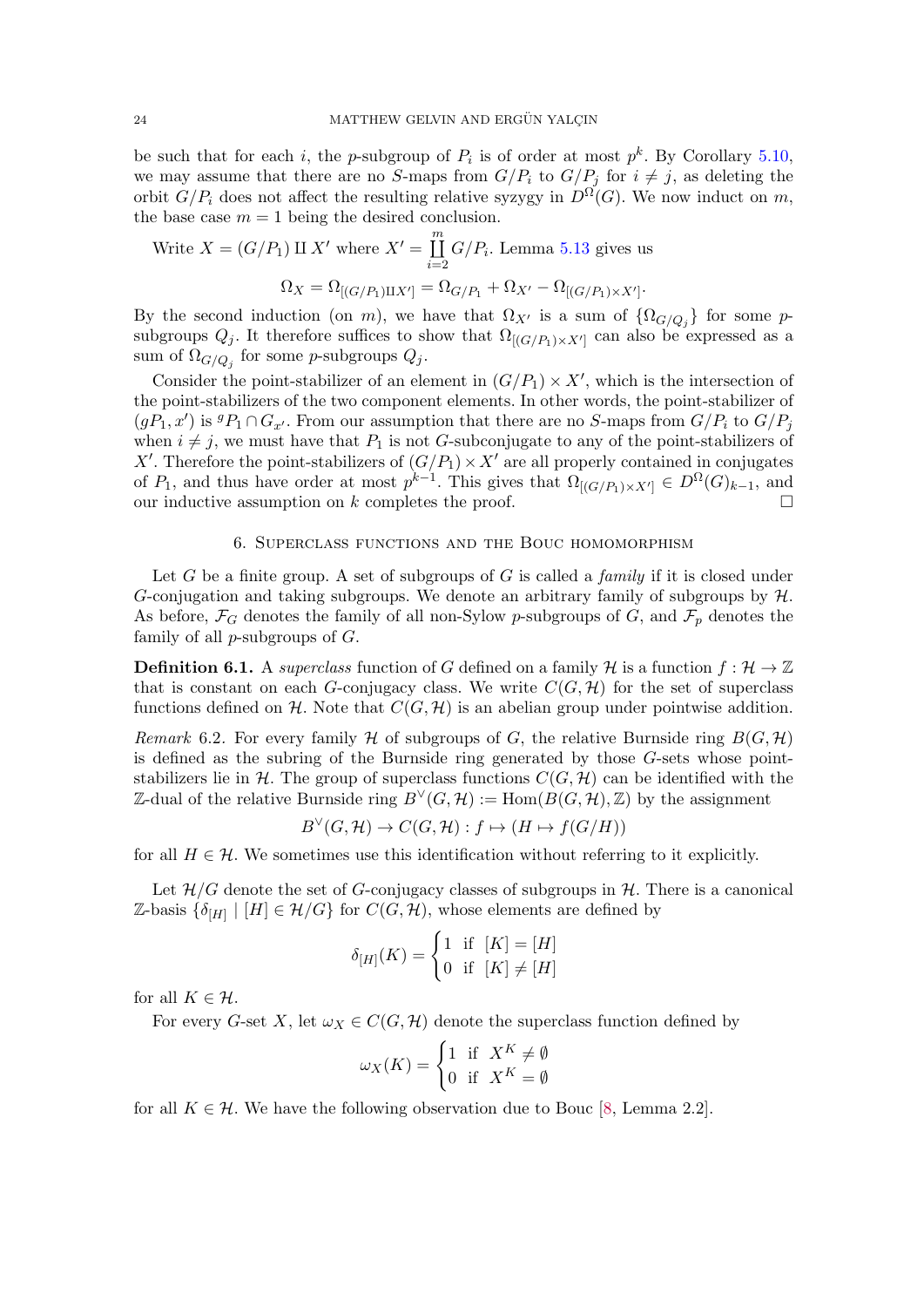**Lemma 6.3.** Let H be any family of subgroups in G. Then the set  $\{\omega_{G/H} \mid [H] \in \mathcal{H}/G\}$ is a  $\mathbb{Z}$ -basis for  $C(G, \mathcal{H})$ .

*Proof.* For each  $H \in \mathcal{H}$ , we can write

$$
\omega_{G/H} = \sum_{[K]\leq [H]} \delta_{[K]},
$$

where the partial order is induced by G-subconjugacy. By totally ordering  $\mathcal{H}/G$  appropriately, it is easy to see that the matrix for the linear transformation that takes  $\{\delta_{[K]}\}\$ to  $\{\omega_{G/H}\}\)$  can be made an upper triangular matrix with integral entries and all diagonal terms equal to 1. The inverse matrix must therefore be an integer matrix of the same form, and the result follows.  $\Box$ 

It is easy to see that the superclass functions  $\{\omega_X\}$ , as X ranges over all G-sets, satisfy the following relations:

<span id="page-24-0"></span>**Lemma 6.4.** Let X and Y be G-sets. If for every subgroup  $H \in \mathcal{H}$ , the fixed point set  $X^H \neq \emptyset$  precisely when  $Y^H \neq \emptyset$ , then  $\omega_X = \omega_Y$  in  $C(G, \mathcal{H})$ .

*Proof.* Immediate from the definitions of  $\omega_X$  and  $\omega_Y$ .

We also have a relation coming from a product of two G-sets.

<span id="page-24-1"></span>**Lemma 6.5.** If  $X$  and  $Y$  are two  $G$ -sets, then

$$
\omega_{X\amalg Y} + \omega_{X\times Y} = \omega_X + \omega_Y
$$

in  $C(G, \mathcal{H})$ .

*Proof.* Fix some subgroup  $H \in \mathcal{H}$ . There are three cases to consider: both X and Y have an  $H$ -fixed-point, exactly one has a  $H$ -fixed-point, and neither has a  $H$ -fixed-point. Since  $(X \times Y)^H = X^H \times Y^H$  and  $(X \amalg Y)^H = X^H \amalg Y^H$ , these cases correspond respectively to: both  $X \times Y$  and X IIY have an H-fixed-point,  $X \times Y$  has no H-fixed-point but X IIY does, and neither  $X \times Y$  nor  $X \amalg Y$  has an H-fixed-point. The result is now immediate.  $\Box$ 

Note that the conclusions of Lemmas [6.4](#page-24-0) and [6.5](#page-24-1) are the direct analogues of Lemmas [5.9](#page-20-1) and [5.13,](#page-22-4) with  $\omega_X$  in place of  $\Omega_X$ . As before (cf. Corollaries [5.10](#page-20-3) and [5.11\)](#page-20-2), Lemma [6.4](#page-24-0) has the following consequences:

<span id="page-24-4"></span><span id="page-24-2"></span>**Corollary 6.6.** Let  $H$  be a family of p-subgroups of  $G$  and  $X$  a finite  $G$ -set.

- (i) If there is a decomposition  $X \cong X_0 \amalg X_1$  such that there is an S-map  $X_0 \to X_1$ , then  $\omega_X = \omega_{X_1}$  in  $C(G, \mathcal{H})$ .
- <span id="page-24-3"></span>(ii) If Y is formed from X by replacing each orbit  $[G/H]$  by  $[G/T]$  for  $T \in \mathrm{Syl}_p(H)$ , then  $\omega_X = \omega_Y$  in  $C(G, \mathcal{H})$ . In particular, for any  $H \in \mathcal{H}$  and  $T \in \mathrm{Syl}_p(H)$ , we have  $\omega_{G/H} = \omega_{G/T}$  in  $C(G, H)$ .

The assignment  $\omega_{G/P} \mapsto \Omega_{G/P}$  induces the group homomorphism

$$
\overline{\Psi}_G: C(G,\mathcal{F}_G)\to D^{\Omega}(G).
$$

As  $\{\omega_{G/P} \mid [P] \in \mathcal{F}_p/G\}$  forms a free Z-basis for  $C(G, \mathcal{F}_p)$ , this rule gives a well-defined map, and since  $\{\Omega_{G/P} \mid [P] \in \mathcal{F}_G/G\}$  forms a (nonfree) generating set of  $D^{\Omega}(G)$  by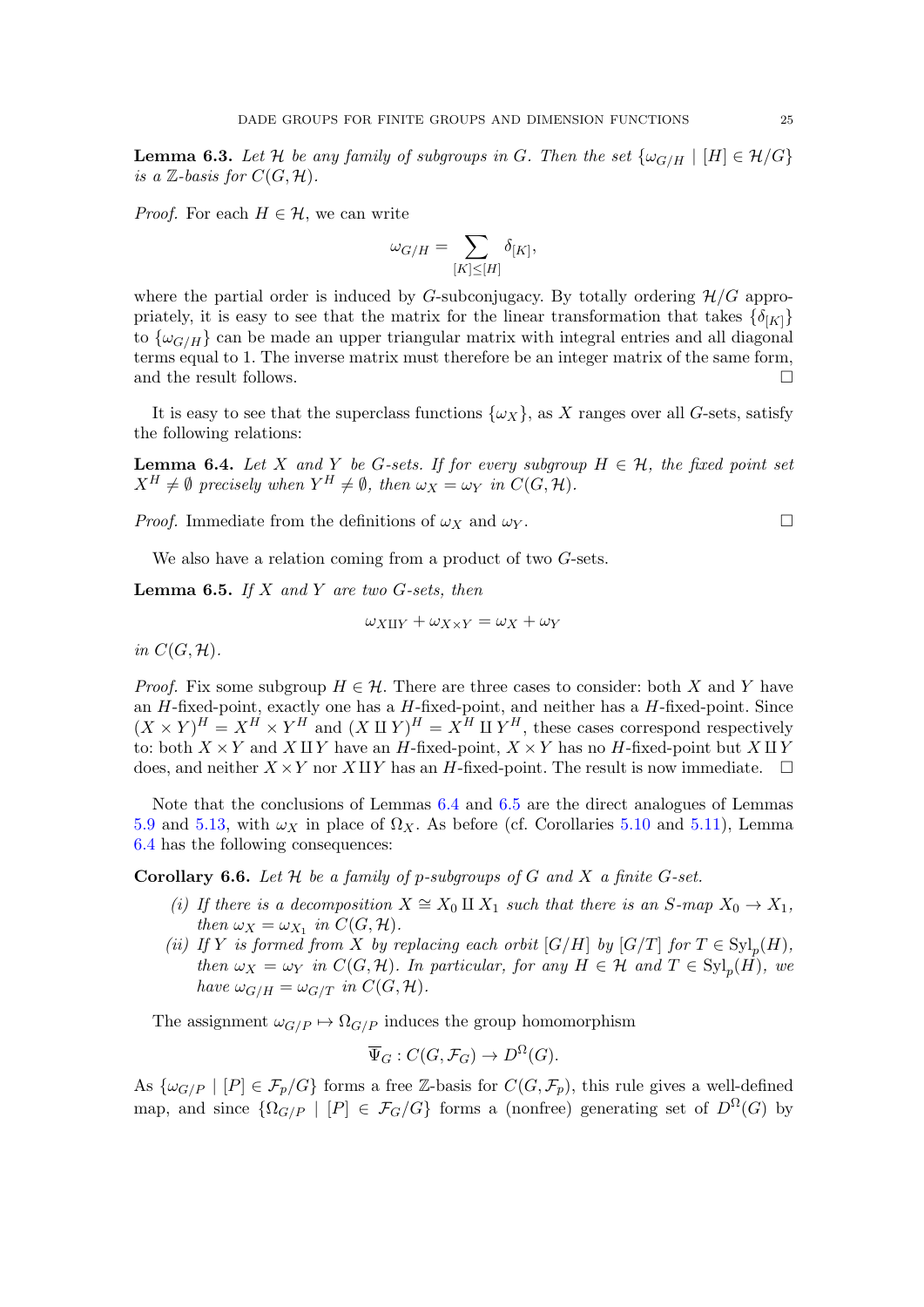Proposition [5.14,](#page-22-0)  $\overline{\Psi}_G$  is a surjection. To extend this homomorphism to  $C(G, p)$  we declare  $\Omega_{G/S} = 0$  and define

$$
\Psi_G : C(G, p) \to D^{\Omega}(G)
$$

to be the homomorphism that sends  $\omega_{G/P}$  to  $\Omega_{G/P}$  for every  $[P] \in \mathcal{F}_p/G$ . This homomorphism is still well-defined and surjective. Since  $\Psi_{G}$  is a generalization of the homomorphism defined for p-groups by Bouc in [\[8,](#page-39-7) Theorem 1.7], we refer to it as the Bouc homomorphism.

The declaration of  $\Omega_{G/S} = 0$  suggests that we can extend the definition of  $\Omega_X$  to arbitrary  $G$ -sets  $X$  as follows:

**Definition 6.7.** For any  $G$ -set  $X$ , set

$$
\Omega_X = \begin{cases} [\Delta(X)] & \text{if } X^S = \emptyset, \\ 0 & \text{if } X^S \neq \emptyset. \end{cases}
$$

Note that this definition is consistent with the convention that is used when  $G = S$ is a p-group. In this earlier situation, when  $|X^S| > 1$  we have  $\Delta(X)$  is a capped endopermutation module with cap k, so we have  $\Omega_X = [\Delta(X)] = 0$  in  $D(X)$  by definition. However if  $|X^S| = 1$  then  $\Delta(X)$  is not a capped endo-permutation module. In this case  $\Omega_X$  was taken to be trivial by convention.

In the general finite group situation, if  $X^S \neq \emptyset$  then  $\Delta(X)$  may contain non-isomorphic Sylow-vertex summands, and hence it may not be a Dade module. Our choice of setting  $\Omega_X = 0$  in  $D^{\Omega}(G)$  when  $X^S \neq \emptyset$  is therefore not only consistent with the *p*-group situation, it is the only reasonable generic option available.

Remark 6.8. In the non-p-group case one should be careful when using this convention, as it is sometimes possible that  $\Delta(X)$  may be a Dade module with  $[\Delta(X)] \neq 0$  even though  $X^S \neq \emptyset$ . In this case we still have  $\Omega_X = 0$ . For example, when  $G = C_2$  and  $p \neq 2$  we have  $\Delta(G/1) \cong k(-1)$  and  $[k(-1)] \neq 0$  in  $D(G)$ , however we still take  $\Omega_{G/1} = 0$ . In fact, for this group we have  $D_k(C_2) \cong \mathbb{Z}/2$  but  $D_k^{\Omega}(C_2) = 0$  when k is a field of odd characteristic.

With this convention we have the following theorem.

<span id="page-25-0"></span>Proposition 6.9. The Bouc homomorphism

$$
\Psi_G : C(G, p) \to D^{\Omega}(G)
$$

sends  $\omega_X$  to  $\Omega_X$  for every G-set X.

*Proof.* If X is a G-set such that  $X^S \neq \emptyset$ , then  $\omega_X : \mathcal{F}_p \to \mathbb{Z}$  is the constant superclass function with value 1. In particular, we have  $\omega_X = \omega_{G/S}$ . Then  $\Psi_G(\omega_X) = \Psi_G(\omega_{G/S}) = 0$ . Since in this case by definition  $\Omega_X = 0$ , we have obtained the desired conclusion  $\Psi_G(\omega_X) =$  $\Omega_X$ .

Now assume that  $X^S = \emptyset$ . By Corollaries [5.11](#page-20-2) and [6.6](#page-24-2)[\(ii\),](#page-24-3) we may take the pointstabilizers of X to be p-subgroups. As in the proof of Proposition  $5.14$ , we induct on the maximum order of the point-stabilizers of  $X$ . In the case where this order is 1, we must have that X is a free G-set, so  $X = m \cdot [G/1]$ . We then have  $\Omega_X = \Omega_{G/1}$  and  $\omega_X = \omega_{G/1}$  by Corollaries [5.10](#page-20-3) and [6.6](#page-24-2)[\(i\),](#page-24-4) respectively, so it follows that  $\Psi_G(\omega_X) = \Omega_X$  by the definition of  $\Psi_G$ . We have established our base case.

Suppose now that the result holds for all G-sets with point-stabilizers p-groups of order less than  $p^k$ . Among all G-sets having a point-stabilizer of order  $p^k$ , we induct on the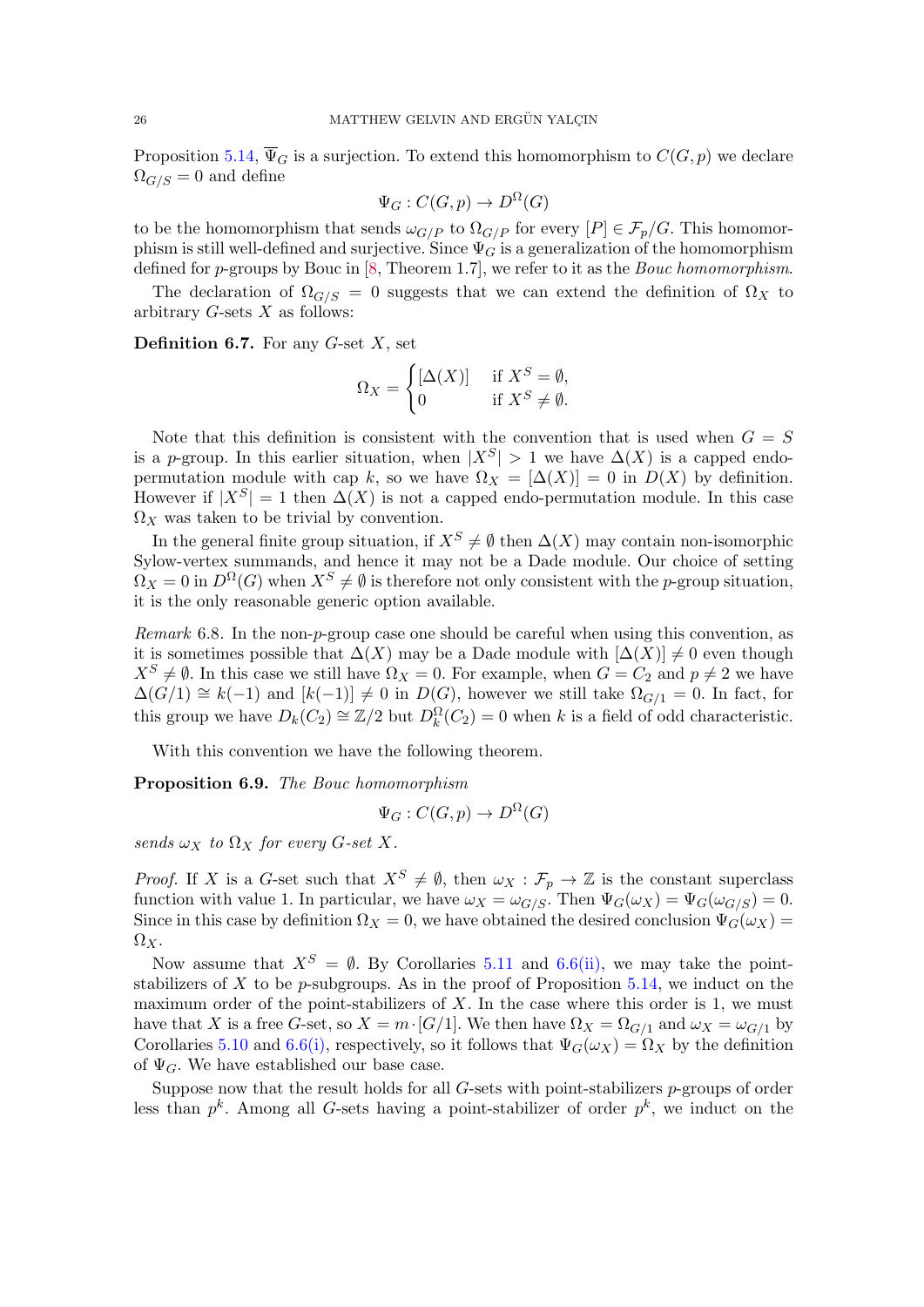number of orbits m, the case  $m = 1$  being a transitive G-set and therefore covered by the definition of  $\Psi_G$ .

Now let X be such a G-set with m orbits and assume the result has been proved for all values less than m. If there are G-orbits  $|G/P|$  and  $|G/Q|$  in X such that P is Gsubconjugate to Q, and if  $X'$  is X with one copy of  $[G/P]$  deleted, Corollaries [5.10](#page-20-3) and [6.6](#page-24-2)[\(i\)](#page-24-4) give  $\Omega_X = \Omega_{X'}$  and  $\omega_X = \omega_{X'}$ , respectively, in which case the result is proved by the inductive hypothesis on  $m$ . We may therefore assume that no two orbits of  $X$  have point-stabilizers that are comparable by the G-subconjugacy relation.

Finally, we may write  $X = [G/P] \amalg X'$  where  $|P| = p^k$  and X' has  $m-1$  orbits, each of which has point-stabilizers of order at most  $p^k$  and is not G-subconjugate to P. Writing

$$
\Omega_X = \Omega_{G/P} + \Omega_{X'} - \Omega_{[(G/P) \times X']} \quad \text{and} \quad \omega_X = \omega_{G/P} + \omega_{X'} - \omega_{[(G/P) \times X']}
$$

by Lemmas [5.13](#page-22-4) and [6.5,](#page-24-1) we note that we already have  $\Psi_G(\omega_{G/P}) = \Omega_{G/P}$  by definition and  $\Psi_G(\omega_{X'}) = \Omega'_X$  by our induction on m. On the other hand, the assumption that no point-stabilizer of  $\widetilde{X}'$  is G-subconjugate to P implies that all point-stabilizers of  $(G/P) \times X'$ are of order at most  $p^{k-1}$ , so we also have  $\Psi_G(\omega_{[(G/P)\times X']} ) = \Omega_{[(G/P)\times X']}$  by the induction assumption. As  $\Psi_G$  is linear, we have proved  $\Psi_G(\omega_X) = \Omega_X$ , thereby completing the induction and the proof.

Note that Proposition [6.9](#page-25-0) completes the proof of Theorem [1.4.](#page-2-0)

One of the consequences of the existence of the Bouc homomorphism is that any equation that hold for  $\omega_X$  also holds for  $\Omega_X$ . Using this, we can conclude the following:

**Corollary 6.10.** Let G be a finite group and X be a G-set. Then

$$
\Omega_X = \sum_{\substack{[Q], [P] \in \mathcal{F}_p/G, \\ Q \leq_G P, \ X^P \neq \emptyset}} \mu_G(Q, P) \Omega_{G/Q}
$$

in  $D^{\Omega}(G)$ , where  $\mu_G$  denotes the Möbius function of the poset of G-conjugacy classes of p-subgroups in G.

*Proof.* Repeating the arguments given in  $[8, 2.3, 2.6]$  $[8, 2.3, 2.6]$ , one can easily see that the above formula holds for  $\omega_X$ , and hence it also holds for  $\Omega_X$ .

## 7. Moore G-spaces with non-Sylow p-subgroup isotropy

<span id="page-26-0"></span>In this section we consider Moore G-spaces. We show that if all the point-stabilizers of a Moore G-space X are non-Sylow p-subgroups of  $G$ , then the top reduced homology group of X with coefficients in k is a Dade kG-module (Theorem [7.10\)](#page-29-0). This result will be extended in the next section to all Moore G-spaces, with minor modifications. All this is ultimately aimed at showing that the dimension function of a k-oriented real representation sphere is in the kernel of the Bouc homomorphism.

Let G be a finite group and  $\mathcal H$  a family of subgroups of G (closed under conjugation and taking subgroups). The *orbit category of G with respect to the family*  $H$  is the category  $\mathcal{O}_{\mathcal{H}}(G)$  whose objects are the transitive G-sets  $\{G/H \mid H \in \mathcal{H}\}\$ and whose morphisms from  $G/H$  to  $G/K$  are given by the G-maps  $G/H \to G/K$ . When the group G is clear from the context, we will write  $\mathcal{O}_{\mathcal{H}}$  for  $\mathcal{O}_{\mathcal{H}}(G)$ .

Let R be a commutative ring with unity. An  $R O_H$ -module M is a contravariant functor from the category  $\mathcal{O}_{\mathcal{H}}$  to the category of R-modules. The value of an  $R \mathcal{O}_{\mathcal{H}}$ -module M at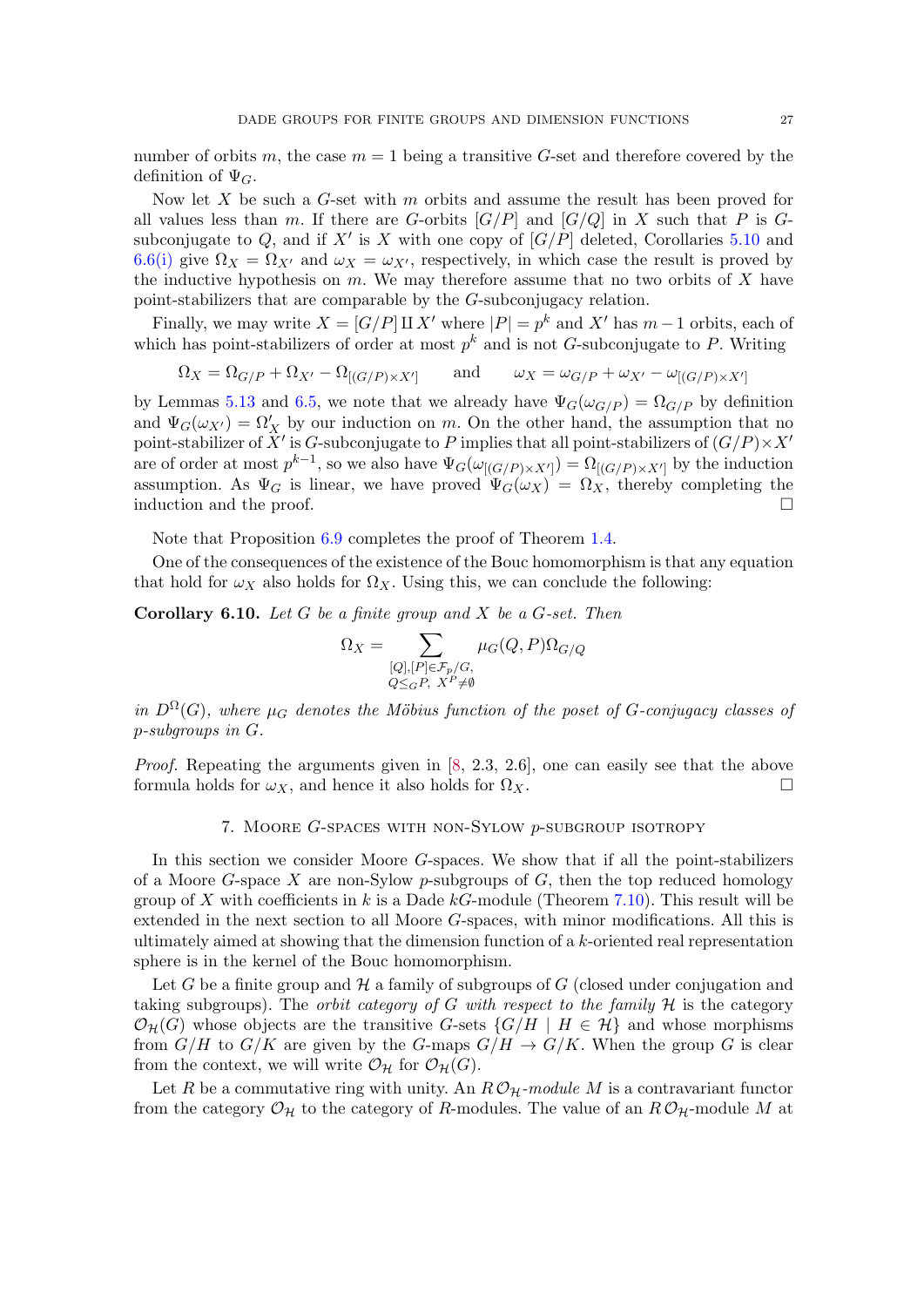$G/H$  is written  $M(H)$ . By identifying  ${\rm Aut}_{\mathcal{O}_H}(G/H)$  with  $\overline{N}_G(H) := N_G(H)/H$ , we view the R-module  $M(H)$  as an  $R\overline{N}_G(H)$ -module. In particular,  $M(1)$  is an RG-module. Note that for every  $H \in \mathcal{H}$ , the subgroup H acts trivially on  $M(H)$ . For more information on modules over orbit categories, we refer the reader to [\[25,](#page-39-19) §9, §17] and [\[20\]](#page-39-20).

**Definition 7.1.** For a G-set X, the  $R \mathcal{O}_{\mathcal{H}}$ -module  $R[X^?]$  is defined by the rule

 $G/H \mapsto R[X^H] \cong R\operatorname{Hom}_G(G/H, X),$ 

where  $X^H$  denotes the  $\overline{N}_G(H)$ -set of H-fixed points.

An  $R\mathcal{O}_H$ -module is called *free* if it is isomorphic to a direct sum of modules of the form  $R[(G/K)^{?}]$  with  $K \in \mathcal{H}$ . By the Yoneda Lemma, every free  $R\mathcal{O}_{\mathcal{H}}$ -module is projective (see [\[20,](#page-39-20) Section 2A]).

More generally, given a  $G$ -CW-complex  $X$ , we can associate to it a chain complex of  $R \mathcal{O}_H$ -modules.

**Definition 7.2.** Let X be a finite G-CW-complex. For each  $i > 0$ , consider the  $R O_{\mathcal{H}}$ module

$$
C_i(X^?; R) : G/H \mapsto C_i(X^H; R),
$$

where  $C_i(X^H; R)$  denotes the free R-module whose basis is the set of *i*-dimensional cells in the H-fixed subspace  $X^H$ . These  $R\mathcal{O}_H$ -modules are connected by the CW-boundary maps to yield a chain complex of  $R\,\mathcal{O}_H$ -modules

$$
C_*(X^?, R) : \cdots \to C_i(X^?, R) \xrightarrow{\partial_i} C_{i-1}(X^?, R) \to \cdots \to C_0(X^?, R) \to 0.
$$

Note that for each  $H \in \mathcal{H}$ , the complex  $C_*(X^H; R)$  is the chain complex of the subspace  $X^H$ . This gives an interpretation of  $C_*(X^?;R)$  as a functor from the category  $\mathcal{O}_{\mathcal{H}}$  to the category of chain complexes over R.

For each  $i \geq 0$ ,  $C_i(X; R) \cong R[X_i^?]$  where  $X_i$  denotes the G-set of all *i*-dimensional cells in  $X$ . From this it is easy to see that the chain complex of a  $G$ -CW-complex  $X$  is a chain complex of free  $R \mathcal{O}_H$ -modules if all point-stabilizers of X lie in  $\mathcal{H}$ .

Let <u>R</u> denote the constant functor with values  $R(H) = R$  for every  $H \in \mathcal{H}$ . For each G-map  $f: G/K \to G/H$  the induced map  $f^*: \underline{R}(H) \to \underline{R}(K)$  is taken to be the identity map id :  $R \to R$ . For every free  $R \mathcal{O}_{\mathcal{H}}$ -module  $R[X^?]$  there is an augmentation map  $\varepsilon: R[X^?] \to \underline{R}$ , defined object-wise by the augmentation map  $R[X^H] \to R$ .

If  $C_*(X^?;R)$  is a chain complex of free  $R\mathcal{O}_{\mathcal{H}}$ -modules, then there is an augmentation map  $C_0(X^?; R) \to \underline{R}$ . Appending this map to the chain complex  $C_*(X^?; R)$  gives the augmented complex  $\widetilde{C}_*(X^?; R)$  whose *i*-th homology is an  $R\mathcal{O}_\mathcal{H}$ -module. This  $R\mathcal{O}_\mathcal{H}$ -module will be written  $\widetilde{H}_i(X^?;R)$ , and is called the *i*-th reduced homology module of X.

Recall that a G-CW-complex is called finite if it has finitely many cells.

**Definition 7.3.** A Moore G-space over R, relative to the family  $H$ , is a finite G-CWcomplex X such that for every  $H \in \mathcal{H}$  there is exactly one  $i \geq 0$  such that  $\widetilde{H}_i(X^H; R) \neq 0$ . If X is a Moore G-space then there is a superclass function  $n : \mathcal{H} \to \mathbb{Z}$  such that  $\widetilde{H}_i(X^H; R)$ vanishes for all  $i \neq n(H)$ . We sometimes record these data by referring to X as an n-Moore G-space.

In our applications, we often need the homological dimension of the fixed point subspace  $X^H$  to coincide with its geometric dimension as a CW-complex, denoted by dim( $X^H$ ). We define the following condition for Moore G-spaces to guarantee this.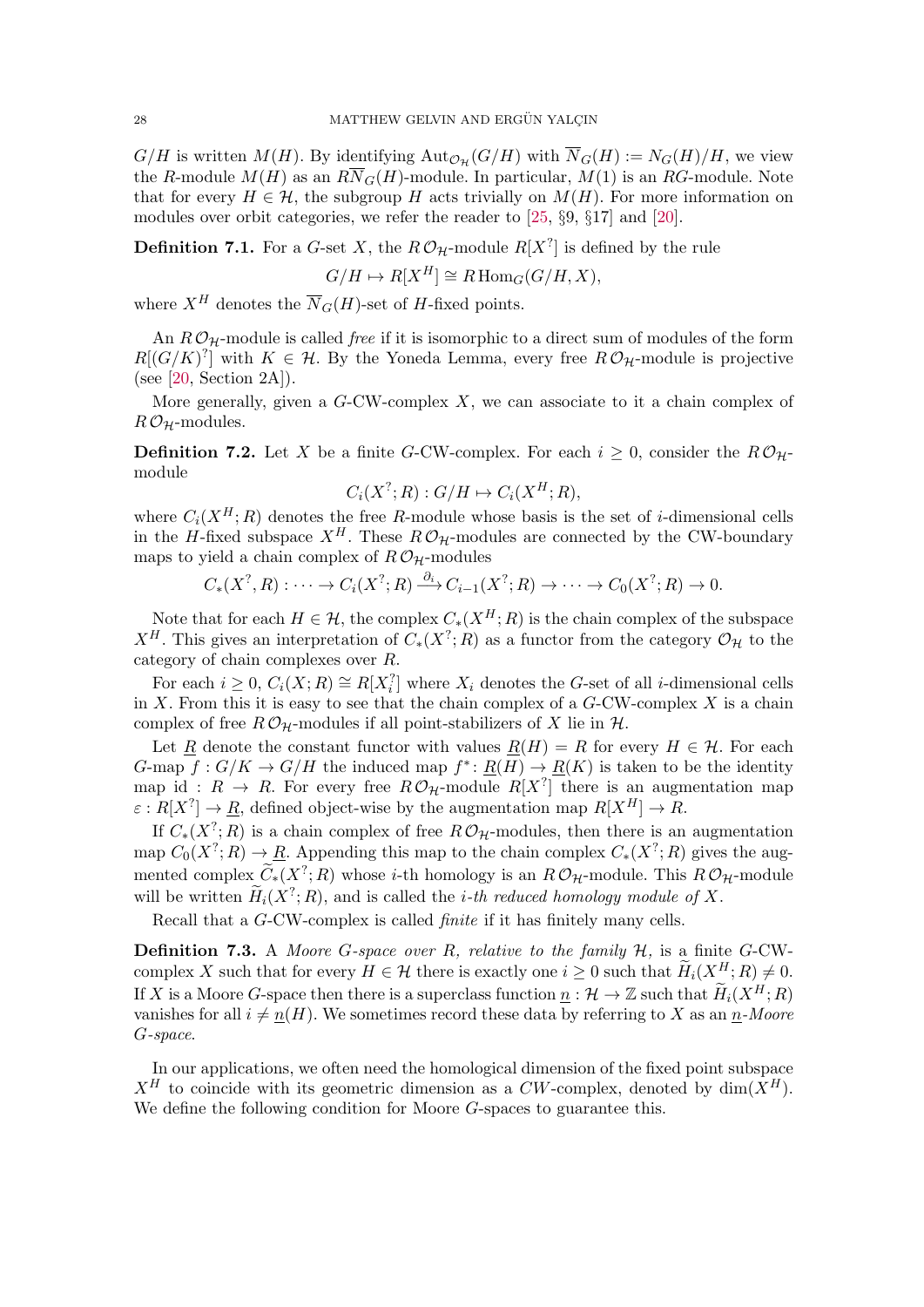**Definition 7.4.** The n-Moore G-space X is tight if  $\underline{n}(H) = \dim(X^H)$  for all  $H \in \mathcal{H}$ .

We have many examples of tight Moore *G*-spaces.

*Example* 7.5. Let V be a real G-representation and  $X := S(V)$  the unit sphere in V with respect to some  $G$ -equivariant norm. The  $G$ -space  $X$  is a smooth  $G$ -manifold, which can be triangulated to obtain a G-CW-complex. In this case  $X^H = S(V^H)$  is a sphere for every  $H \leq G$ , hence  $\widetilde{H}_i(X^H;R) = 0$  when  $i \neq \dim X^H$ . Thus X is a tight n-Moore G-space over R where  $\underline{n}(H) = \dim_{\mathbb{R}}(V^H) - 1$ .

Example 7.6. Let  $X$  be a finite G-set, considered as a zero dimensional G-CW-complex. The augmented complex  $\widetilde{C}_*(X^?;R)$  is of the form

$$
0 \to R[X^?] \stackrel{\varepsilon}{\longrightarrow} \underline{R} \to 0
$$

where  $\varepsilon$  is the augmentation map. If  $X^H = \emptyset$ , then  $\widetilde{H}_i(X^H; R) \cong R$  for  $i = -1$  and vanishes in all other dimensions. If  $X^H \neq \emptyset$ , then we have a short exact sequence

$$
0 \to \Delta(X^H) \to k[X^H] \to R \to 0,
$$

so the reduced homology of  $X^H$  is concentrated in dimension 0 and  $\widetilde{H}_0(X^H; R) \cong \Delta(X^H)$ as an  $R\overline{N}_G(H)$ -module. We conclude that X is a tight n-Moore G-space over R, where  $n = \omega_X - 1.$ 

<span id="page-28-0"></span>**Definition 7.7.** The *dimension function* of an *n*-Moore space  $X$  is the superclass function  $\text{Dim}(X): \mathcal{H} \to \mathbb{Z}$  defined by  $\text{Dim}(X)(H) = n(H) + 1$ .

For every finite G-set X, the superclass function  $\omega_X$  is realized as the dimension function of the discrete G-space X. To realize sums of multiple such  $\omega_X$ , one can use the join construction for G-Moore spaces.

Given two G-CW-complexes X and Y, the join  $X * Y$  is defined as the quotient space  $X \times Y \times [0,1] / \sim$  with the identifications  $(x, y, 1) \sim (x', y, 1)$  and  $(x, y, 0) \sim (x, y', 0)$  for all  $x, x' \in X$  and  $y, y' \in Y$ . The G-action on  $X * Y$  is given by  $g(x, y, t) = (gx, gy, t)$  for all  $x \in X$ ,  $y \in Y$ , and  $t \in [0, 1]$ . The join  $X * Y$  has a natural G-CW-complex structure, once we assume that the topology on the product is the compactly generated topology (see [\[31,](#page-39-8) Section 4] for more details).

**Lemma 7.8.** If X and Y are Moore G-spaces, then  $X * Y$  is a Moore G-space with dimension function  $\text{Dim}(X * Y) = \text{Dim}(X) + \text{Dim}(Y)$ . Moreover if X and Y are tight Moore G-spaces, then  $X * Y$  is also tight.

*Proof.* We have  $(X * Y)^H = X^H * Y^H$  for every  $H \leq G$ . Since the join of two Moore spaces is a Moore space the result follows.

As a consequence we obtain:

**Proposition 7.9.** Let X be the join of a finite set of finite G-sets  $\{X_i\}$ . Then X is a tight Moore G-space and  $\text{Dim}(X) = \sum_i \omega_{X_i}$ . In particular, every superclass function  $f = \sum a_P \cdot \omega_{G/P}$  with  $a_P \ge 0$  can be realized as the dimension function of a tight Moore G-space.

*Proof.* We can define a  $G$ -simplicial complex structure on  $X$  using the following: Define a relation on  $\prod_i X_i$  by declaring  $x \leq y$  if  $x \in X_i$  and  $y \in X_j$  for some  $i < j$ . The topological realization of this poset is a G-simplicial complex which is homeomorphic to the join  $*_i X_i$ . It is clear that the dimension function of X is the function  $\sum_i \omega_{X_i}$ .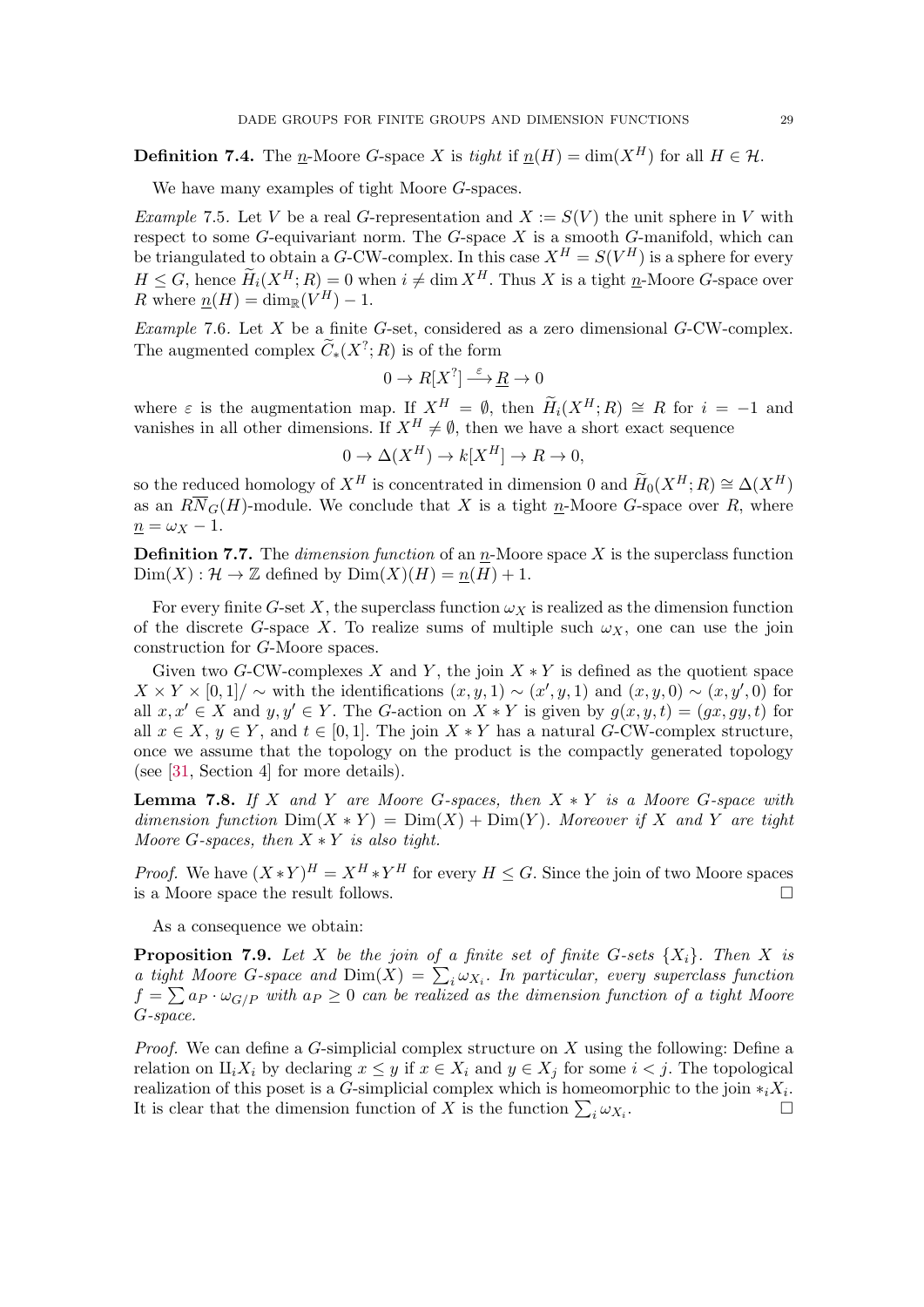For a Moore G-space X constructed as the join of G-sets  $\{X_i\}$ , the augmented simplicial chain complex  $\widetilde{C}_*(X^?;R)$  is the tensor product of chain complexes

$$
0 \to R[X_i^?] \to \underline{R} \to 0.
$$

Hence the homology of the complex  $C_*(X;R)$  is isomorphic to the tensor product  $\bigotimes_i \Delta(X_i)$ as an RG-module. If all isotropy subgroups of the G-sets  $X_i$  are non-Sylow p-subgroups and  $R = k$  is a field of characteristic  $p > 0$ , then by Proposition [5.5,](#page-18-0) each  $\Delta(X_i)$  is a capped Dade module, hence in this case the reduced homology of  $X$  is a Dade  $kG$ -module whose class in the Dade group is the sum  $\sum_i \Omega_{X_i}$ .

This observation generalizes to all Moore G-spaces satisfying the same isotropy subgroup condition.

<span id="page-29-0"></span>**Theorem 7.10.** Let G be a finite group and k be a field of characteristic  $p > 0$ . Suppose that  $X$  is an n-dimensional tight Moore G-space over  $k$  such that all the point-stabilizers of X are non-Sylow p-subgroups. Let  $X_i$  denote the G-set of *i*-dimensional cells of X. Then  $H_n(X, k)$  is a capped Dade kG-module, and

$$
[\widetilde{H}_n(X;k)] = \sum_{i=1}^n \Omega_{X_i}
$$

in  $D^{\Omega}(G)$ .

*Proof.* We follow the argument given in [\[31\]](#page-39-8) with some modifications. Let  $\mathcal{H} = \mathcal{F}_G$  be the family of all non-Sylow p-subgroups in G. Let  $\underline{n} : \mathcal{H} \to \mathbb{Z}$  be a superclass function and X be an n-Moore G-space with isotropy in H. The augmented chain complex  $\widetilde{C}_*(X^?; k)$  is a chain complex of free  $k \mathcal{O}_{\mathcal{H}}$ -modules of the form

$$
0 \to k[X_n^?] \xrightarrow{\partial_n} \cdots \longrightarrow k[X_i^?] \xrightarrow{\partial_i} k[X_{i-1}^?] \longrightarrow \cdots \longrightarrow k[X_0^?] \xrightarrow{\partial_0} \underline{k} \to 0.
$$

The evaluation of this sequence at the trivial subgroup  $Q = 1$  gives an exact sequence of  $kG$ -modules

$$
0 \to \widetilde{H}_n(X;k) \to k[X_n] \xrightarrow{\partial_n} \cdots \longrightarrow k[X_i] \xrightarrow{\partial_i} k[X_{i-1}] \longrightarrow \cdots \longrightarrow k[X_0] \xrightarrow{\partial_0} k \to 0.
$$

If we show that for each  $i \geq 0$ , the short exact sequence

<span id="page-29-1"></span>
$$
0 \to \ker \partial_i \to k[X_i] \to \mathrm{im}\,\partial_i \to 0 \tag{7.1}
$$

is  $X_i$ -split then the conclusion will follow from repeated applications of Lemma [5.12.](#page-21-0) To show that the sequence in [\(7.1\)](#page-29-1) is  $X_i$ -split, we consider the chain complex of  $R \mathcal{O}_{\mathcal{H}}$ -modules

$$
\mathbf{D} := 0 \to k[X_i^?] \otimes k[X_i^?] \xrightarrow{\partial_i \otimes id} k[X_{i-1}^?] \otimes k[X_i^?] \to \cdots \to k[X_0^?] \otimes k[X_i^?] \to k[X_i^?] \to 0
$$

obtained by first tensoring the augmented complex  $\widetilde{C}_*(X^?; k)$  with the free module  $k[X_i^?]$ and then truncating at dimension *i*. Note that for each  $j \geq 0$ , the  $k \mathcal{O}_{\mathcal{H}}$ -module

$$
\mathbf{D}_j = k[X_j^?] \otimes k[X_i^?] \cong k[(X_j \times X_i)^?]
$$

is free, hence **D** is a chain complex of projective  $k \mathcal{O}_{\mathcal{H}}$ -modules.

We claim that **D** has no homology in dimensions strictly less than i. For each  $Q \in \mathcal{H}$ such that  $X_i^Q = \emptyset$ , the complex  $\mathbf{D}(Q)$  is identically zero. If  $Q \in \mathcal{H}$  is such that  $X_i^Q$  $i^{\mathcal{Q}} \neq \emptyset,$ then  $\underline{n}(Q) = \dim X^Q \geq i$  by the tightness of X. This implies that  $\widetilde{H}_j(X^Q; R) = 0$  for all  $j < i$ , meaning that the chain complex

$$
0 \to k[X_i^Q] \xrightarrow{\partial_i} k[X_{i-1}^Q] \to \cdots \to k[X_0^Q] \to k \to 0
$$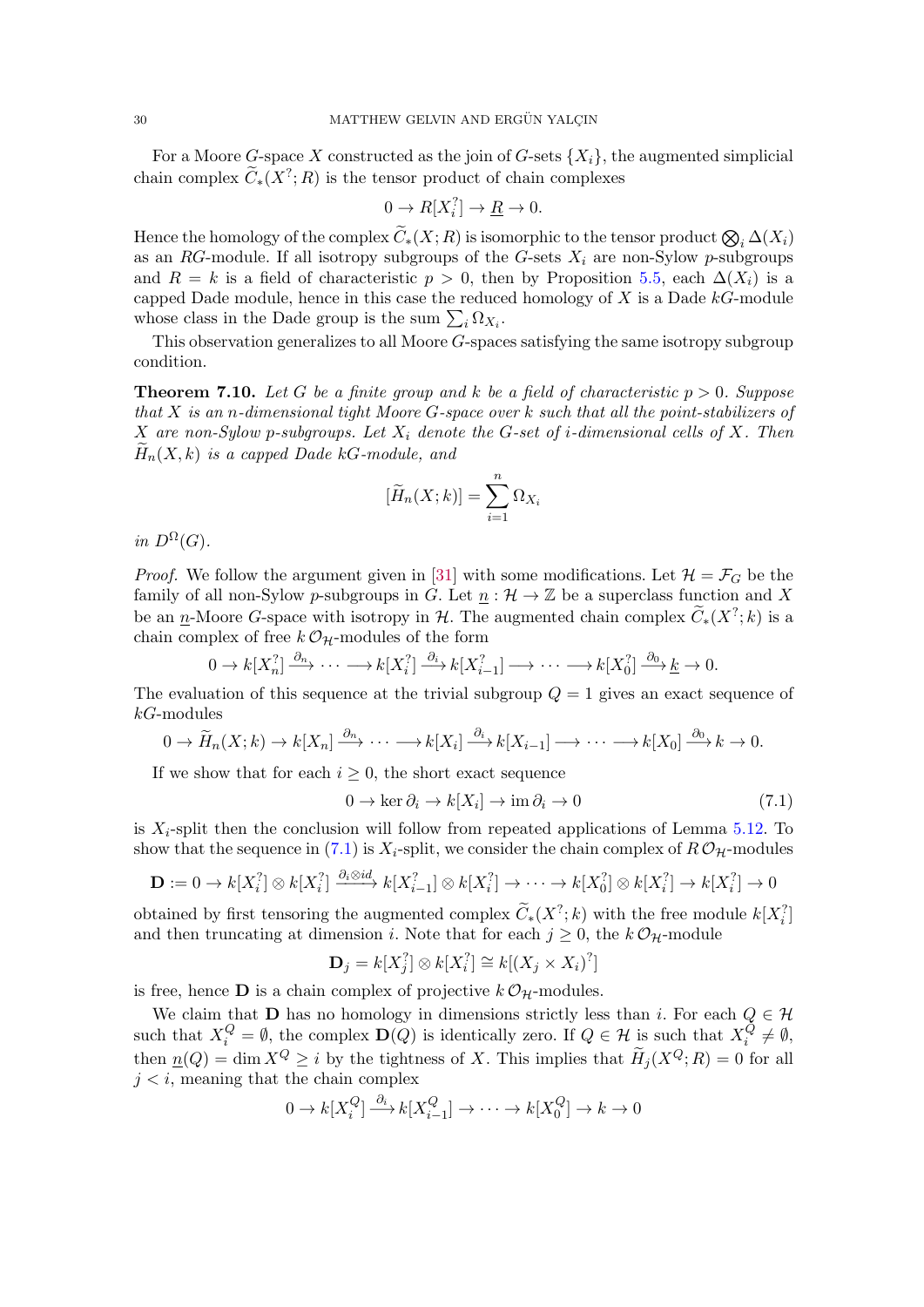has no homology in dimensions  $j < i$ . Since tensoring an exact chain complex with  $k[X_i^Q]$  $\binom{Q}{i}$ over k does not change the exactness of a sequence, we conclude that

$$
H_j(\mathbf{D})(Q) = H_j(\mathbf{D}(Q)) = 0
$$

for all  $j < i$  and  $Q \in \mathcal{H}$ . Hence the  $k \mathcal{O}_{\mathcal{H}}$ -module  $H_i(\mathbf{D})$  vanishes for all  $j < i$ .

To complete the proof, observe that the condition  $H_i(\mathbf{D}) = 0$  for  $j < i$  implies that im( $\partial_i \otimes id$ ) is a projective  $k \mathcal{O}_{\mathcal{H}}$ -module. Hence the short exact sequence

$$
0 \to \ker(\partial_i \otimes id) \to k[X_i^?] \otimes k[X_i^?] \to \text{im}(\partial_i \otimes id) \to 0
$$

splits as an exact sequence of  $k\mathcal{O}_H$ -modules. This implies that the sequence

$$
0 \to \ker(\partial_i) \otimes k[X_i] \to k[X_i] \otimes k[X_i] \to \operatorname{im}(\partial_i) \otimes k[X_i] \to 0
$$

splits as a sequence of  $kG$ -modules. Hence for each i, the sequence

$$
0 \to \ker \partial_i \to k[X_i] \to \operatorname{im}(\partial_i) \to 0
$$

is  $X_i$ -split. This completes the proof.

A G-CW-complex is called full if for every  $H \leq G$ , we have  $C_i(X^H) \neq 0$  whenever  $i \leq \dim(X^H)$ . This property always holds when X is a G-simplicial complex. By the equivariant simplicial approximation theorem, every  $G$ -CW-complex  $X$  is  $G$ -homotopy equivalent to a G-simplicial complex, and hence G-homotopy equivalent to a full G-CWcomplex Y. Recall that two G-spaces  $X, Y$  are G-homotopy equivalent if there are G-maps  $f: X \to Y$  and  $f': Y \to X$  such that the compositions  $f' \circ f$  and  $f \circ f'$  are G-homotopic to the identity maps.

For a full complex we can prove the following.

<span id="page-30-0"></span>**Lemma 7.11.** Let X be a tight Moore G-space of dimension n, relative to a family  $H$ . Suppose that X is a full complex, and  $X_i$  denotes the G-set of *i*-dimensional cells of X. Then

$$
\text{Dim}(X) = \sum_{i=0}^{n} \omega_{X_i}
$$

in  $C(G, \mathcal{H})$ .

*Proof.* Fix  $H \in \mathcal{H}$ . The sum  $\sum_i \omega_{X_i}(H)$  is the number of indices i such that  $X_i^H \neq \emptyset$ . Since  $X_i^H \neq \emptyset$  if and only if i satisfies  $0 \leq i \leq \dim X^H$ , we obtain that

$$
\sum_{i=0}^{n} \omega_{X_i}(H) = 1 + \dim(X^H) = \text{Dim}(X)(H).
$$

We can define a group of Moore  $G$ -spaces for a finite group  $G$ , as was done in [\[31\]](#page-39-8) for p-groups.

**Definition 7.12.** The Moore G-spaces X and Y are *equivalent*, denoted  $X \sim Y$ , if X and Y are G-homotopy equivalent. The equivalence class of a Moore  $G$ -space X will be written  $[X]$ .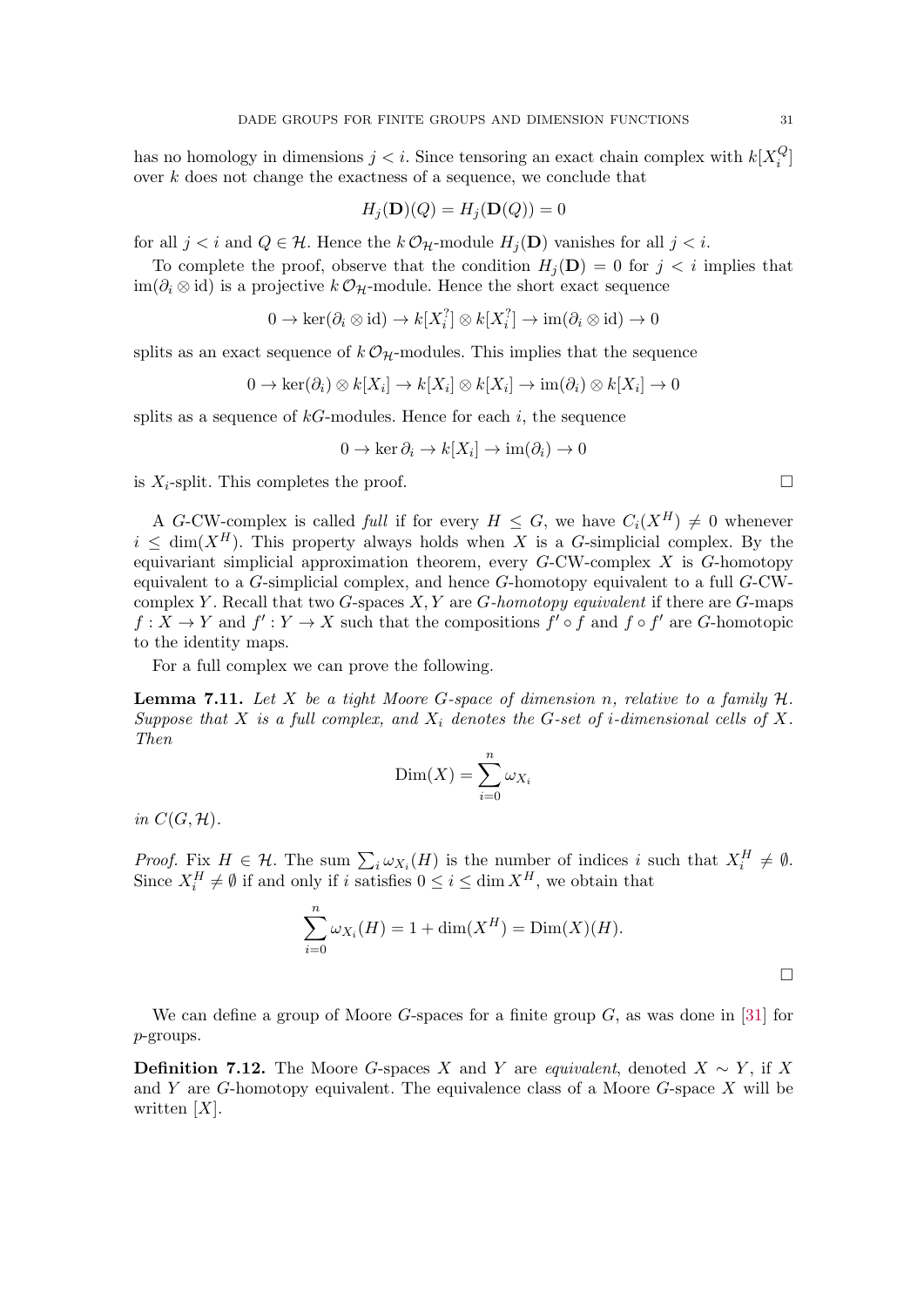It is easy to show that if  $X \sim X'$  and  $Y \sim Y'$ , then  $X * Y \sim X' * Y'$ . Hence the join operation defines an addition of the equivalence classes of Moore G-spaces given by  $[X] + [Y] = [X * Y]$ . Note that if the isotropy subgroups X and Y lie in H, then the isotropy subgroups of  $X * Y$  also lie in H. The set of equivalence classes of Moore G-spaces with isotropy in  $H$  with this addition operation is a commutative monoid, so we can apply the Grothendieck construction to define the group of Moore G-spaces.

**Definition 7.13.** Let G be a finite group and k be a field of characteristic  $p > 0$ . The *group of tight Moore G-spaces*  $\mathcal{M}_t(G, \mathcal{H})$  is the Grothendieck group of G-homotopy classes of tight Moore G-spaces with isotropy in H with addition defined by  $[X] + [Y] := [X * Y]$ .

Note that since every  $G$ -CW-complex X is  $G$ -homotopy equivalent to a full  $G$ -CWcomplex we can define a homomorphism

$$
Dim: \mathcal{M}_t(G, \mathcal{H}) \to C(G, \mathcal{H}): [X] - [Y] \mapsto Dim(X) - Dim(Y).
$$

We call this the dimension homomorphism. Note that the dimension homomorphism is surjective since  $C(G, \mathcal{H})$  is generated by the  $\{\omega_X\}$ , and  $\omega_X$  is the dimension function of a discrete  $G$ -space  $X$ , which is a tight Moore  $G$ -space.

As before let  $\mathcal{F}_G$  denote the family of all non-Sylow p-subgroups of G. By Theorem [7.10,](#page-29-0) if X is a tight Moore G-space relative to the family  $\mathcal{F}_G$ , then its reduced homology is a Dade module. Using this, we can define an homomorphism

$$
\mathfrak{Hom}: \mathcal{M}_t(G, \mathcal{F}_G) \to D^{\Omega}(G): [X] - [Y] \mapsto [\widetilde{H}_n(X; k)] - [\widetilde{H}_m(Y; k)],
$$

where n and m are the dimensions of X and Y. Note that if  $[X_1]-[Y_1] = [X_2]-[Y_2]$ , then there is a tight Moore G-space Z such that

$$
X_1 * Y_2 * Z \cong X_2 * Y_1 * Z.
$$

Therefore we have  $\mathfrak{Hom}([X_1])-\mathfrak{Hom}([Y_1])=\mathfrak{Hom}([X_2])-\mathfrak{Hom}([Y_2])$  in  $D^{\Omega}(G)$ . This shows that  $\mathfrak{Hom}$  is a well-defined homomorphism.

Proposition 7.14. There is a factorization

$$
\mathfrak{Hom}=\Psi_G\circ\operatorname{Dim}
$$

relating the Bouc homomorphism  $\Psi_G : C(G, \mathcal{F}_G) \to D^{\Omega}(G)$  to the maps Dim and  $\mathfrak{Hom}$ defined above.

<span id="page-31-0"></span>Proof. Follows from Theorem [7.10](#page-29-0) and Lemma [7.11.](#page-30-0)

# 8. Capped Moore G-spaces

For our applications we also need to consider Moore G-spaces with arbitrary isotropy. The unit spheres of real representations are important examples of Moore G-spaces and in general they do not have p-subgroup isotropy. A real representation sphere may also have nonempty S-fixed-points.

Throughout this section we will work with the family  $\mathcal{F}_p$  of all p-subgroups of G. We denote the orbit category over  $\mathcal{F}_p$  by  $\mathcal{O}_p(G)$  to simplify the notation.

**Definition 8.1.** Let  $\underline{n} : \mathcal{F}_p \to \mathbb{Z}$  be a superclass function and X an  $\underline{n}$ -Moore G-space over k. Let  $m := \underline{n}(S)$ . We say X is a *capped* Moore space if the reduced homology  $\widetilde{H}_m(X^S; k)$ , considered as an  $\overline{N}_G(S)$ -module, has a trivial component k.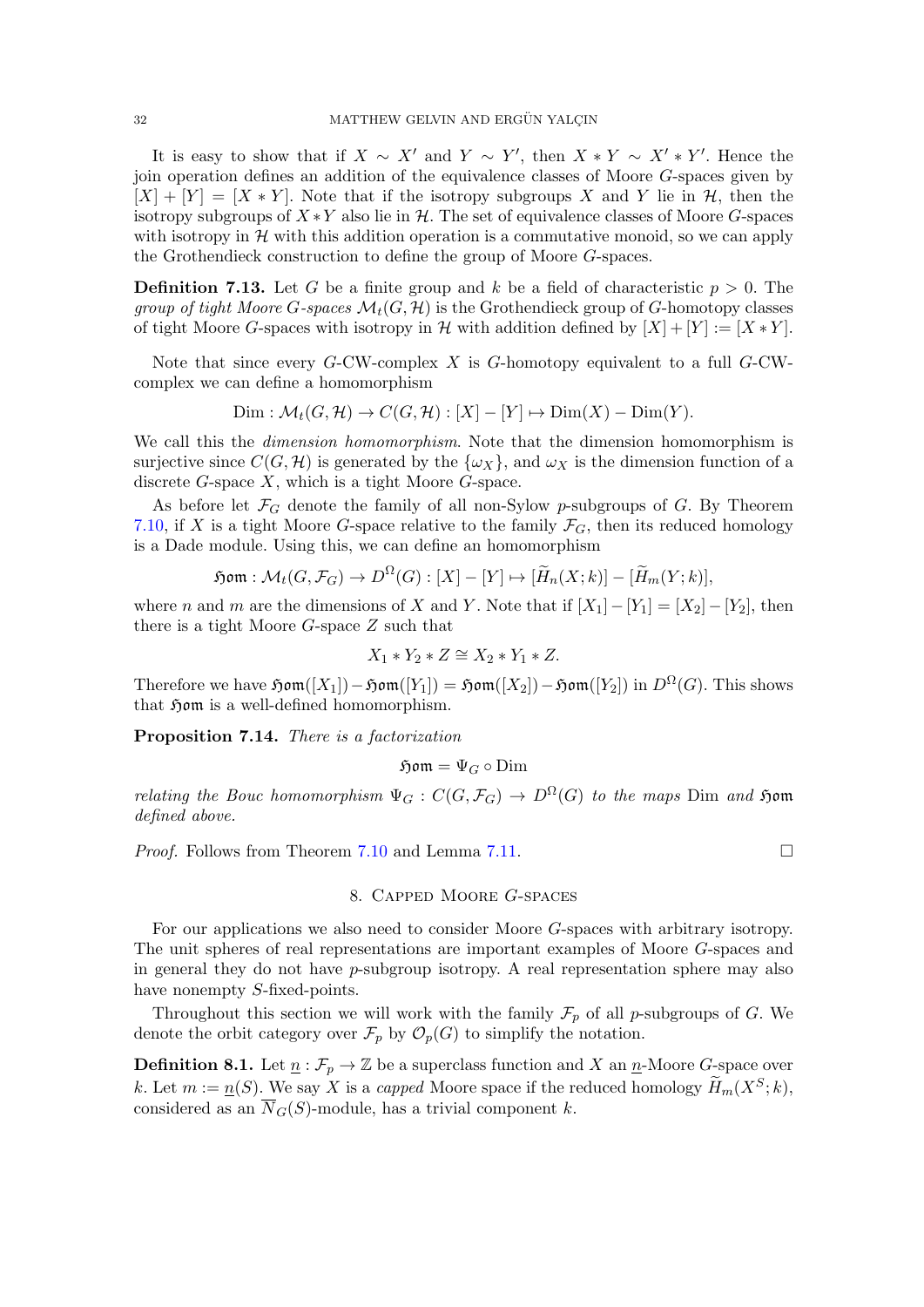Note that if X is a Moore G-space whose point-stabilizers are all non-Sylow  $p$ -subgroups, then  $X^S = \emptyset$ . In this case we have  $m = -1$  and  $\widetilde{H}_m(X^S; k) \cong k$ , so that X is a capped Moore G-space.

The join of two capped Moore G-spaces is a capped Moore G-space, so the G-homotopy classes of capped (tight) Moore G-spaces form an additive monoid under the operation  $[X]+[Y] := [X * Y]$ . Let  $\mathcal{M}_t(G, \mathcal{F}_p)$  denote the Grothendieck group of G-homotopy classes of capped tight Moore  $G$ -spaces over the field  $k$ . Note that, while our definition of Moore  $G$ -space allows for non-p-group isotropy, we only require that  $X^H$  be a Moore space when H is a *p*-group.

The dimension function of a capped Moore G-space can be defined as in Definition [7.7,](#page-28-0) yielding the group homomorphism

$$
Dim: \mathcal{M}_t(G, \mathcal{F}_p) \to C(G, p).
$$

The composition of Dim with the Bouc homomorphism  $\Psi_G : C(G,p) \to D^{\Omega}(G)$  gives the group homomorphism

$$
\mathfrak{Hom}: \mathcal M_t(G,\mathcal F_p)\to D^{\Omega}(G).
$$

The homology of a capped Moore space may not be a Dade  $kG$ -module, so it is not possible to explain this new homomorphism using the assignment  $X \mapsto [H_n(X^?; k)]$  as in the previous section. However it is still possible to give an interpretation of this homomorphism in terms of the homology of a Moore G-space. For this we first prove a lemma, which can be interpreted as a generalization of Lemma [5.12.](#page-21-0)

<span id="page-32-0"></span>**Lemma 8.2.** Let X be a G-set such that  $X^S = \emptyset$ , and let  $0 \to L \to kX \to N \to 0$  be an X-split short exact sequence of  $kG$ -modules. If N is an endo-p-permutation module, then L is as well. Moreover, if N has a capped Dade module summand  $N_1$ , then L has a summand  $L_1$ , also a capped Dade module, that satisfies  $[L_1] = \Omega_X + [N_1]$  in  $D(G)$ .

Proof. Repeating the argument in Lemma [5.12](#page-21-0) we see that

$$
End(L) \oplus (kX \otimes N) \oplus (kX \otimes N^*) \cong End(N) \oplus End(kX).
$$

As N is an endo-p-permutation module,  $\text{End}(L)$  is a p-permutation module, and thus L is an endo-p-permutation module.

Assume now that  $N \cong N_1 \oplus N_2$  where  $N_1$  is a capped Dade kG-module. Applying the Relative Schanuel's Lemma to the sequences

$$
0 \longrightarrow L \longrightarrow kX \longrightarrow N \longrightarrow 0
$$
  

$$
0 \longrightarrow \Delta(X) \otimes N \longrightarrow kX \otimes N \longrightarrow N \longrightarrow 0
$$

we obtain

 $L \oplus (kX \otimes N) \cong kX \oplus (\Delta(X) \otimes N).$ 

Now  $\Delta(X) \otimes N_1$  is a capped Dade module that appears as a summand on the right hand side, so the cap of  $\Delta(X) \otimes N_1$  is isomorphic to a component on the left hand side. Since all components of  $kX \otimes N$  have non-Sylow vertices,  $cap(\Delta(X) \otimes N_1)$  must be isomorphic to a summand of L, say  $L_1$ . Then  $L_1$  is a capped Dade module such that

$$
[L_1] = [\Delta(X) \otimes N_1] = \Omega_X + [N_1],
$$

completing the proof.  $\Box$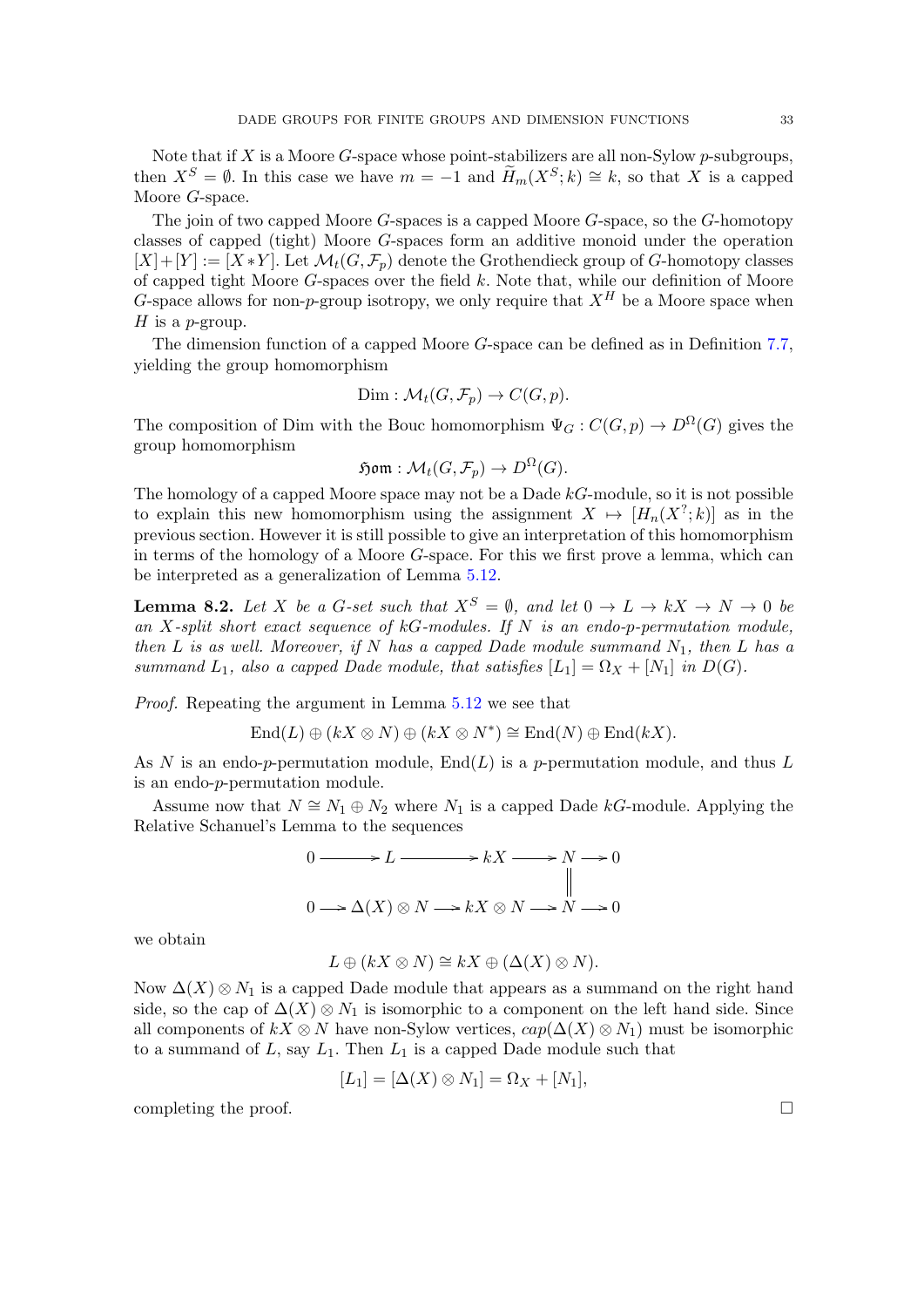In the proof of the next proposition we make use of the Brauer quotient construction, which we now recall. Given a kG-module M and a p-subgroup  $P \leq G$ , we denote by  $M^P$ the submodule of P-fixed elements in M. For every  $Q \leq P$ , we have the relative trace map  $tr_Q^P: M^Q \to M^P$  defined by  $m \mapsto \sum_{xQ \in P/Q} x \cdot m$ . The quotient

$$
M[P] := M^P / \sum_{Q < P} tr_Q^P(M^Q)
$$

is an  $\overline{N}_G(P)$ -module, called the *Brauer quotient of* M at P. The quotient map  $M^P \rightarrow$  $M[P]$  will be written  $Br_P$ . It is easy to see that the Brauer quotient of the permutation module  $k[X]$  at P is isomorphic to  $k[X^P]$  as a  $k[\overline{N}_G(P)]$ -module (see [\[12,](#page-39-21) 1.1]).

Bouc [\[5\]](#page-39-22) studied the connection between Brauer quotients and modules over the orbit category  $\mathcal{O}_p(G)$ . Let M be a  $k\mathcal{O}_p(G)$ -module. For every p-subgroup  $P \leq G$ , there is a restriction homomorphism  $\text{Res}_{1}^{P}: M(P) \to M(1)$ , which commutes with the maps induced by G-conjugation. Since P acts trivially on  $M(P)$ , this implies that  $\text{Res}^P_1(M(P)) \subseteq M(1)^P$ , and thus we can compose with the quotient map  $Br_P$  to obtain the homomorphism

$$
\text{BrRes}_P: M(P) \xrightarrow{\text{Res}_1^P} M(1)^P \xrightarrow{\text{Br}_P} M(1)[P].
$$

We will need the following result due to Bouc.

<span id="page-33-1"></span>**Proposition 8.3** ([\[5\]](#page-39-22), Proposition 6.5). A  $k\mathcal{O}_p(G)$ -module M has a finite projective resolution if and only if  $M(1)$  is a p-permutation kG-module and the map  $BrRes_P : M(P) \rightarrow$  $M(1)[P]$  is an isomorphism of  $k\overline{N}_G(P)$ -modules for every p-subgroup  $P \leq G$ .

Brauer quotients interact nicely with the Green correspondence: If M is an indecomposable p-permutation module with vertex P, then the Brauer quotient  $M[P]$  is the indecomposable projective  $k[\overline{N}_G(P)]$ -module corresponding to M under the Green correspondence (see [\[12,](#page-39-21) Theorem 3.2]).

We are now ready to state the main result of this section.

<span id="page-33-0"></span>**Theorem 8.4.** Let  $\underline{n} : \mathcal{F}_p \to \mathbb{Z}$  be a superclass function and X an n-dimensional capped  $\underline{n}$ -Moore G-space. Assume also that X is full and tight. Then the reduced homology  $\widetilde{H}_n(X; k)$ has a summand M that is a capped Dade G-module satisfying

$$
[M] = \Psi_G(\text{Dim}(X))
$$

in  $D^{\Omega}(G)$ .

*Proof.* Let  $m := n(S)$ , and let

$$
\widetilde{C}_*(X^?; k) : 0 \to k[X_n^?] \xrightarrow{\partial_n} k[X_{n-1}^?] \to \cdots \to k[X_m^?] \xrightarrow{\partial_m} \cdots \to k[X_0^?] \to \underline{k} \to 0
$$

be the reduced chain complex of X over the orbit category  $\mathcal{O}_n(G)$ . Note that this chain complex may not be a chain complex of free  $k\mathcal{O}_p$ -modules since the isotropy subgroups of X are not assumed to be  $p$ -subgroups of  $G$ .

Consider the truncation of this complex at dimension m:

$$
0 \to k[X_m^?] \xrightarrow{\partial m} \cdots \to k[X_0^?] \to \underline{k} \to 0.
$$

Since  $\underline{n}(P) \ge \underline{n}(S) = m$  for every p-subgroup P, this complex has no homology in dimensions  $i < m$ . Let  $K_m = \ker \partial_m$ . The constant module  $\underline{k}$  and the modules  $k[X_i^2]$  have finite projective resolutions (see [\[20,](#page-39-20) Cor 3.14, 3.15]), hence by an easy induction we can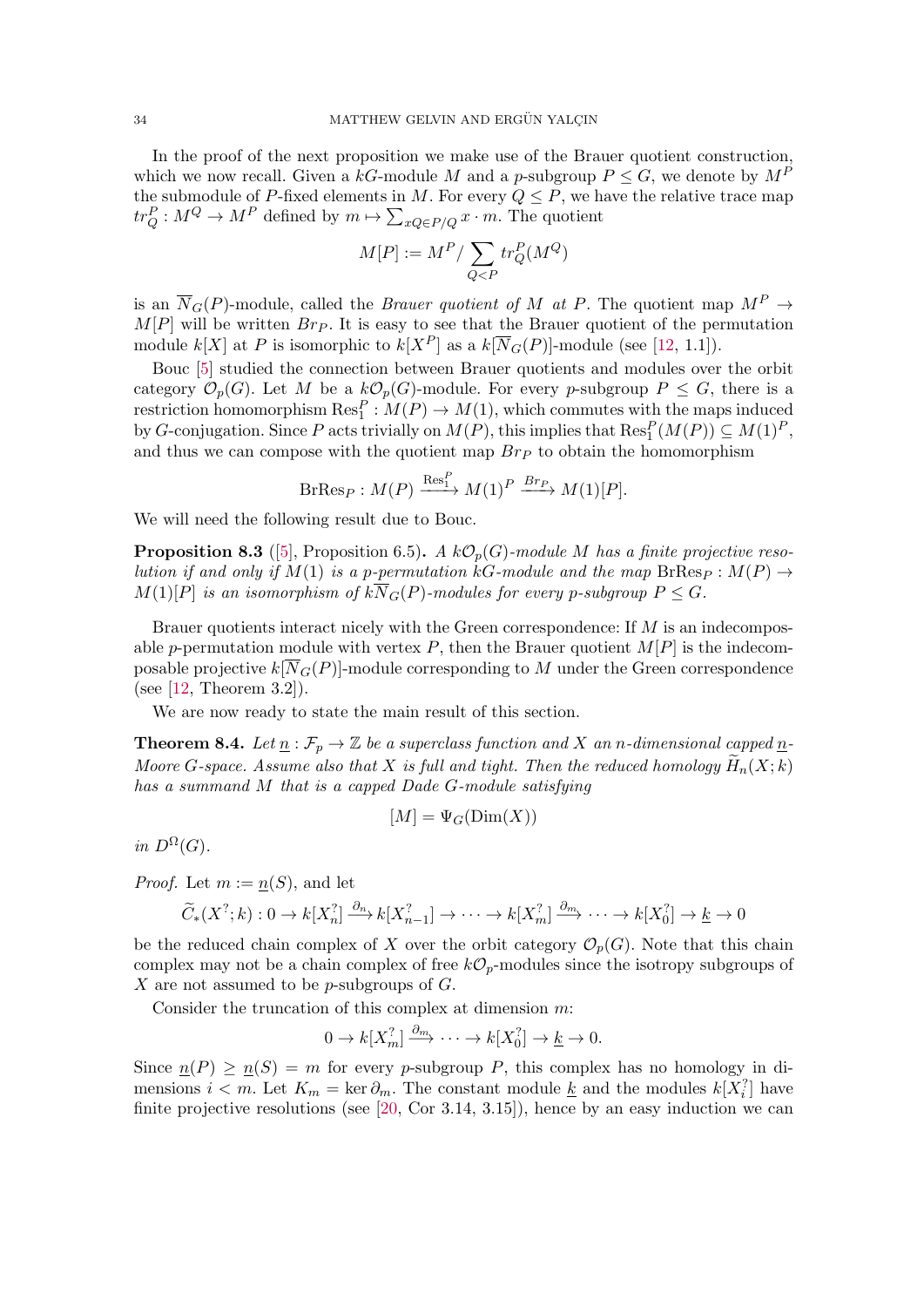conclude that  $K_m$  has a finite projective resolution. Then by Proposition [8.3,](#page-33-1)  $K_m(1)$  is a p-permutation module and for every  $p$ -subgroup  $P$ ,

$$
\operatorname{BrRes}_P: K_m(P) \to K_m(1)[P]
$$

is an isomorphism of  $k[\overline{N}_G(P)]$ -modules.

Since  $X_i^S = \emptyset$  for every  $i > m$ , we have  $K_m(S) \cong \widetilde{H}_m(X^S; k)$ , and hence  $k \mid K_m(S)$ . This means that  $K_m(1)[S]$  also has k as a summand. Let U be a component of  $K_m(1)$  such that  $U[S] \cong k$ . Then U has vertex S, and by [\[12,](#page-39-21) Theorem 3.2] U corresponds to k under the Green correspondence. Thus  $U \cong k$  by the uniqueness of the Green correspondent. We conclude that  $k \mid K_m(1)$ .

By applying Lemma [8.2](#page-32-0) inductively, we see that  $H_n(X; k)$  has a summand M that is a capped Dade module satisfying  $[M] = \sum_{i=m+1}^{n} \Omega_{X_i}$ . Since  $X_i^S \neq \emptyset$  for all  $i \leq m$ , by definition we have  $\Omega_{X_i} = 0$  in  $D^{\Omega}(G)$  for all  $i \leq m$ . Hence we obtain

$$
[M] = \sum_{i=1}^{n} \Omega_{X_i} = \Psi_G\left(\sum_{i=1}^{n} \omega_{X_i}\right) = \Psi_G(\text{Dim}(X)).
$$

Note that the last equality holds because X is full. This completes the proof.  $\Box$ 

Now we are ready to give a proof for Theorem [1.6.](#page-3-0)

*Proof of Theorem [1.6.](#page-3-0)* Assume that  $f = \dim(V) - \dim(W)$  for some k-oriented real representations V and W of G. The unit sphere  $X = S(V)$  can be triangulated to obtain a full G-CW-complex structure on  $X$  (see [\[21\]](#page-39-23)). It is clear that  $X$  is a tight Moore G-space. By the assumption of k-orientability, the  $\overline{N}_G(S)$ -action on  $\widetilde{H}_*(X^S; k)$  is trivial, so X is a capped Moore space. Hence, by Theorem [8.4,](#page-33-0) the reduced homology  $\widetilde{H}_n(X;k)$  has a summand  $M$  that is a capped Dade  $G$ -module satisfying

$$
[M] = \Psi_G(\text{Dim}(X))
$$

in  $D^{\Omega}(G)$ . Since  $\widetilde{H}_n(X;k) \cong k$  as a kG-module, M is isomorphic to k. Hence

$$
\Psi_G(\text{Dim}(X)) = [k] = 0.
$$

A similar conclusion also holds for the G-sphere  $Y = S(W)$ , so we obtain

$$
\Psi_G(f) = \Psi_G(\text{Dim}(V) - \text{Dim}(W)) = \Psi_G(\text{Dim}(X) - \text{Dim}(Y)) = 0,
$$

<span id="page-34-1"></span>and hence  $f \in \ker \Psi_G$ .

## 9. Oriented Artin-Borel-Smith functions

In the case where  $G = S$  is a p-group, the kernel of the Bouc homomorphism  $\Psi_S$ :  $C(S) \rightarrow D^{\Omega}(S)$  is precisely the subgroup of superclass functions satisfying the Borel-Smith conditions, which we now recall (see [\[11,](#page-39-24) Thm. 1.2 and Def. 3.1]).

<span id="page-34-0"></span>**Definition 9.1.** Let S be finite p-group. A superclass function  $f \in C(S) = C(S, \mathcal{F}_p)$  is called a Borel-Smith function if it satisfies the following conditions:

- (i) If  $L \triangleleft K \leq S$ ,  $K/L \cong \mathbb{Z}/p$ , and p is odd, then  $f(L) f(K)$  is even.
- <span id="page-34-2"></span>(ii) If  $L \lhd K \leq S$ ,  $K/L \cong \mathbb{Z}/p \times \mathbb{Z}/p$ , and  $\{K_i/L\}_{i=0}^p$  are the subgroups of order p in  $K/L$ , then

$$
f(L) - f(K) = \sum_{i=0}^{p} (f(K_i) - f(K)).
$$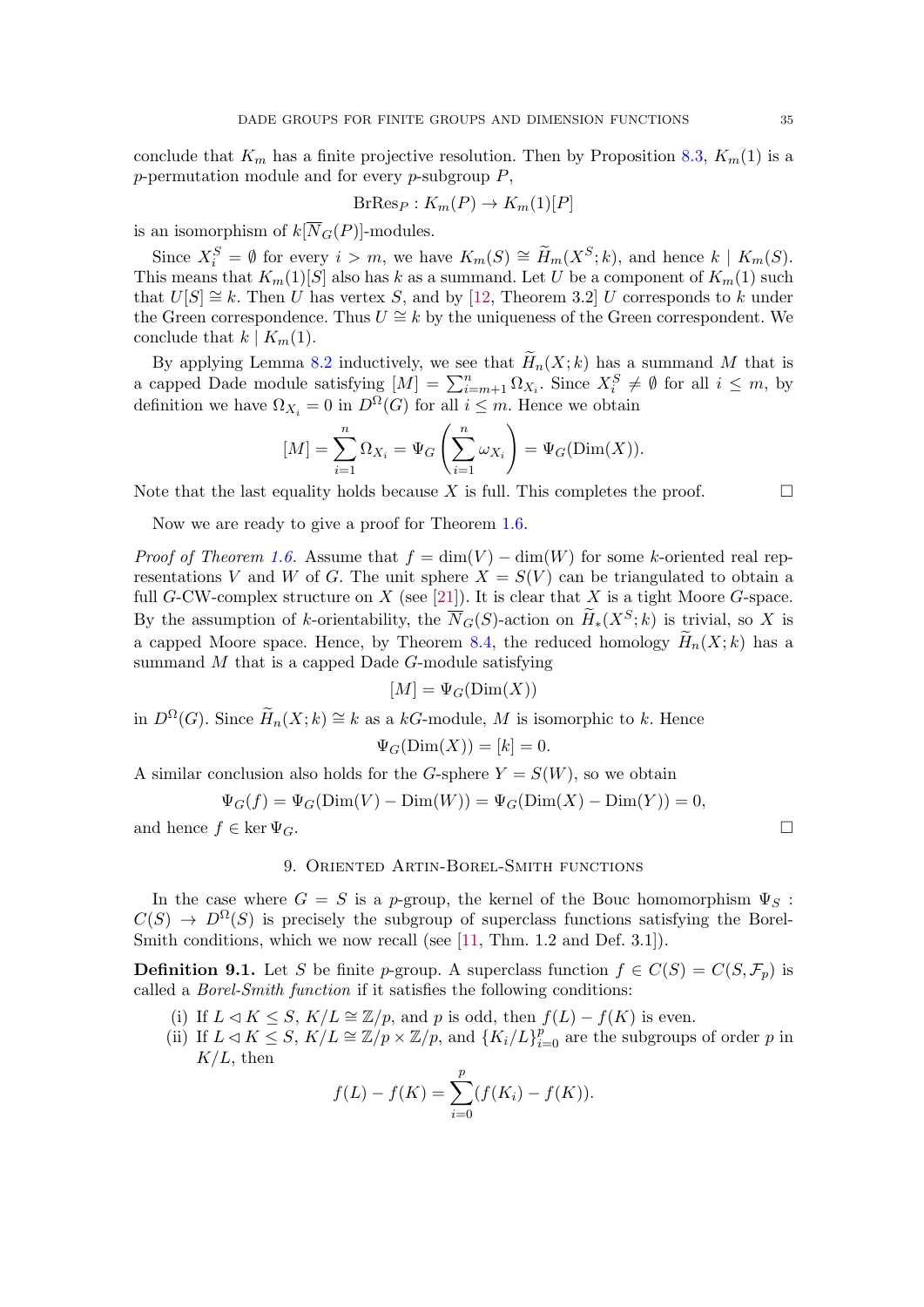(iii) If  $L \lhd K \lhd N \le N_S(L)$  and  $K/L \cong \mathbb{Z}/2$ , then  $f(L) - f(K)$  is even if  $N/L \cong \mathbb{Z}/4$ , and  $f(L) - f(K)$  is divisible by 4 if  $N/L$  is the quaternion group  $Q_8$  of order 8.

It is known from classical Smith theory that if  $X$  is a  $G$ -space whose mod-p homology is isomorphic to the mod-p homology of a sphere, then for every p-subgroup  $P \leq G$ , the fixed-point set  $X^P$  also has the mod-p homology of a sphere (see [\[17,](#page-39-25) Thm. 4.23]). Let  $\underline{n}(P)$  denote the dimension for which  $\widetilde{H}_*(X^P; \mathbb{F}_p) \neq 0$ . Then  $\underline{n}$  is a superclass function, which satisfies the Borel-Smith functions (see [\[17,](#page-39-25) pg. 202-210]). We denote the group of Borel-Smith functions for a *p*-group S by  $C_b(S)$ .

**Definition 9.2.** Let G be a finite group and S be a Sylow p-subgroup of G. A superclass function  $f : \mathcal{F}_n \to \mathbb{Z}$  is called a *Borel-Smith function* if its restriction to S is a Borel-Smith function. We denote the subgroup of Borel-Smith functions in  $C(G, p)$  by  $C_b(G, p)$ .

The following is easy to observe.

<span id="page-35-1"></span>**Lemma 9.3.** The kernel of the Bouc homomorphism  $\Psi_G : C(G, p) \to D^{\Omega}(G)$  lies inside  $C_b(G, p)$ .

*Proof.* By Lemma [4.5,](#page-15-0) there is a well-defined restriction homomorphism  $\text{Res}_{S}^{G}: D(G) \rightarrow$  $D(S)$ , given by  $\text{Res}_{S}^{G}[M] = [\text{Res}_{S}^{G} M]$  for every Dade kG-module M. It is easy to see from the definitions that

$$
\operatorname{Res}_{S}^{G}(\Omega_{X}) = \Omega_{\operatorname{Res}_{S}^{G} X}
$$

for every G-set X. There is also a homomorphism  $\text{Res}_{S}^{G}: C(G,p) \to C(S)$  defined by restriction of domain. We have

$$
\operatorname{Res}_S^G(\omega_X) = \omega_{\operatorname{Res}_S^G X}
$$

for every G-set X. This shows that  $\Psi_G$  commutes with the restriction map to S. If  $f \in$  $\ker \Psi_G$ , then  $\text{Res}_S^G f \in \ker \Psi_S$ . By [\[11,](#page-39-24) Thm. 1.2]),  $\ker \Psi_G = C_b(S)$ , and hence  $f \in C_b(G, p)$ .  $\sum_{i=1}^{n}$ 

In the case where  $G = S$  is a p-group, the group of Borel-Smith functions  $C_b(S)$  is exactly equal to the image of the dimension function

$$
\text{Dim}: R_{\mathbb{R}}(S) \to C(S)
$$

from the real representation ring to the group of superclass functions (see [\[18\]](#page-39-26)). For an arbitrary finite group  $G$  there is a similar theorem due to Bauer [\[2\]](#page-38-0), stated in terms of dimension functions defined on prime-power order subgroups. Let  $P$  denote the family of all subgroups of G with prime-power order and let  $C(G, \mathcal{P})$  denote the group of superclass functions  $f : \mathcal{P} \to \mathbb{Z}$ . Bauer imposes the following additional condition on the superclass functions in  $C(G, \mathcal{P})$  (see also [\[26\]](#page-39-27)).

<span id="page-35-0"></span>**Definition 9.4.** A function  $f \in C(G, \mathcal{P})$  satisfies the Artin condition if:

(\*) For any distinct prime numbers p and q, consider  $L \triangleleft K \triangleleft H \leq N_G(L)$  subgroups of G such that K is a p-group,  $K/L \cong \mathbb{Z}/p$ , and  $H/K \cong \mathbb{Z}/q^r$ . Then  $f(L) \equiv f(K)$ (mod  $q^{r-l}$ ), where  $H/K$  acts on  $K/L$  with kernel of order  $q^{l}$ .

Bauer proves the following: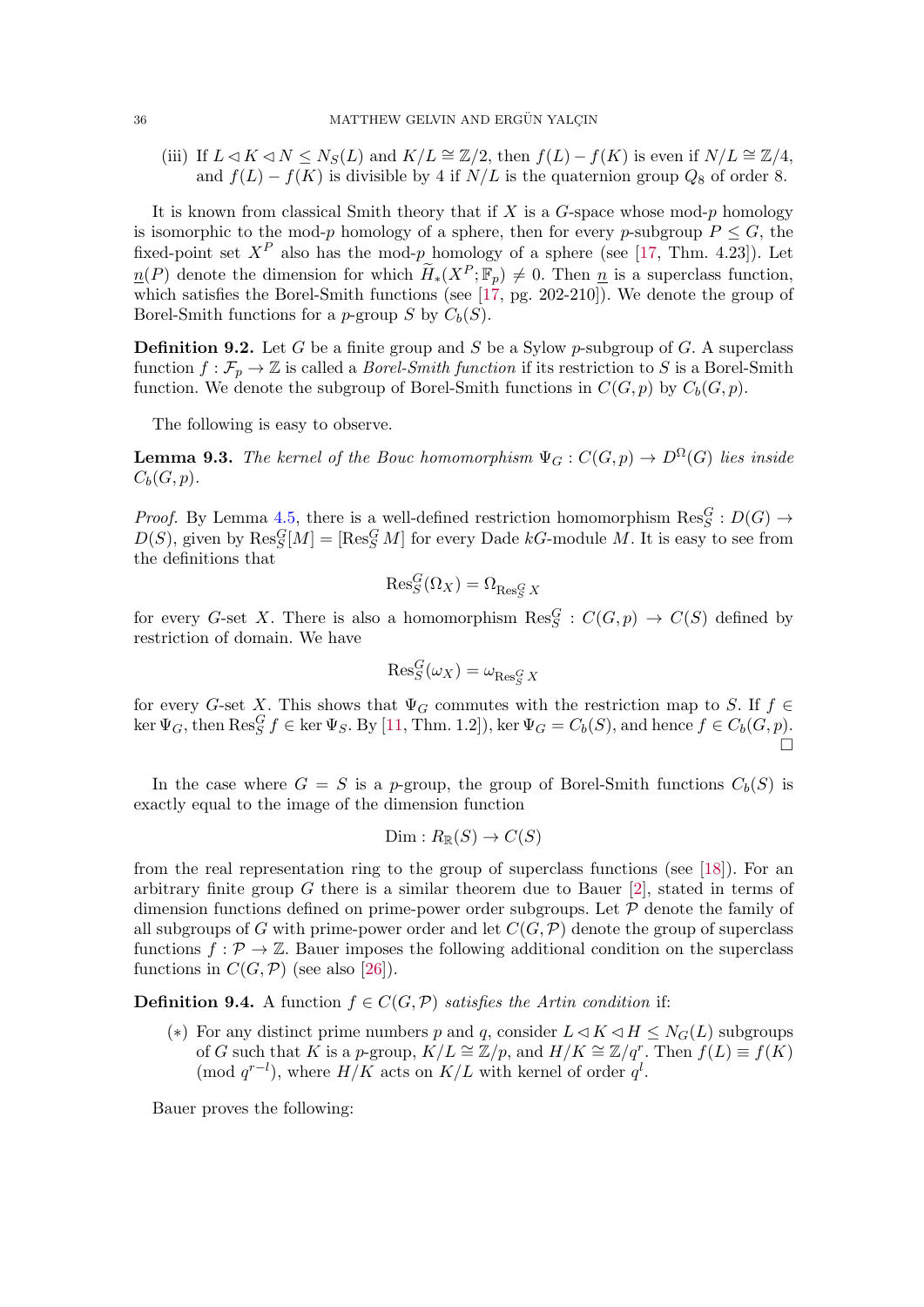<span id="page-36-2"></span>**Theorem 9.5** (Bauer [\[2\]](#page-38-0), Thm. 1.3). Let  $f \in C(G, \mathcal{P})$  be a superclass function that satisfies the Borel-Smith conditions when restricted to a Sylow subgroup, as well as the Artin condition (\*). Then there is a virtual real representation  $x = [V] - [W]$  such that  $f = \dim V - \dim W$ .

If one studies the proof of Bauer's theorem it is easy to see that one needs the Artin condition  $(*)$  to hold only in the case when K is a cyclic p-subgroup. This follows from Definition [9.1](#page-34-0)[\(ii\),](#page-34-2) which implies that a Borel-Smith function is determined by its values on the cyclic p-subgroups. Also observe that when  $p = 2$ , there is no nontrivial automorphism of  $K/L \cong \mathbb{Z}/2$ , so in this case the Artin condition always holds.

Let  $k$  be a field of characteristic  $p$ . The real representations in Bauer's theorem need not be k-orientable (see Definition [1.5\)](#page-3-1) when  $p$  is odd. The problem derives from a certain real representation of the dihedral group  $D_{2p}$ , whose representation sphere is not k-orientable, used in the induction of Bauer's proof. We can modify Bauer's construction to obtain only k-orientable representations, at the cost of introducing a variation of the Artin condition. We name this condition only for functions defined on  $\mathcal{F}_p$ , but it can easily be extended to families defined on  $P$  if necessary.

<span id="page-36-0"></span>**Definition 9.6.** A function  $f \in C(G, p)$  satisfies the oriented Artin condition if:

(\*\*) For any distinct prime numbers p and q, consider  $L \triangleleft K \triangleleft H \leq N_G(L)$  subgroups of G such that K is a cyclic p-group,  $K/L \cong \mathbb{Z}/p$ , and  $H/K \cong \mathbb{Z}/q^r$ . Then  $f(L) \equiv f(K) \pmod{2q^{r-l}}$ , where  $H/K$  acts on  $K/L$  with kernel of order  $q^l$ .

Note that the oriented Artin condition (∗∗) differs from the ordinary Artin condition  $(*)$  not only in the restriction of our attention to the cyclic p-subgroups H, but also in the extra factor of 2 in the modular equation. This factor is necessary to obtain  $k$ -orientable representations.

Definition 9.7. An oriented Artin-Borel-Smith function is a superclass function that satisfies the Borel-Smith conditions of Definition [9.1](#page-34-0) and the oriented Artin condition of Definition [9.6.](#page-36-0) The subgroup of  $C(G, p)$  consisting of the oriented Artin-Borel-Smith functions is denoted by  $C_{ba^+}(G, p)$ .

Let  $R_{\mathbb{R}}^{+}(G, k)$  denote the Grothendieck group of k-oriented real representations of G. The following is easy to prove using Bauer's construction in [\[2,](#page-38-0) Thm 1.3] with small variations.

<span id="page-36-1"></span>**Theorem 9.8.** The image of the dimension function  $R^+_{\mathbb{R}}(G,k) \to C(G,p)$  is equal to  $C_{ba^+}(G,p).$ 

Proof. The argument given in [\[2,](#page-38-0) Proposition 1.2] directly applies here to give that the image of the dimension function lies in  $C_{ba^+}(G)$ . Let  $L \triangleleft K \triangleleft H \leq N_G(L)$  be as in Definition [9.6.](#page-36-0) If we take  $m = f(L)$  and  $n = f(K)$  and repeat Bauer's equivariant cohomology argument, we obtain that the periodicity of the mod- $p$  cohomology of the group  $G$  divides  $m-n$ . The p-period of a group is computed by Swan in [\[27,](#page-39-28) Theorem 1 and 2]. According to these calculations, the *p*-period of H is  $2q^{r-l}$ .

Conversely, if  $P \leq G$  is a non-cyclic p-subgroup then there is a normal subgroup  $N \leq P$ such that  $P/N \cong \mathbb{Z}/p \times \mathbb{Z}/p$ . Condition [\(ii\)](#page-34-2) of Definition [9.1](#page-34-0) then implies that the value of a Borel-Smith function f at P is determined by its values on proper subgroups  $Q < P$ . This implies that a function in  $f \in C_{ba^+}(G, p)$  is uniquely determined by its values on the cyclic p-subgroups of G.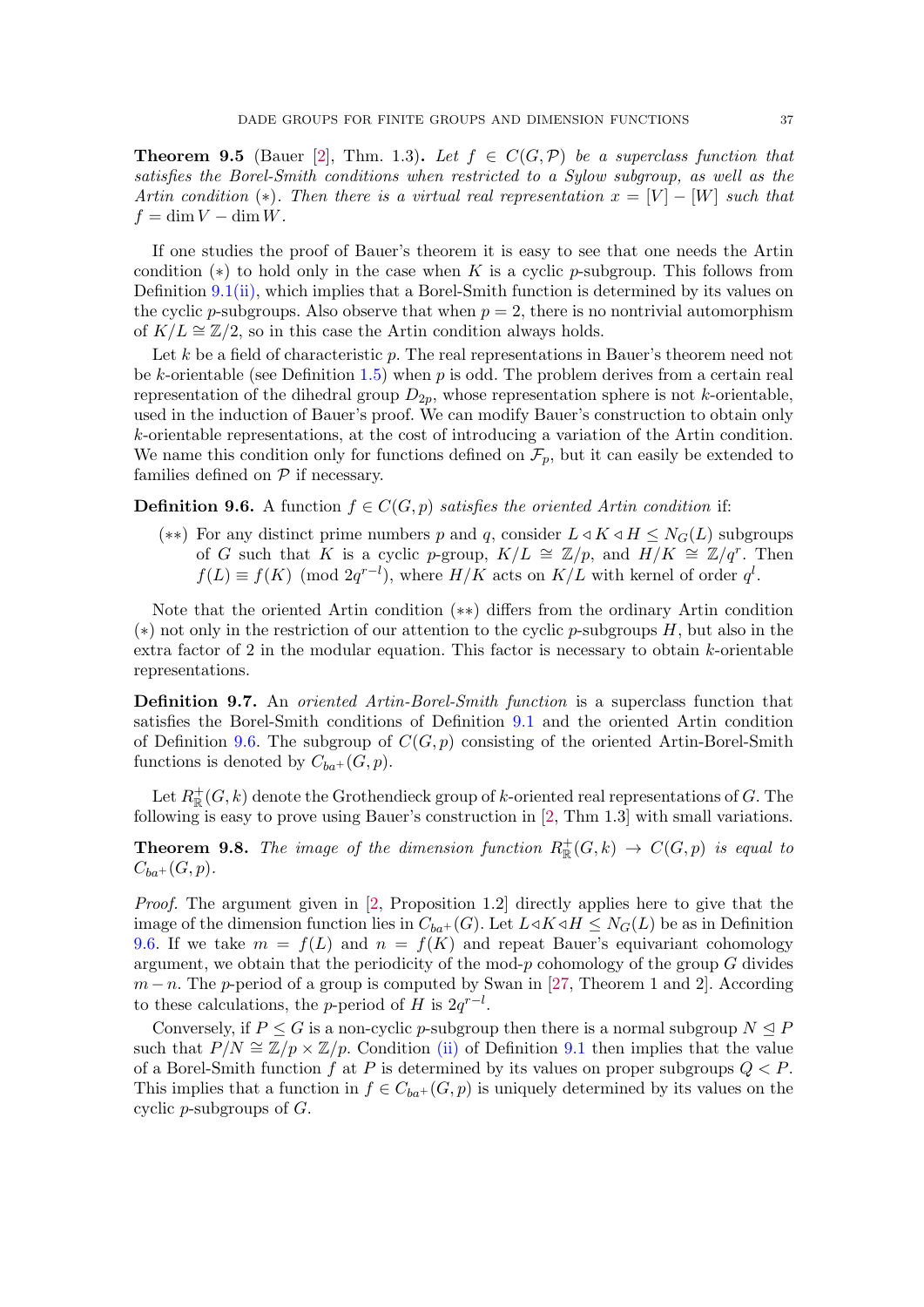Take  $f \in C_{ba^+}(\mathcal{F})$ . We will show that there is a virtual representation  $x \in R_{\mathbb{R}}(G)$  such that  $\text{Dim}(x)(P) = f(P)$  for all cyclic subgroups  $P \leq S$ . The argument is by induction, so we introduce some terminology for the intermediate step: Given a family of cyclic  $p$ subgroups H, we say f is realized over H if there is a virtual k-oriented G-representation x such that  $\text{Dim}(x)(P) = f(P)$  for every  $P \in \mathcal{H}$ .

Any f is realizable at the trivial subgroup  $1 \leq S$  by taking  $f(1)$  copies of the trivial representation R. Suppose that f is realized over some nonempty family  $K$  of cyclic subgroups of S. Let  $K \leq S$  be a cyclic subgroup all of whose proper subgroups are contained in K, and let  $K'$  be the family obtained from K by adding the conjugacy class of K. We will show that f is also realizable over  $K'$ . By induction this will give us the realizability of f over all cyclic subgroups.

Since f is realizable over K, there is an element  $x \in R_{\mathbb{R}}^+(G)$  such that  $\text{Dim}(x)(J) = f(J)$ for every  $J \in \mathcal{K}$ . By replacing f with  $f - \text{Dim}(x)$ , we may assume that  $f(J) = 0$  for every  $J \in \mathcal{K}$ . To prove that f is realizable over the larger family  $\mathcal{K}'$ , we will show that for every prime q, there is an integer  $n_q$  coprime to q such that  $n_q f$  is realizable over K' by some virtual representation  $x_q \in R_{\mathbb{R}}(\mathcal{F})$ . This will be enough to complete our proof by a simple number theory argument (see [\[26,](#page-39-27) Theorem 8.7] for details).

If  $q = p$ , then by earlier results due to tom Dieck [\[17\]](#page-39-25) and Dotzel-Hamrick [\[18\]](#page-39-26), there is an integer  $n_p$ , coprime to p, such that  $n_p f$  is realized by an element in  $x_p \in R^{\frac{1}{+}}_{\mathbb{R}}(G)$  (see also [\[26,](#page-39-27) Proposition 4.9]). Thus we may assume that  $q \neq p$ .

Let  $L \leq K$  be the unique subgroup of K of index p. Choose  $H \leq N_G(K)$  such that  $H/K$  is a Sylow q-subgroup of  $\overline{N}_G(K)$ . Consider the homomorphism  $\rho: H \to \text{Aut}(K)$ determined by the H-conjugation action on K, and set  $R = \text{ker }\rho$ . Note that R is nilpotent and hence isomorphic to the product  $K \times R_q$ , where  $R_q$  is the unique Sylow q-subgroup of R. Since K is cyclic and p is odd,  $Aut(K)$  is cyclic. Thus  $H/R$  is a cyclic q-group, say of order  $q^t$ . There is an element  $h \in H$  such that  $\langle h \rangle \cdot R = H$ . The oriented Artin condition for the subgroups  $L \leq K \leq \langle h \rangle \cdot R$  gives that  $2q^t \mid (f(L) - f(K))$ .

Let  $\overline{U}$  be the real K-representation defined by  $\overline{U} = 2\mathbb{R} - W$ , where W is the 2dimensional real representation of  $K$  with kernel  $L$  defined by sending a generator of K/L to the rotation by  $2\pi/p$ . Note that  $\overline{U}$  is a k-orientable representation of K. We can consider  $\overline{U}$  as a representation of R via the projection map  $R \to K$ . Let  $U = \text{Ind}_{R}^{G} \overline{U}$ . It is easy to see that  $\dim(U^J) = 0$  for any  $J \in \mathcal{H}$ . If  $J \in \mathcal{H}' - \mathcal{H}$ , then J is conjugate to K and we have

$$
\dim(U^J) = \dim(\overline{U}) \cdot |N_G(K):K| = 2|N_G(K):H| \cdot |H:K| = 2n_q q^t,
$$

where  $n_q := |N_G(K): H|$  is coprime to q. If we take  $V_q$  as  $f(H)/2q^t$  copies of U, then  $V_q$ realizes  $n_a f$ . This completes the proof.

As we pointed out above, when  $p = 2$ , both the Artin condition of Definition [9.4](#page-35-0) and the oriented Artin condition of Definition [9.6](#page-36-0) hold trivially. So in this case we have

$$
C_{ba^{+}}(G, p) = C_{ba}(G, p) = C_{b}(G, p).
$$

Note also that when  $k$  is of characteristic 2, every real representation is  $k$ -orientable, so  $R_{\mathbb{R}}^{+}(G, k) = R_{\mathbb{R}}(G)$ . Thus when  $p = 2$ , the conclusion of Theorem [9.8](#page-36-1) coincides with that of Theorem [9.5.](#page-36-2) Thus  $C_{ba}$ + $(G, p)$  is equal to the image of the dimension function Dim:  $R_{\mathbb{R}}(G) \to C(G, p)$ , which is also equal to the group of Borel-Smith functions  $C_b(G, p)$ .

When p is odd, for any  $L \leq H$  with  $H/L \cong \mathbb{Z}/p$ , a Borel-Smith function f will satisfy the modular equation  $f(L) \equiv f(H) \pmod{2}$ . In particular if  $f \in C_{ba}+(G, p)$  is such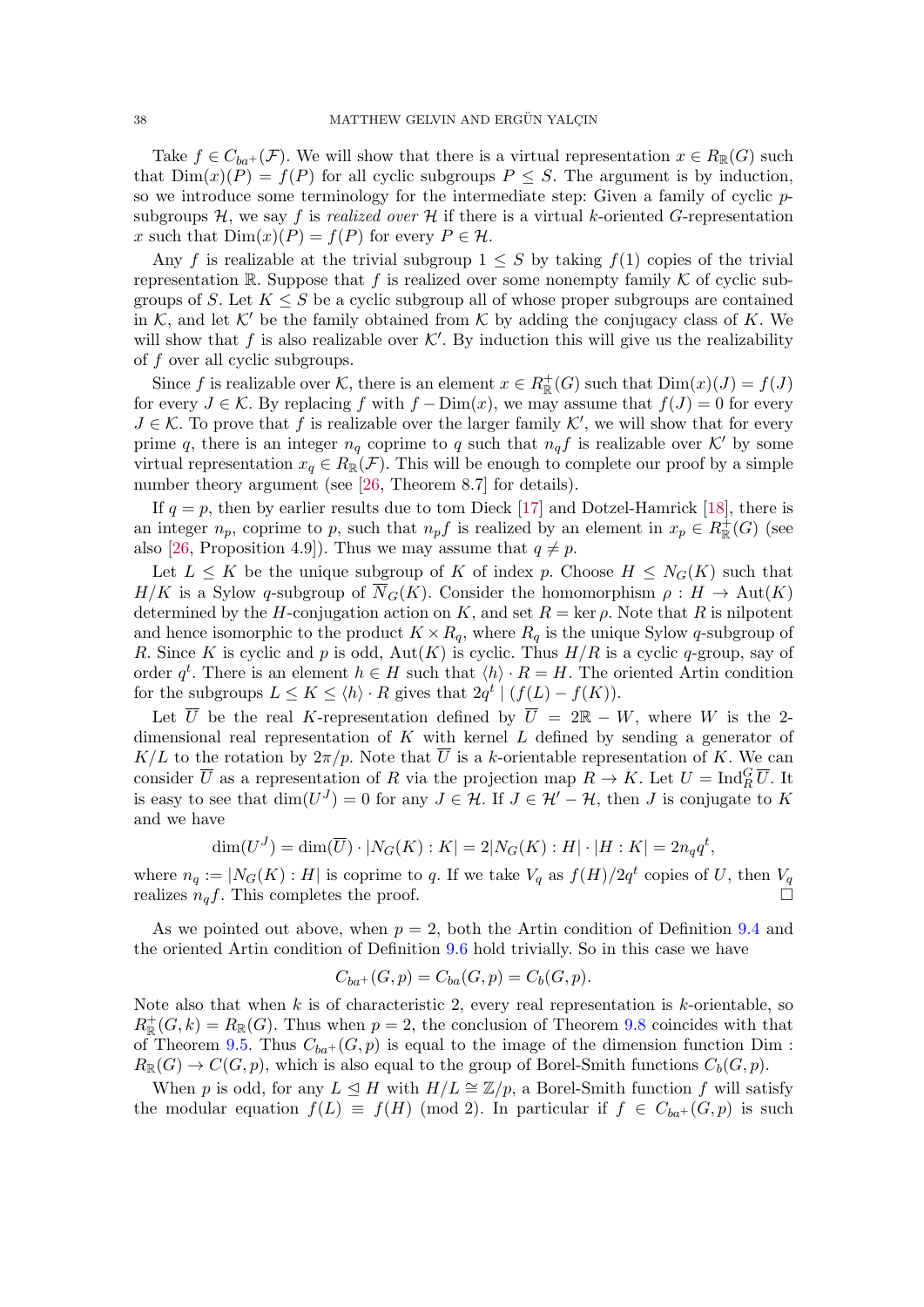that  $f(1)$  is even, then  $f(P)$  is even for all  $P \in \mathcal{F}_p$ . We call such functions *even-valued*. In the proof of Theorem [9.8](#page-36-1) we used the representation  $\overline{U}$ , a restriction of a complex representations to R. From this one can see that an even-valued oriented Artin-Borel-Smith function  $f \in C_{ba^+}(G, p)$  can be realized by the (real) dimension function of a complex representation of G. We conclude the following.

**Proposition 9.9.** Let K be the field such that  $\mathbb{K} = \mathbb{R}$  if  $p = 2$  and  $\mathbb{K} = \mathbb{C}$  if  $p > 2$ . Let  $f \in C_{ba+}(G, p)$  be such that  $f(1)$  is even when p is odd. Then f is in the image of the dimension function

$$
\text{Dim}: R_{\mathbb{K}}(G) \to C_{ba^+}(G, p)
$$

defined by  $(\text{Dim}V)(P) = \dim_{\mathbb{R}}(V^P)$  for every p-subgroup P of G.

*Proof.* The case  $p = 2$  is clear from the discussion above. Let  $p > 2$  and assume that  $f(1)$ is even. We started the induction in the proof of Theorem [9.8](#page-36-1) by subtracting  $f(1)$  copies of the dimension function of the constant real representation from f. Since  $f(1)$  is even, this step can be achieved using  $f(1)/2$  copies of the constant complex representation. In the inductive steps of the proof, we use the representation  $\overline{U} = 2\mathbb{R} - W$ . Both 2R and W come from complex representations, so  $\text{Ind}_{R}^{G} \overline{U} \in R_{\mathbb{C}}(G)$ .

As a consequence of Lemma  $9.3$  and Theorem  $9.8$ , we have the following:

**Theorem 9.10.** Let G be a finite group and  $\Psi_G : C(G, p) \to D^{\Omega}(G)$  the Bouc homomorphism. Then

 $C_{ba^+}(G, p) \subseteq \ker \Psi_G \subseteq C_b(G, p).$ 

In particular, when  $p = 2$ , we have ker  $\Psi_G = C_{ba+}(G, p) = C_b(G, p)$ .

It is interesting to ask whether the equality ker  $\Psi_G = C_{ba}+(G, p)$  also holds when p is an odd prime; we were not able to find any counter-examples to this claim. The following computation gives some evidence for the relevance of the oriented Artin condition:

<span id="page-38-1"></span>**Lemma 9.11.** Let  $Q \trianglelefteq G$  be a cyclic subgroup of G of order p such that  $G/Q \cong \mathbb{Z}/q^r$ . Suppose that  $G/Q$  acts on Q with kernel order  $q^l$ . Then,  $D^{\Omega}(G) \cong \mathbb{Z}/2q^{r-l}$  and the equality  $\ker \Psi_G = C_{ba^+}(G, p)$  holds.

*Proof.* Since Q is a Sylow p-subgroup of G, we have  $D^{\Omega}(G)$  is generated by  $\Omega_{G/1}$ . The cohomology of the group G with k coefficients is periodic, hence there exists an integer  $n$ such that  $\Delta(G/1)^{\otimes n} \cong k \oplus (proj)$ . The smallest such n is equal to the p-period of G. By Swan [\[27,](#page-39-28) Thm 1 and 2], the p-period of G is  $2q^{r-l}$ .

Note that  $[k \oplus (proj)] = 0$  in  $D^{\Omega}(G)$ . Conversely if M is a Dade kG-module such that  $[M] = 0$  in  $D^{\Omega}(\tilde{G})$ , then  $M \cong k \oplus (proj)$ . We conclude that the smallest n such that  $\Delta(G/1)^{\otimes n} \cong k \oplus (proj)$  is equal to the exponent of  $\Omega_{G/1}$ . Hence the exponent of  $\Omega_{G/1}$  is  $q^{r-l}$ . Thus  $D^{\Omega}(G) \cong \mathbb{Z}/2q^{r-l}$ .

If  $f = a_1 \omega_{G/1} + a_Q \omega_{G/Q}$  is in the kernel of  $\Psi_G$ , then  $a_1 \Omega_{G/1} = 0$  giving that  $2q^{r-l}$ divides  $a_1$ . Thus  $a_1 = f(1) - f(Q) \equiv 0 \pmod{2q^{r-l}}$ , and hence  $f \in C_{ba^+}(G, p)$ .

#### <span id="page-38-2"></span>**REFERENCES**

- <span id="page-38-3"></span>[1] J.L. Alperin, A construction of endo-permutation modules, J. Group Theory, 4 (2001), 3-10.
- <span id="page-38-0"></span>[2] S. Bauer, A linearity theorem for group actions on spheres with applications to homotopy representations, Comment. Math. Helv., 64, (1989), 167-172.